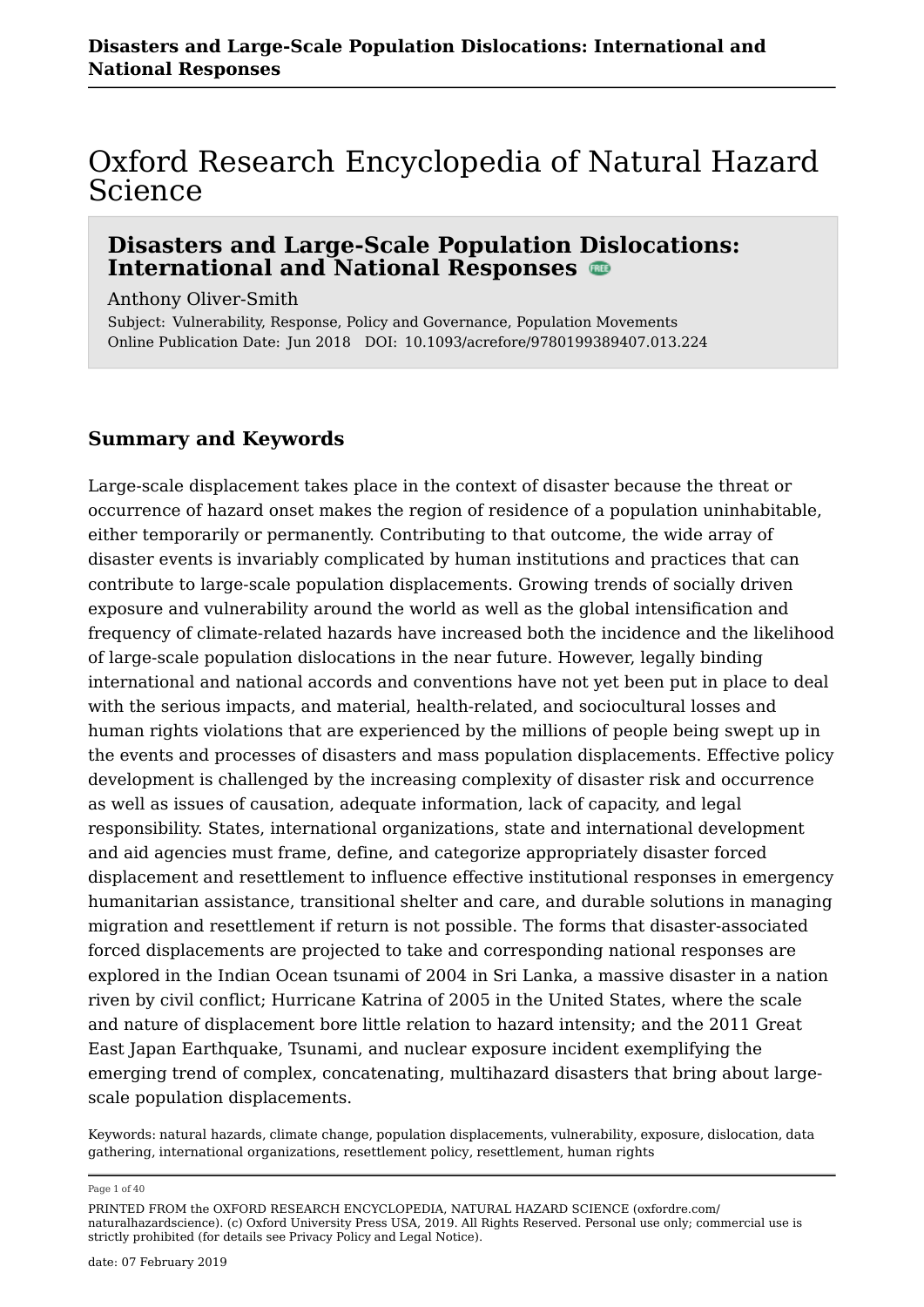# **Introduction**

Dislocations of massive numbers of people by widely disparate causes are not a new problem. There are numerous examples from archaeology and ancient and modern history documenting the forced migration of whole populations due to disasters, conflicts, or state-level development initiatives (e.g., Mumford, 2012; Ur & Osborne, 2016).

Dislocations or displacements of large populations by disasters are afflicting ever larger numbers of people and constitute a major challenge to states and international organizations to develop adequate responses to this increasing need. Moreover, given the findings of climate change research, particularly regarding the growing frequency and intensification of climate hazards, the future promises an expansion of the problem. Globally, there were 24.2 million newly displaced people because of disasters in 2016. Further, the widespread destruction of the 2017 hurricane season in the Caribbean and the inadequate recovery efforts were key drivers in the displacement of a preliminary estimate of 2,934,000 people (IDMC personal communication).

Before proceeding further, however, the question of terminology should be addressed. In this discussion the terms dislocation and displacement will be used interchangeably to refer to the involuntary movement of populations from a home ground, site or, in the case of transhumant or nomadic populations, territory. However, the recognition that disasters and climate change will increasingly uproot people is leading to the development of new terminology. For example, greater understanding of disaster causation has increased participation by the state in disaster prevention by increasing regulatory constraints, as well as active interventions, such as moving people out of harm's way. Disaster risk management, in effect, has become a feature of governance through which the state establishes and maintains authority and legitimacy (Zeiderman, 2016). Thus policy options are being developed in many states and cities to relocate or resettle populations that are living in zones in which the risk of hazard impact cannot be mitigated or reduced to acceptable levels. In Latin America, for example, research is distinguishing between relocation and resettlement. A population displacement for disaster risk reduction that does not alter the basic structural characteristics of livelihoods; access to resources; and social, organizational, and environmental relations is being termed relocation. A population displacement that alters those structural characteristics permanently is referred to as resettlement (Lavell, 2016). While this distinction is yet not widely used, it is taking on increasing salience as governments, particularly in large urban environments, recognize the obligation of safeguarding citizens from environmental risks.

Large-scale displacement takes place in the context of disaster because of the occurrence of a hazard onset that makes the original environment uninhabitable, either temporarily or permanently. However, there is a wide array of disaster events that are invariably complicated by human institutions and practices that can fuel large-scale population displacements. A number of fundamental questions will prove important for developing mitigation and response policies and practices. Emergent trends or patterns of both potential events as well as increases in exposure and vulnerability that will contribute to

Page 2 of 40

PRINTED FROM the OXFORD RESEARCH ENCYCLOPEDIA, NATURAL HAZARD SCIENCE (oxfordre.com/ naturalhazardscience). (c) Oxford University Press USA, 2019. All Rights Reserved. Personal use only; commercial use is strictly prohibited (for details see Privacy Policy and Legal Notice).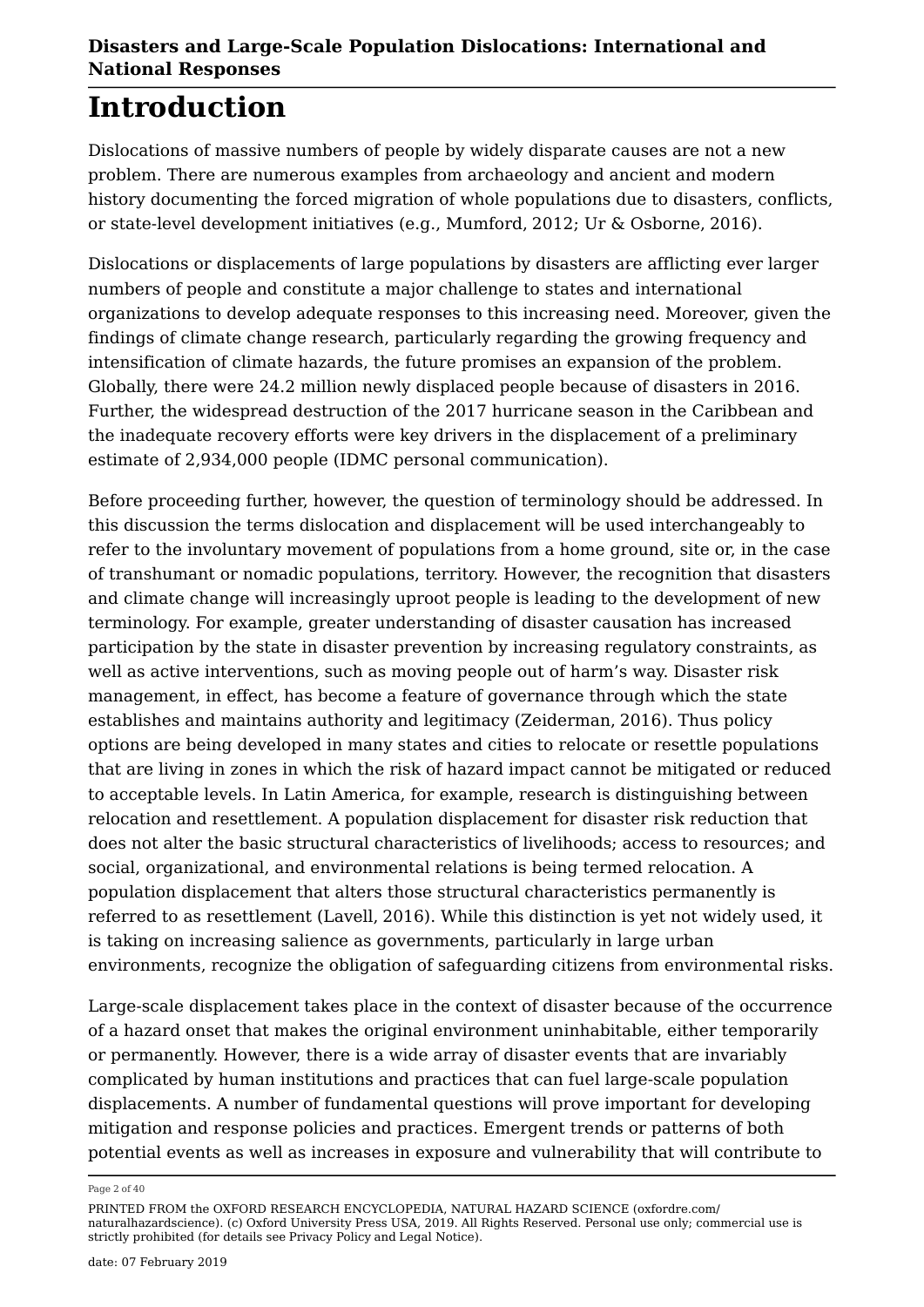mass displacement must be identified. The ways that the policy discourse and practice of states, international organizations, state and international development, and aid agencies understand, define, and categorize disaster-forced displacement and resettlement will influence formal institutional responses. In addition, the links between rights and entitlements (or lack thereof) and vulnerability to both disasters and large-scale population dislocations must also be clearly established (Morvaridi & Chatelard, 2004).

This article will present an overview of the challenges facing global and national societies from large-scale population dislocations caused by disasters triggered by natural and technological hazard onset, exploring conceptual questions regarding causality, risk, vulnerability, exposure, issues of scale, and responses from responsible authorities. Emphasis will be placed on understanding the factors that generate both the short and long-term risks and consequences in major dislocations. Attention will also be given to the difficulties of data gathering and determining actual numbers of the displaced as well as policy and practice problems in the various forms of dislocations associated with disaster events. The article will consider the wide range of losses and needs of the displaced over time and how those needs are met (or not) by international and national forms of policy and practice. The forms that disaster-associated forced displacement are projected to take and corresponding national responses will also be considered through an examination of three case studies: the Indian Ocean tsunami of 2004, a widespread catastrophe in a conflict plagued society, Hurricane Katrina of 2005 in the United States, in which social factors played a greater role in the scale of displacement than the intensity of the hazard, and the 2011 Great East Japan Earthquake and Tsunami, including the damage ensuing from impacts on the Fukushima Nuclear Facility, an example of the kind of complex, concatenating, multi-hazard disasters that bring about large-scale population displacements that are projected for the future.

### **Defining Disaster: Risk, Vulnerability, Exposure and Population Displacement**

While defining disaster might seem to be a relatively straightforward task, the term has elicited a long-standing debate regarding its definition due to questions of causation, temporal and spatial frames, impacts and differences between conceptual and operational definitions (Quarantelli, 1998) However, the complexity and the variety of the events encompassed by the term actually present important questions for the issue of large-scale population dislocations. For present purposes, a disaster is defined as a process or event in which a potentially destructive agent(s) from the natural, modified or constructed environment or both coincides with a population in a socially and economically produced condition of exposure and vulnerability, producing a perceived disruption of the normal relative satisfactions of individual and social needs for physical survival and social order and meaning (Oliver-Smith, 1998). Exposure is the degree to which people, infrastructure, housing, production capacities and other tangible human assets are situated in hazard-prone areas (Preventionweb, 2017). Vulnerability refers to the

Page 3 of 40

PRINTED FROM the OXFORD RESEARCH ENCYCLOPEDIA, NATURAL HAZARD SCIENCE (oxfordre.com/ naturalhazardscience). (c) Oxford University Press USA, 2019. All Rights Reserved. Personal use only; commercial use is strictly prohibited (for details see Privacy Policy and Legal Notice).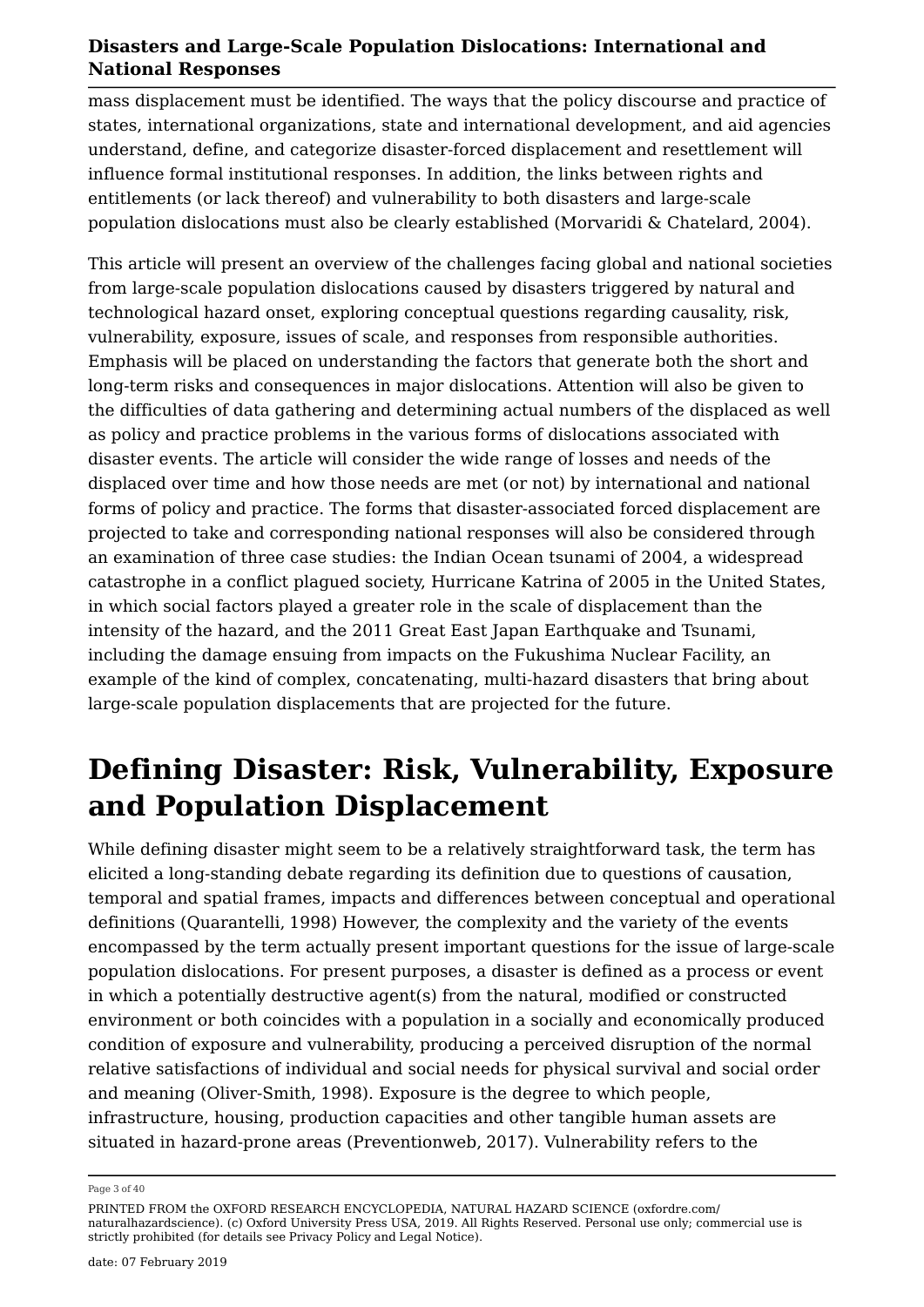characteristics of a person or group that either enable or impede their abilities to anticipate, cope with, resist, and recover from the impact of a natural hazard. It involves the interaction of factors that are a measure of the degree to which life and livelihood are put at risk by a hazard event from the natural or technological environment (Wisner et al., 2004).

Consequently, the conjunction of an exposed and vulnerable population and the existing hazards of its location creates the risk of disaster. Risk refers to variable processes with degrees of probability of probable dangers of harms (Tucker & Nelson, 2017). Risk from rapid onset hazards is referred to as intensive. Risk from slow onset hazards, often framed as environmental change, is referred to as extensive. Extensive risk potentially increases intensive risk, in which the chronic becomes the acute (Lavell & Maskrey, 2014). In either case, the risk of a disaster and a disaster itself are processual in nature rather than phenomena that are isolated and temporally demarcated in exact time frames. It bears mention here that the confluence and interactions of natural hazard onset, environmental degradation, and climate change often compound the effects of each, exacerbating the intensity, frequency, and range of impacts on vulnerable populations and their potential displacement (Kellman & Galliard, 2010; Laczko & Aghazarm, 2009; Lonergan, 1998).

A fundamental task that all societies must address is some kind of adjustment to the hazardous features of the environment in which they live. The impacts of such hazards will be socially, politically, and economically mediated, distributed, and interpreted. The measures taken to mitigate and respond will be similarly influenced by those same factors. Thus the patterns of inequality that influence the distribution of both risk and vulnerability in contemporary societies produce a differential endangerment that constitutes a violation of human rights. In point of fact, then, in terms of population dislocations, who and how many will be displaced are not determined solely by the nature, magnitude, or intensity of a natural or technological hazard onset.

### **Disasters and Population Dislocations: The Question of Causality**

In the 1980s researchers began to link the issue of severe or radical environmental change with migration, designating temporarily or permanently uprooted people by the threat, impact, or effects of a hazard or environmental change variously as "environmental migrants" or the more debated term "environmental refugees" (El-Hinnawi, 1985). This assertion was soon contested in part because clear and direct relationships of causality are actually quite rare. In the strictest sense of the word, if *A* causes *B*, then *A* must always be followed by *B*. In the case of disasters, it is more accurate to state that *A*, disaster, increases the risk of *B*, displacement or forced migration.

Page 4 of 40

PRINTED FROM the OXFORD RESEARCH ENCYCLOPEDIA, NATURAL HAZARD SCIENCE (oxfordre.com/ naturalhazardscience). (c) Oxford University Press USA, 2019. All Rights Reserved. Personal use only; commercial use is strictly prohibited (for details see Privacy Policy and Legal Notice).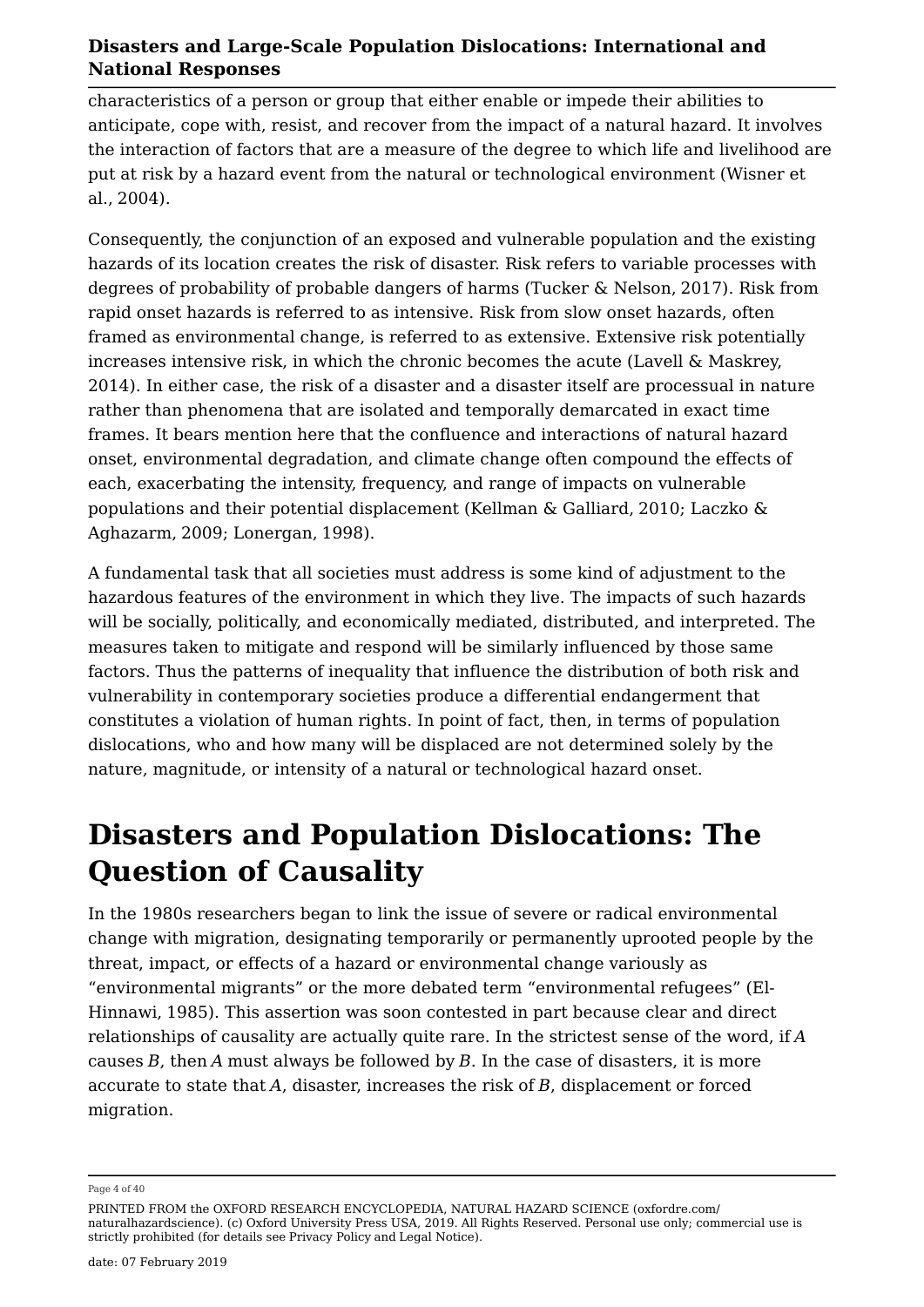Those who questioned the construction of environmental migrants or refugees attributed the displacement of people to a more complex pattern of factors including political, social, economic as well as environmental forces (Wood, 2001; Black, 2001; Castles, 2002). For example, Black's critique that focusing on environmental factors as drivers of migration obscures the role of political and economic factors reflects the importance of vulnerability in disaster outcomes and any population dislocation that might ensue. By the same token, political and economic factors are themselves drivers of risk and vulnerability. In effect, many environmental impacts that uproot people are often shown to be far from naturally generated, but rather have their origins in human policies and practices, such as the destruction and displacement in New Orleans following Hurricane Katrina (see case study).

The United Nations High Commission on Refugees (UNHCR) forecasts that five displacement scenarios will emerge in the near future: hydrometeorological disasters, population removal from high risk areas, environmental degradation, the submergence of small island states, and violent conflict (2009, p. 4). In addition, the United Nations Framework Convention on Climate Change (UNFCCC) Article 4.8 urges national governments to address the needs that developing nations will face in climate change, specifically from (1) Rapid Onset Drivers and Evacuation, resulting in evacuation and displacement, (2) Slow Onset Drivers and Forced Migration, including drought, desertification, sea level rise, salinization, deglaciation, (3) Climate Change Mitigation Projects and Displacement, and (4) Relocation as Mitigation. In regard to the fourth driver, it is projected that such projects as dams, coastal defenses, water transfer schemes, and renewable energy projects potentially will displace large numbers of people (De Sherbenin et al., 2011). Climate change, thus, both intensifies hazards and may also add to the array of hazards to which peoples are exposed and vulnerable (UNISDR, 2011).

# **Defining Large-Scale Dislocation**

The question of defining large-scale population dislocation at first glance would appear to be as deceptively straightforward as did defining disaster. However, before addressing the question of scale, it should be recognized that, as with disasters, population dislocation is a complex process with multiple trajectories, each with serious operational implications. When people are forced to alter their location in space, the resulting movement takes a number of different forms such as flight, evacuation, displacement, resettlement, or migration, which vary according to characteristics relating to the social and environmental relations of specific contexts. The following set of paired responses is useful in understanding the types of demographic movement that occur in dislocations at any scale but also underscore the difficulties in data gathering and analysis:

- **•** Proactive—Reactive Voluntary-Involuntary
- **•** Temporary-Permanent
- **•** Physical danger-Economic danger

Page 5 of 40

PRINTED FROM the OXFORD RESEARCH ENCYCLOPEDIA, NATURAL HAZARD SCIENCE (oxfordre.com/ naturalhazardscience). (c) Oxford University Press USA, 2019. All Rights Reserved. Personal use only; commercial use is strictly prohibited (for details see Privacy Policy and Legal Notice).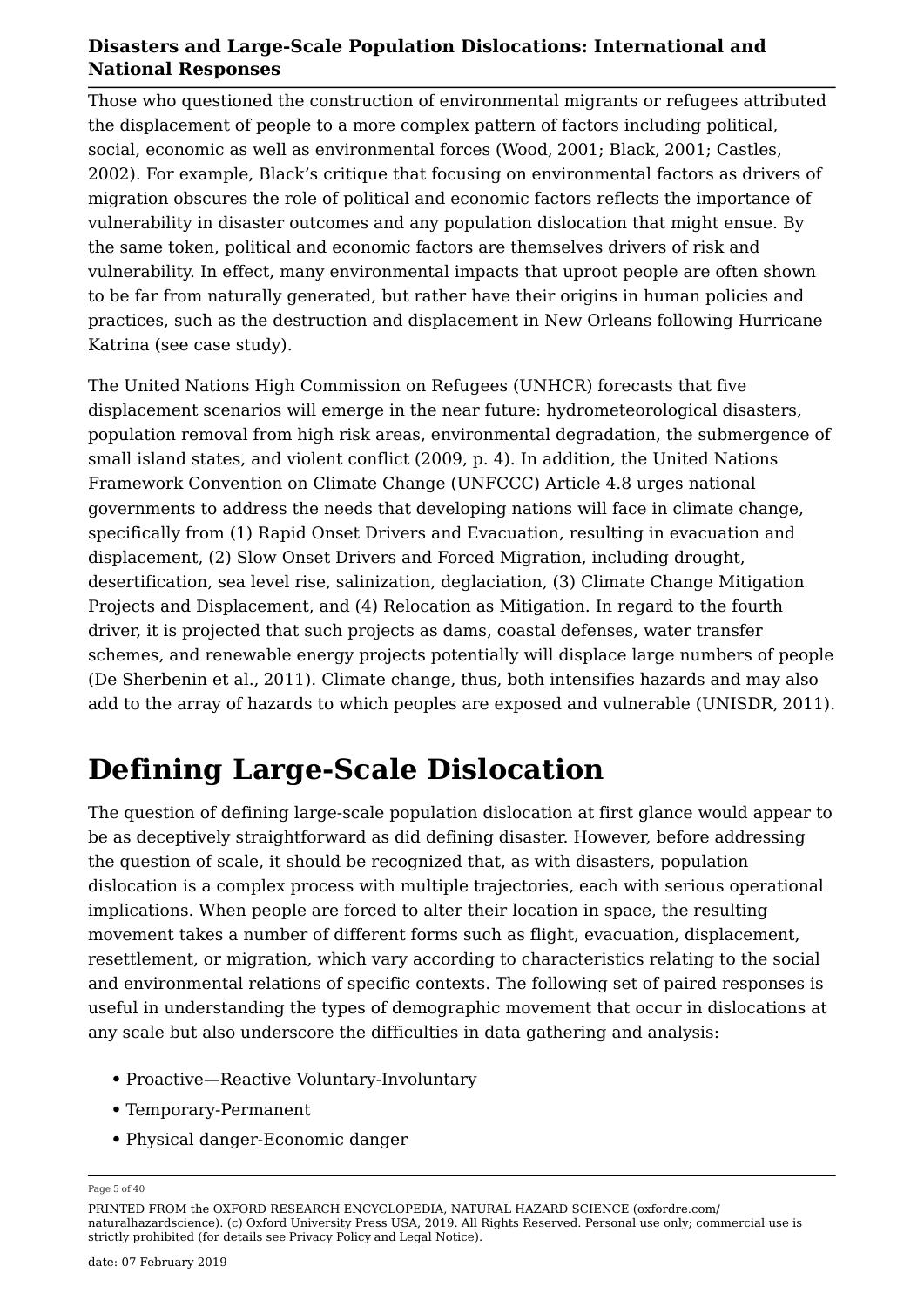- **•** Administrated-Nonadministrated
- **•** Internal-cross border

These six pairs are best seen as continua rather than closed or opposing categories. In effect, the reality of specific occurrences of dislocations tends to be too complex to nail down within rigid categories: for example, evacuation, always a response to physical danger, can have similar outcomes to flight, can be proactive or reactive, but is administered to a greater or lesser degree (Oliver-Smith, 2013).

In terms of initial responses, some population dislocations will occur in the context of sudden onset events that elicit at initial stages elements of emergency management strategies such as evacuation and temporary shelters. Other approaches to deal with dislocations may be similar to the resettlement of refugees that integrate the displaced into existing communities. Other forms of dislocation will be the result of planned mitigation projects and resemble development-forced resettlement, community development, and urban planning. Greater attention is being paid to resettlement to reduce exposure to natural hazards (Correa, 2011A; Correa, 2011B). Some dislocations over time may involve several of these forms of displacement and resettlement. Finally, some dislocations will result in migrations, internally or eventually in some cases across international borders, frequently eliciting very little formal institutional response. The challenge of large-scale dislocations, therefore, will draw on all of the phases of emergency management, and many social scientific, engineering, and administrative and management disciplines (Oliver-Smith, 2013).

Very large-scale disasters, also known as catastrophes, because they involve different time-and-space scales (lasting longer, encompassing wider areas); crossing ecological, jurisdictional, and national boundaries; and impacting heterogeneous populations, will require multiple strategies and inter- and multinational efforts and cooperation (Bissell, 2013; Esnard & Sapat, 2014). In a catastrophe, the number of people involved may be so large that targeted and specifically designed resettlement programs will be particularly challenging. A major issue to address in large-scale dislocations is what changes with scale. Large-scale dislocations may involve many thousands, even millions, of people, from wide and diverse regions. But basic human needs remain largely the same within the range of cultural variation and hazard type (floods versus earthquakes). Apart from emergency rescue operations of the uprooted and their stabilization in terms of immediate needs, an enormous task in itself, the organizational and logistical challenges of planning and coordinating the longer-term needs for a large and likely diverse population facing displacement that may last from days and weeks to years becomes paramount. In cases of long-term displacement, and eventual resettlement, the lessons learned from development-forced displacement of large populations will be germane (Cernea, 1997; Scudder, 2009).

Difficult as it may be, to enhance chances of success, responses will need to address culturally and socially defined constituent population groups to whatever extent possible, particularly for assisting people in transitional shelter schemes in culturally appropriate

Page 6 of 40

PRINTED FROM the OXFORD RESEARCH ENCYCLOPEDIA, NATURAL HAZARD SCIENCE (oxfordre.com/ naturalhazardscience). (c) Oxford University Press USA, 2019. All Rights Reserved. Personal use only; commercial use is strictly prohibited (for details see Privacy Policy and Legal Notice).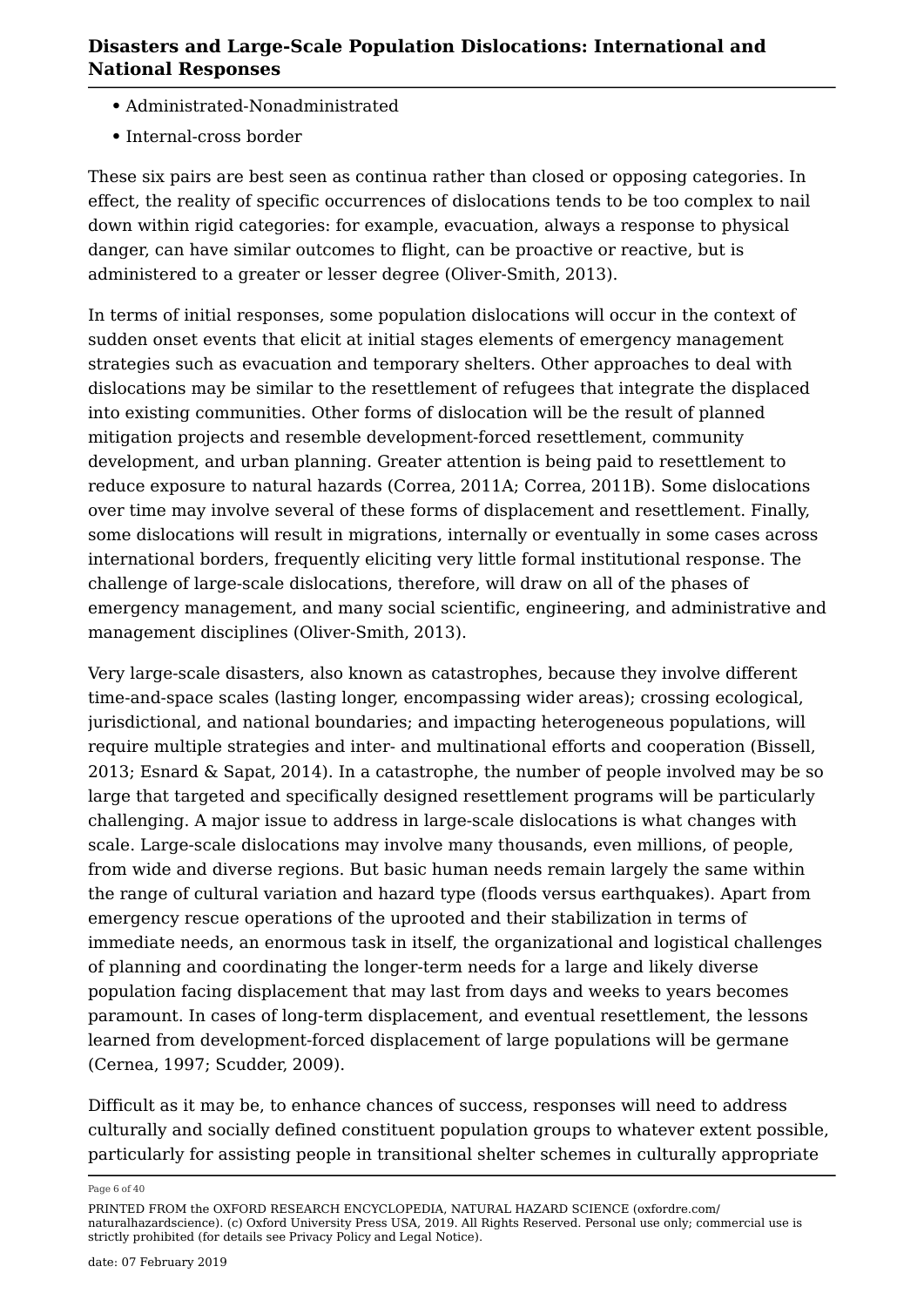ways before reconstruction or resettlement. In terms of scale, in development-forced displacement and resettlement, the Chinese, for example, actually built cities for populations of several hundred thousand people, but they were not working under emergency time pressures. In the case of large-scale population dislocations by disasters, there may be little advance notice and the time, political will, and resources will not exist for the planning and construction of cities for hundreds of thousands of disaster-displaced people. For this reason, legislation and policies that address this potential must be in place prior to hazard events. Identifying both the deeper causes and risk drivers of displacement as well as high-risk zones for specific hazards will aid in developing scenarios that may guide proactive planning (Oliver-Smith et al., 2016). The city of Bogota, for example, has engaged in a series of initiatives to establish appropriate policy and implementation options in the event of earthquake, including the necessity of resettlement of impacted populations (FOPAE, 2014; Zeiderman, 2016).

While most large-scale disasters will involve a diversity of populations, some catastrophes —because of the multiplicity of political, administrative, jurisdictional, environmental, economic, social, and cultural contexts— will differ not only quantitatively, but qualitatively in terms of the mobilization and coordination required among the diversity of agencies responding to the needs of affected people (Bissell, 2013; Ruback et al., 2013). The great potential for intensified coastal storms, such as Hurricane Sandy, carries with it the high probability that the presence of large populations in enormous coastal cities around the world will result in the need to resettle populations that may not be easy to disaggregate into constituent social groups or communities (McGranahan et al., 2007). However, in the United States, for example, resettlement after disasters follows the refugee resettlement model of relocating individuals and families, often using a buy-out strategy, rather than reconstituting pre-disaster communities.

One of the most significant challenges for developing effective strategies for assisting populations displaced by disasters and other environmentally linked events and processes is acquiring better data on which to base policy to improve national and international capacity to respond. For example, data on mortality and displacement in each of the three case studies used in this article varied widely by sources. There has also been a large disparity in estimates of people who have been or will be displaced by the effects of disasters and environmental change. Estimates are at least in part contingent on how environmental migration is defined, who will fall under a given definition, and who will actually be counted. For example, in the decade between 1997 and 2007 estimates ranged from 24 million (Myers, 1997) to 250 million (Christian Aid, 2007), but many doubted the empirical basis for such claims, leading one researcher to title an article "Why the Numbers Don't Add Up" (Gemenne, 2011).

There are significant obstacles to the collection of accurate information on displacements. There are wide variations in data-gathering methods and bases by different entities—whether nations, international organizations, or NGOs—that collect data according to different definitions and categories. Some nations, for example, restrict data collection to certain regions, which may not be where most displacement has

Page 7 of 40

PRINTED FROM the OXFORD RESEARCH ENCYCLOPEDIA, NATURAL HAZARD SCIENCE (oxfordre.com/ naturalhazardscience). (c) Oxford University Press USA, 2019. All Rights Reserved. Personal use only; commercial use is strictly prohibited (for details see Privacy Policy and Legal Notice).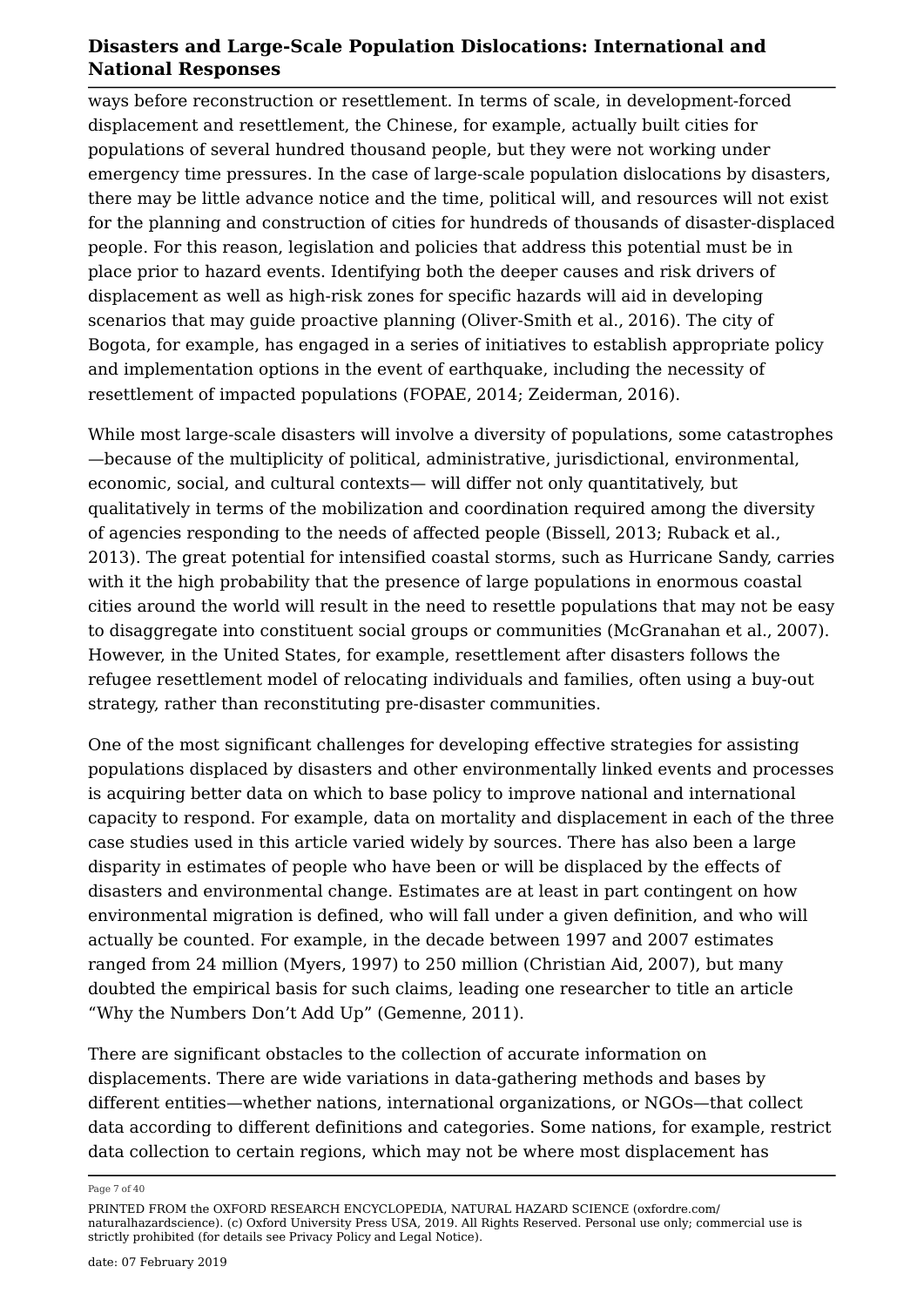occurred. Others do not distinguish between droughts and rapid onset disasters. Others do not indicate whether displacement has occurred multiple times over a given time period. In many cases the number of displaced people is not disaggregated by age, gender, location, and emergency shelter (IDMC, 2017A).

In effect, simply knowing the number of displaced people is insufficient for developing sound policymaking and program development. One of the most significant gaps is the lack of data on the duration of displacement. For example, appropriate policy responses cannot be developed if the data does not permit analysis of whether people displaced by a disaster have been able to return to their homes to rebuild or whether they have been resettled or have simply migrated in search of a new home. Without such longitudinal data, knowing how many displaced people there are at a given point in time is impossible (IDMC, 2017A). In researching the case studies for this article, estimates for the number of displaced people in each case varied considerably across different sources, sometimes even for the same time frame or region.

Since 2009 the Internal Displacement Monitoring Centre has proved to be a useful source for data on population dislocation, with full explanations of methodological strategies and their limitations. The IDMC uses an event-based methodology to estimate the number of people who have been displaced by disasters, drawing on data supplied by an array of partners such as the International Organization for Migration (IOM), the United Nations High Commission on Refugees (UNHCR), the International Federation of Red Cross societies, and multiple NGOs. Where possible the IDMC draws on competing reports on the same event to avoid double-counting and other inaccuracies such as a failure to distinguish between displaced individuals and displaced households (IDMC, 2017A). They further acknowledge fully that problems with data gathering leave an incomplete picture of displacement by disasters.

Although "large scale" refers to large numbers, there are few specific metrics employed in the use of the term. In the following figure, the IDMC has set a rough metric of what "large scale" might include in terms of a scale of events according to magnitude. The mega category they employ is set at greater than three million people displaced. The medium to small category with fewer than 100,000 displaced is still quite a large number, particularly when the human suffering is considered. However, simply considering the numbers encompassed in that scale is revealing of the scope of the problem. Therefore, we should not fail to recognize that future potential displacements of enormous size are projected for the near future. That said, although difficult to quantify, the small- and medium-size disasters occurring almost daily around the world should not be overlooked as a cause of significant displacement.

Page 8 of 40

PRINTED FROM the OXFORD RESEARCH ENCYCLOPEDIA, NATURAL HAZARD SCIENCE (oxfordre.com/ naturalhazardscience). (c) Oxford University Press USA, 2019. All Rights Reserved. Personal use only; commercial use is strictly prohibited (for details see Privacy Policy and Legal Notice).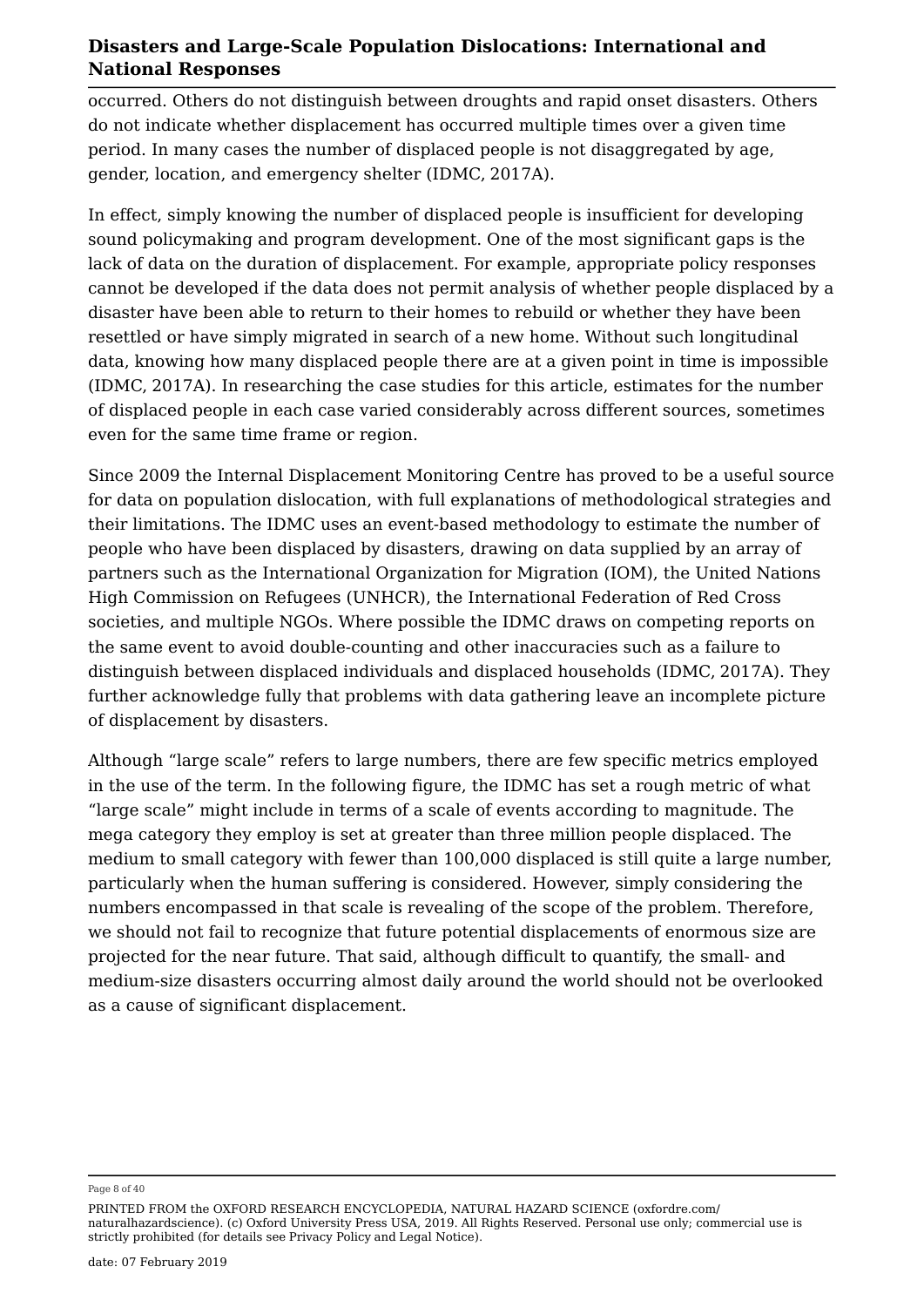

The data supplied by the IDMC further helps to apprehend the geography of displacement.

*Figure 1.* New displacements by disasters by scale of event.

*Source:* IDMC (2017A, p. 31).



It will be noted that of the list of countries with most new displacements by disasters in 2016, all but two of the top ten are in Asia.

*Figure 2.* Countries with most new displacements association with disasters in 2016.

*Source:* IDMC (2017B, p. 37).

# Table 1. Countries With Most New Displacements Associated With Disasters in 2016 **Country Displacements** 1. China 7,434,000 2. Philippines 5,930,000 3. India 2,400,000 4. Indonesia 1,246,000 5. United States 1,107,000 6. Cuba 1,079,000 7. Japan 864,000

Page 9 of 40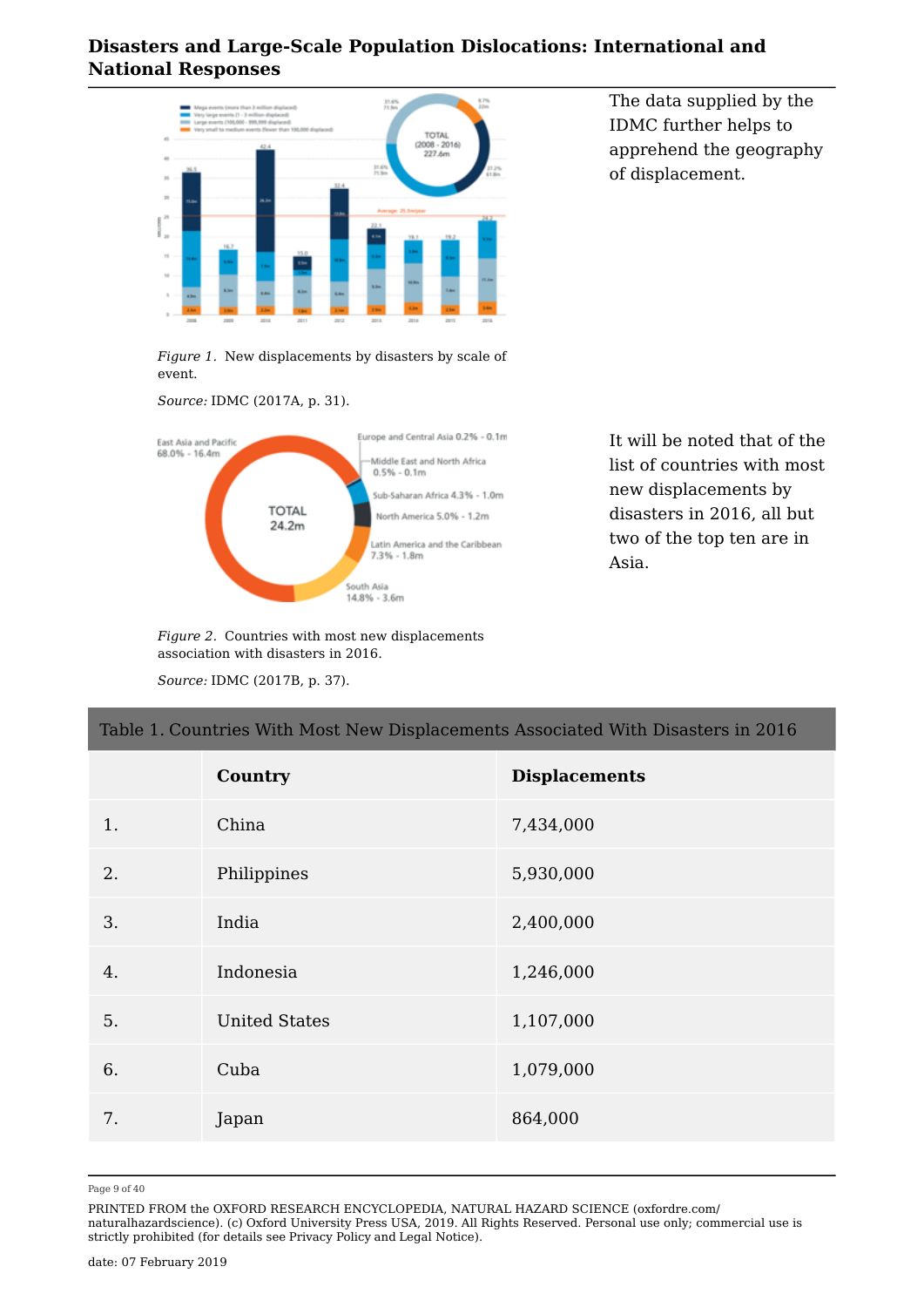| ризисто ана сагде осаге горанитон ризисацииз, нистиацинат ана<br><b>National Responses</b> |            |         |
|--------------------------------------------------------------------------------------------|------------|---------|
| 8.                                                                                         | Bangladesh | 614,000 |
| 9.                                                                                         | Myanmar    | 509,000 |
| 10 <sub>1</sub>                                                                            | Sri Lanka  | 500,000 |

**Disasters and Large-Scale Population Dislocations: International and** 

*Source:* IDMC, 2017B.

### **The Consequences of Large-Scale Population Dislocations**

Displacement may compound the trauma and losses experienced in disaster. Uprooted people generally have to rebuild personal lives, including those relationships, networks, and structures that constitute communities. In disasters survivors may lose everything material in their lives; in displacement, they risk losing identity, social relations, and culture. The social destruction wrought by these phenomena takes place at both individual and community levels. Addressing those losses thus becomes the major challenge for states and international agencies, particularly in resettlement. Solutions to these challenges must be durable. While for many experiencing large-scale dislocation there is hope of return, for others the displacement will be permanent. Those who can return and reconstruct, even in the face of major destruction, generally stand a better chance at recovery. People who are permanently uprooted face far greater challenges because of the loss of social networks that can become fragmented in displacement (Aldrich & Meyer, 2015)

Disaster-displaced people must cope with the stresses of temporary shelter, nutrition, safety, and health risks, as well as the challenge to adapt to new or radically changed environments. Privation, loss of homes, jobs, and the breakup of families and communities all may be suffered. All may experience the endangerment of structures of meaning and identity. However, based on systemic differences in vulnerabilities, some groups, such as women, children, the elderly and disparaged minorities, may suffer significantly different and more severe losses (Enarson & Chakrabarti, 2009; Mehta, 2009). And finally, all must mobilize social and cultural resources to reestablish social groups and communities and to restore adequate levels of material and cultural life. For people uprooted by disasters and other environmental changes, forced migration or displacement constitutes a secondary disaster. Displacement often makes permanent many of the losses incurred in disaster.

When disasters damage or destroy communities, uprooting people, and displacing them far from homes and jobs, the process of recovery is made doubly complex. Most largescale displacement very frequently involves whole regions. With large-scale uprooting, it is difficult to maintain the coherence of group or community (Johnson & Olshansky, 2017).

Page 10 of 40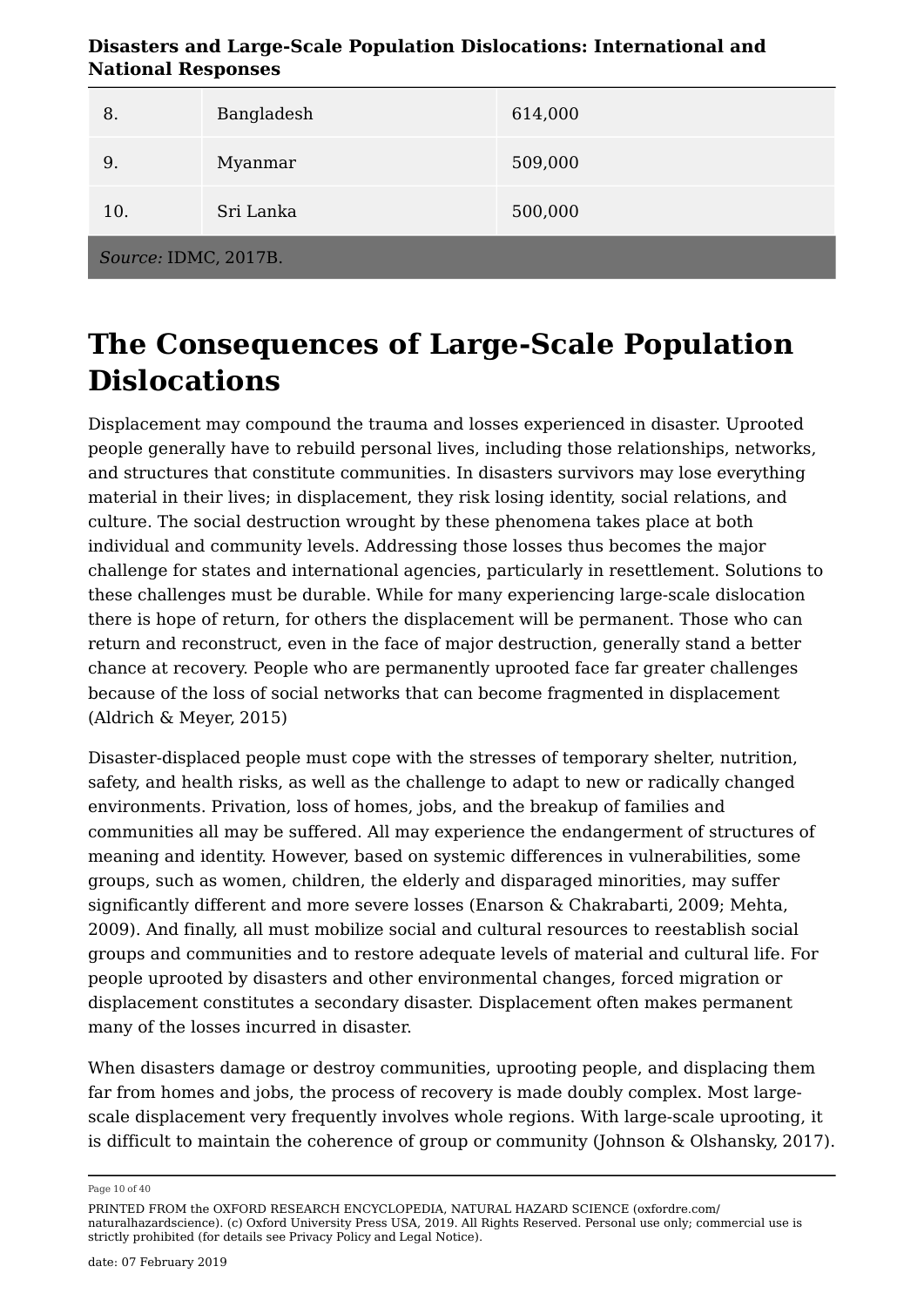This becomes significant because the community networks enabled people to access important material resources, but also meaningful social and emotional support that in stressful times in displacement becomes all the more significant.

The process of recovery will be both material and social. Material and social losses compound each other. Material elements such housing; the possessions of a lifetime; infrastructure; services like education, electricity and potable water; health care; and transportation and communication and nutrition can all be endangered, damaged, or destroyed in disasters or lost in displacement. In addition to physical damage, material losses resonate profoundly as well in the social world, exacerbating the serious losses also inflicted in the economic, social, and cultural life of survivors.

The dispersal, displacement, or death of family members may destroy not only a household, but also rends the social fabric of a community. Disaster-caused deaths tear those networks of relationships that form the context of personal and social identity, setting people adrift, without those anchors that link the self to the social world. Survivors of disasters who find themselves swept up in mass dislocations may also suffer a loss of personal identity, the partial loss of the self. The loss of meaningful others, whether through death or displacement, is also a loss of the self in that the part of the self that was invested in the lost relationship is also lost (Oliver-Smith, 2005).

Cultural identity is also put at risk in uprooted communities. The loss and destruction of important cultural sites, shrines, natural environmental features, religious objects, and the interruption of important sacred and secular events and rituals undermines community identity. The loss of a sense of place, embodied in specific land, undermines cultural identity as well (Altman & Low, 1992). Displacement for any group can be a serious blow, but for indigenous peoples it can be mortal. Place attachment and land tenure are considered to be essential elements in the survival of indigenous societies and distinctive cultural identities (Maldonado et al., 2013).

Health is an issue of major concern in displacement (Hasegawa et al., 2016; Kedia, 2009; Lim et al., 2005). Public health emergency workers generally arrive very early in the aftermath of disasters to control outbreaks of diseases from exposure to biohazards from the breakdown of infrastructure, particularly of water and sanitation. However, conditions in evacuation centers and temporary or transitional camps are often less than ideal and may provide environments in which communicable diseases may spread rapidly. Children and the elderly are particularly at risk in such contexts. The emotional impact of displacement also takes its toll on people, leading to mental health issues, such as family stress, gender-based violence, drug and alcohol abuse, and potential for suicide ideation (Willox et al., 2013). The "dying of a broken heart" and the "solitary death" syndromes are well documented in the resettlement literature (Fried, 1963; Iuchi, 2014). In addition, if displacement is prolonged over extended periods of time (years), the consequences for mental health and social well-being may be exacerbated (IDMC, 2017A).

Page 11 of 40

PRINTED FROM the OXFORD RESEARCH ENCYCLOPEDIA, NATURAL HAZARD SCIENCE (oxfordre.com/ naturalhazardscience). (c) Oxford University Press USA, 2019. All Rights Reserved. Personal use only; commercial use is strictly prohibited (for details see Privacy Policy and Legal Notice).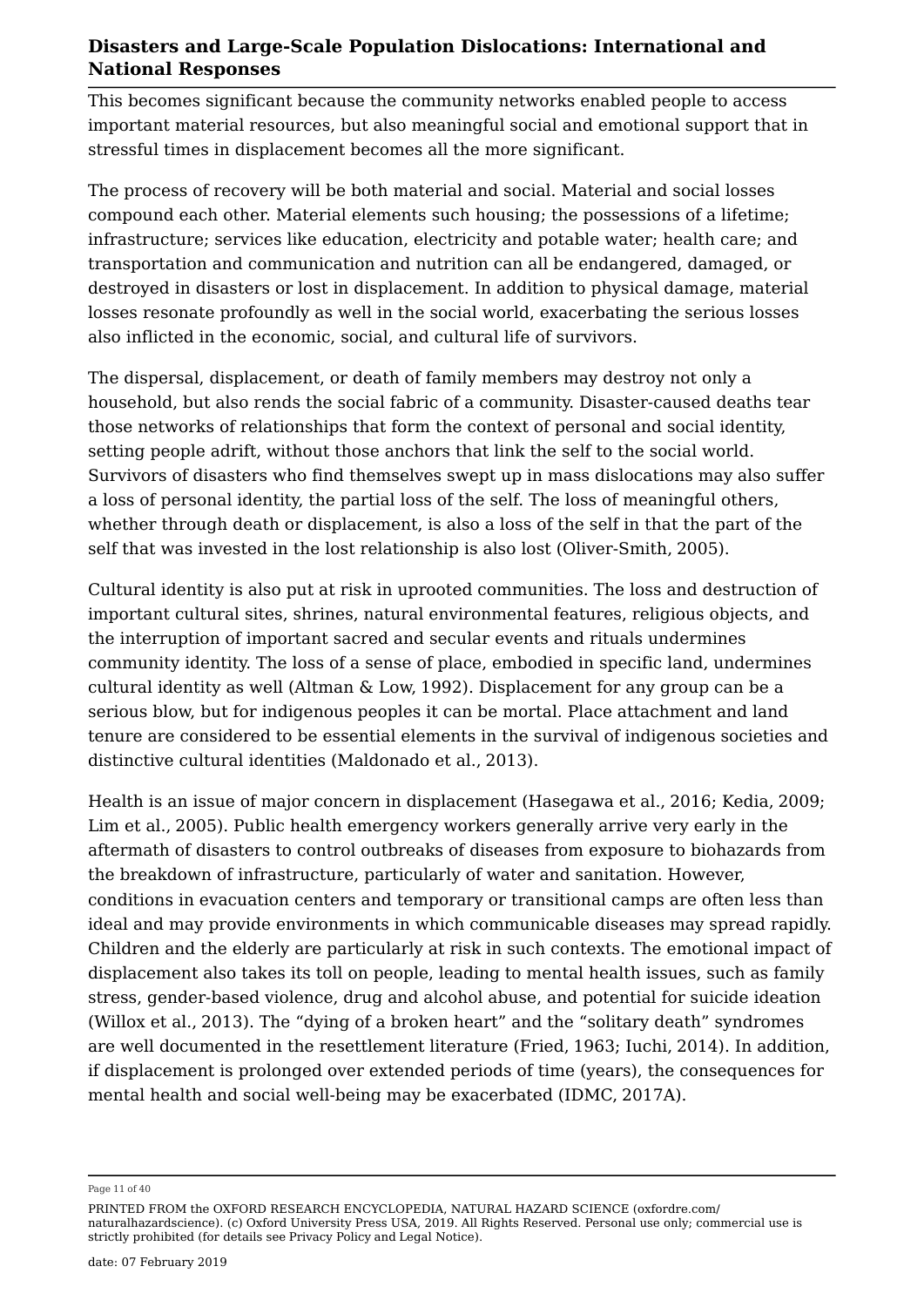These losses of community, family, health, and personal identity compound each other to create another form of loss, the loss of meaning. Major disasters and mass dislocation deprive people of the sociocultural context in which their lives were meaningful and valued by others. Giddens refers to an "environment of trust" to evoke the blend of a sense of space, kin relations, local communities, cosmology, and tradition (Giddens, 1990). The loss of personal relationships and the social context in which they were enacted and in which the individual was affirmed may rob people of a sense of meaning, a sense of purpose in life. Religious belief can also be endangered in the aftermath of disasters. In effect, removal from the social context can be a removal from life. Disasters, both small and large, undermine the basic grounding of culture, confronting people with the challenge of reconstructing a lifeworld that can clearly articulate their continuity and identity as individuals and as a community again (Rodman, 1992).

### **Trajectories of Large-Scale Displacement by Disasters**

There has been much speculation regarding the number of people who may be forced to migrate by disasters or other radical environmental changes, but attention to where they will go and what they will do when they get there is relatively recent. From other forms of forced migration and displacement, we can project that there will be at least four options, all of which will occasion significant stresses, challenges, and varying degrees of assistance or neglect.

Return and rebuild: If the original site of residence is deemed safe for occupation after disasters, many people will opt to return and rebuild. For example, most of the 500,000 people who were uprooted by 2010 floods in Pakistan, although they experienced multiple subsequent displacements, were finally able to return (Kirsch et al., 2012). However, even when authorities have prohibited reoccupation because of continued unacceptable risk, the tendency for people to rebuild in or return to live in locations that continue to be dangerous after disasters is far from rare, both today and in history in widely disparate cultures (Tobriner, 1980).

Camps: Evacuation centers and transitional camps are temporary solutions for immediate needs for displaced people, but sometimes they will last up to several years. In camps, shelters, often tents or prefabricated structures, are not meant to be permanently occupied, but frequently are used for years at a time. In longer-term contexts, there is little provision for employment; and services tend to be adequate at best to meet physiological needs. Camps are established as temporary emergency facilities, often with minimum infrastructure that over time will deteriorate despite lasting up to several years or longer while reconstruction proceeds.

Migration: When a formal response to displacement is not forthcoming, people tend to migrate on their own. In some cases the displaced will seek shelter with relatives or coethnics in less or unaffected areas, but many migrate to cities (Wilkerson et al., 2016).

Page 12 of 40

PRINTED FROM the OXFORD RESEARCH ENCYCLOPEDIA, NATURAL HAZARD SCIENCE (oxfordre.com/ naturalhazardscience). (c) Oxford University Press USA, 2019. All Rights Reserved. Personal use only; commercial use is strictly prohibited (for details see Privacy Policy and Legal Notice).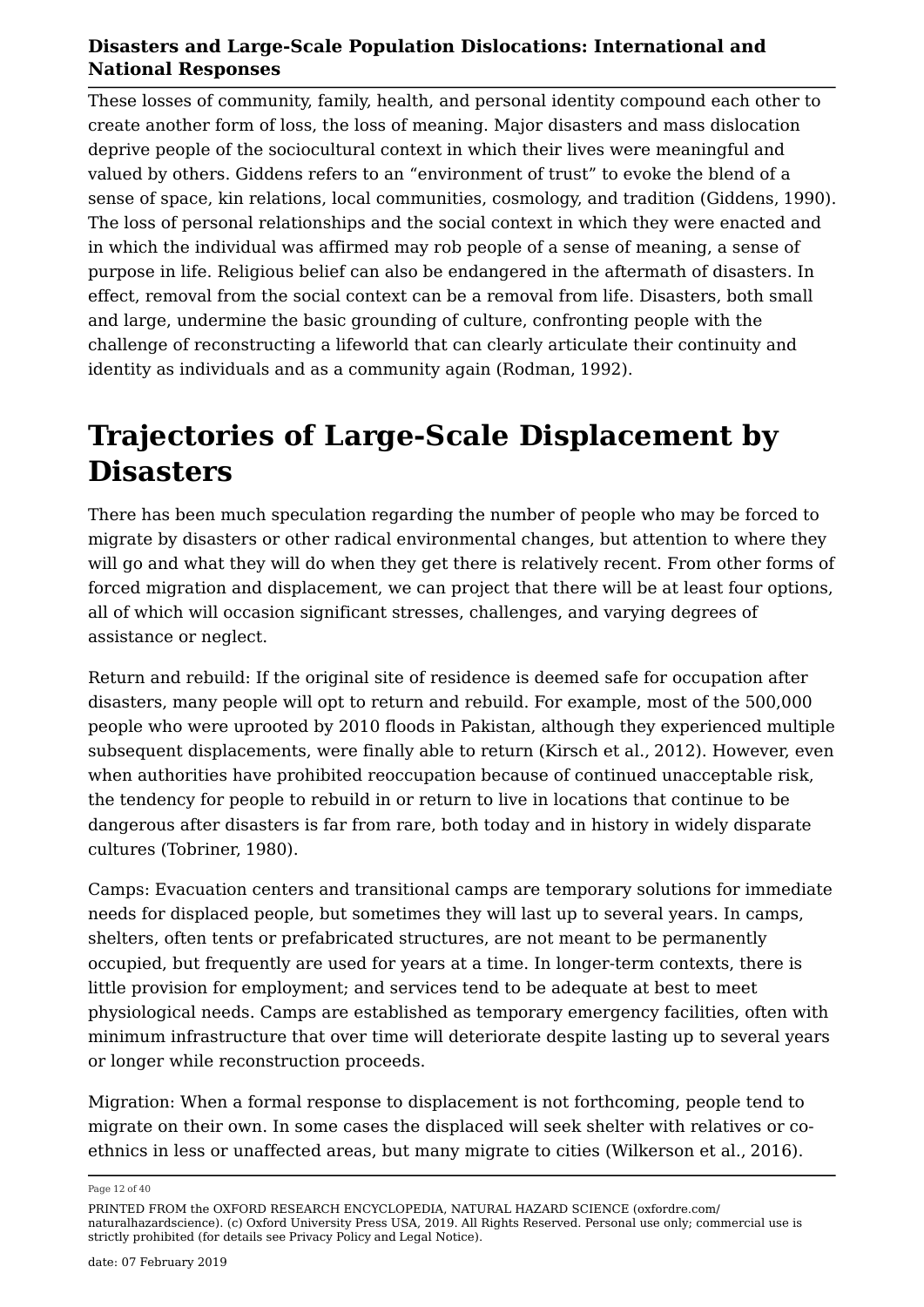Disasters of every stripe have initiated migration to cities. The disaster for some will provide the opportunity for a long desired goal of migrating, but for others, particularly the poor, such migration leads to urban people disappearing into those vast populations of resident poor and vulnerable people that strain the capacities of environments, administrations, and infrastructures to meet urban needs. Given the high potential for ever-larger dislocations, there is an urgent need to develop policies and resources to assist cities to absorb the massive numbers of people displaced by disasters (Kirbyshire et al., 2017; Koenig, 2009).

Relocation or Resettlement: Although relocation or resettlement has long been part of reconstruction efforts at the community level, such projects were done on an ad hoc basis, with little policy input, few responsible agencies, and minimal to poor capacities and resources. As such, the outcomes of the vast majority of planned resettlement projects for disaster victims, in particular, as well as those displaced by other causes, have been very poor, resulting in the impoverishment of the affected populations (Cernea, 2000). Such projects are frequently poorly planned, underfunded and badly implemented leaving affected populations destitute and disempowered. Such projects perpetuate the losses experienced in displacement and can constitute severe violations of human rights (de Wet, 2009; Scudder, 2009). Resettlement may be undertaken individually or in small groups, but in larger contexts of communities, resettlement involves the planned reestablishment of displaced peoples in a new location with appropriate settlement design, housing, services and an economic base to enable the community to reconstitute itself and achieve adequate levels of resilience to normal social, economic, political, and environmental variation. That such satisfactory outcomes have not been common constitutes a major human rights crisis.

### **International Policy Responses**

Concern over the enormous violations of human rights, including the massive displacement of many populations during World War II, formed the basis on which the international community in establishing the United Nations began the effort to create international human rights standards and norms. A global normative framework of principles and organizations pertinent to displacement is currently taking shape on the issues of displacement by environmental forces.

United Nations covenants and conventions establish the human rights to health, a decent existence, work and occupational safety, an adequate standard of living, freedom from hunger, an adequate and wholesome diet, decent housing, education, culture, equality and non-discrimination, dignity, harmonious development of the personality, the right to security of person and of the family, the right to peace, and the right to development. These rights are considered the ideal that all governments should strive for. They are the basic life requirements that all human beings are entitled to. Disasters and displacement challenge all of these human rights. Human rights therefore are a central issue in both disasters and any dislocation that may result. In effect, in disasters, the social

Page 13 of 40

PRINTED FROM the OXFORD RESEARCH ENCYCLOPEDIA, NATURAL HAZARD SCIENCE (oxfordre.com/ naturalhazardscience). (c) Oxford University Press USA, 2019. All Rights Reserved. Personal use only; commercial use is strictly prohibited (for details see Privacy Policy and Legal Notice).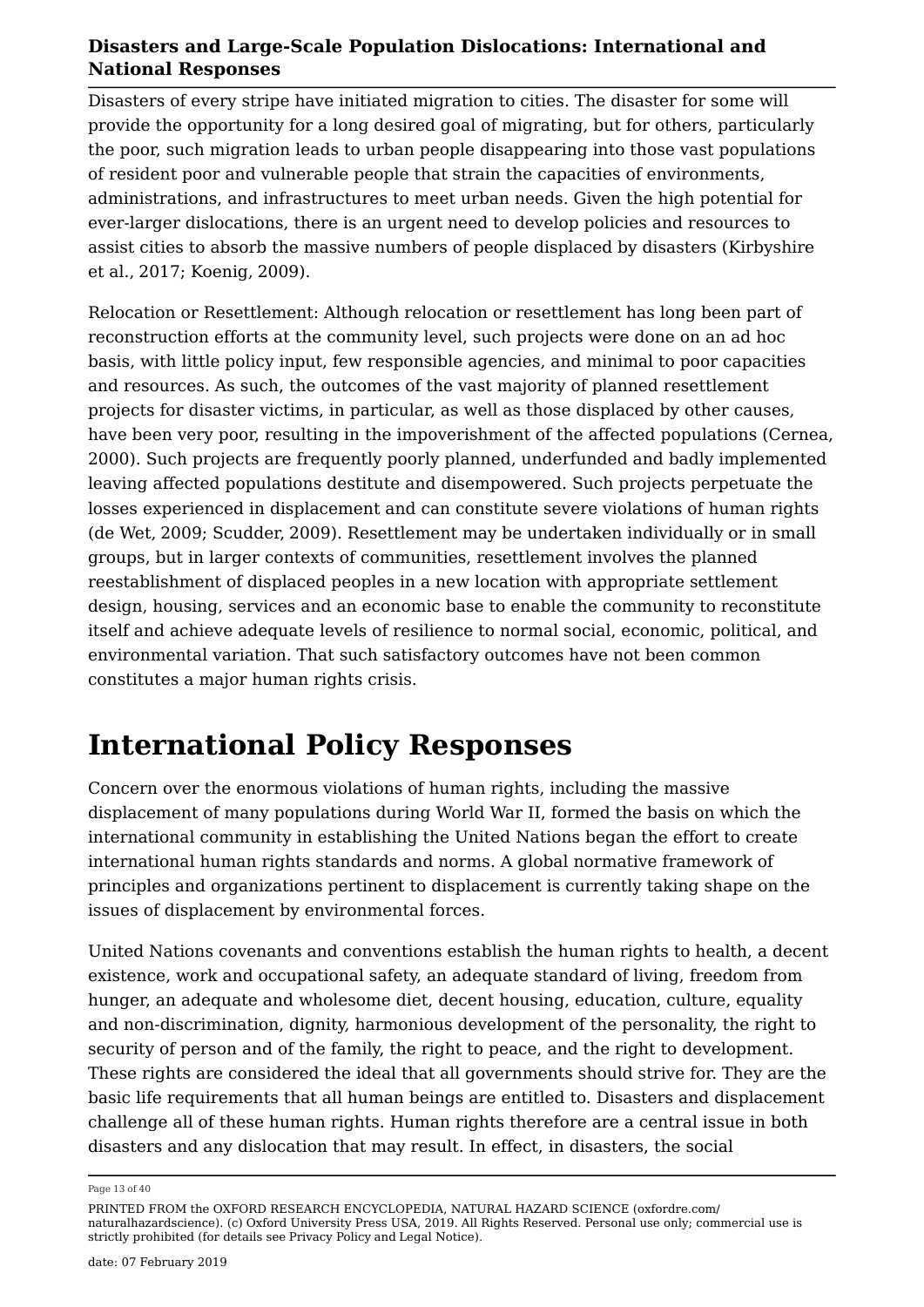vulnerability of those most affected is often the result of a compendium of denials of fundamental human rights (Adger et al., 2006).

However, despite the attention that the issues of disasters climate change and environmental degradation have garnered in recent years, there are no legally binding internationally recognized instruments that pertain to the needs of people displaced by environmental causes, in part due to difficulties in establishing direct causality and a failure to agree on appropriate legal instruments as well as evolving and sometimes inconsistent terminology (Esnard & Sapat, 2014; Lyster & Burkett, 2017). As a result, many international disaster response operations in specific contexts are subject to ad hoc practices and the lack of directly responsible agencies, which vary dramatically from country to country and impede the provision of fast and effective assistance (IFRC, 2004, p. 1). Recognition of this lack has prompted proposals for appropriate forms of governance pertaining to environmentally displaced peoples (Biermann & Boas, 2010; Koivurova, 2007).

In the emergency stage of rapid onset disasters, international disaster management performance standards have been established in various institutional contexts, such as The Sphere Project to address acute needs during the immediate aftermath. The operational guidelines of the Inter-Agency Standing Committee (IASC), the primary mechanism for interagency coordination of humanitarian assistance in the Protection of Persons in Situations of Natural Disasters (2006, 2010), also adopt a human rights–based approach to help protect populations threatened or impacted by disasters, which is intended to complement existing guidelines on humanitarian standards in disasters. The guidelines are organized by thematic grouping—that is, protection of life; protection of rights related to food, health, etc.; protection of rights related to housing and livelihoods; protection of rights related to freedom of movement; and protection of religion throughout the time phases of the disaster. In addition, the UN Guiding Principles on Internal Displacement, although widely recognized as an international standard, and certainly helpful in guiding NGOs and other aid organizations in assisting internally displaced persons (IDPs), have not been agreed upon in a binding covenant or treaty and have no legal standing, although some legal scholars consider them as customary international law. The UN Framework Convention on Climate Change has also encouraged "measures to enhance understanding, coordination and cooperation with regard to climate change induced displacement, migration, and planned relocations" (UNFCCC, 2010). The International Federation of Red Cross and Red Crescent Societies (IFRC) has also focused on the development of legal measures to protect people displaced by disasters (IFRC, 2016). Today disasters also trigger the participation of the principal United Nations organizations, multilateral development banks, large numbers of international and national nongovernmental organizations (NGO), private corporations, and private individuals that, even as all parties contribute significant assistance, often creates serious problems of coordination, distribution bottlenecks, duplication, and corruption (Esnard & Sapat, 2014; Goldschmidt & Kumar, 2016).

Page 14 of 40

PRINTED FROM the OXFORD RESEARCH ENCYCLOPEDIA, NATURAL HAZARD SCIENCE (oxfordre.com/ naturalhazardscience). (c) Oxford University Press USA, 2019. All Rights Reserved. Personal use only; commercial use is strictly prohibited (for details see Privacy Policy and Legal Notice).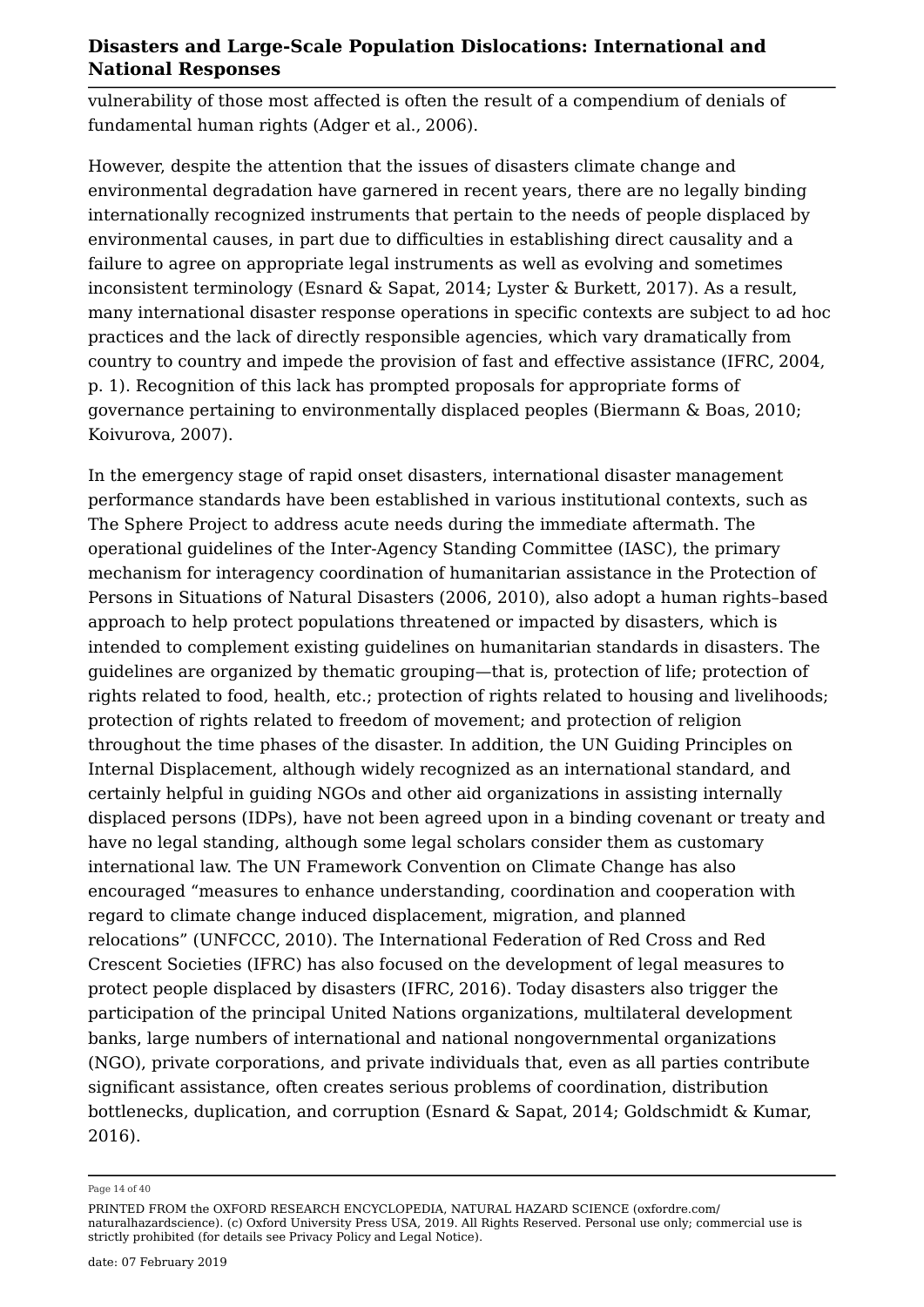In addition to the scientific debate, there has been a vigorous discussion about how to categorize environmentally, disaster-related, and climate change displaced peoples—as refugees, IDPs, forced migrants, or migrants—and what protections to afford them, if any (Bakewell, 2011; Esnard & Sapat, 2014; Leighton, 2011; McAdam, 2011). While most of the uprooted will remain within national borders, there has also been attention to those who might migrate internationally, a particularly acute situation for the Small Island Developing States, which may in fact virtually disappear from either rapid onset storms made more far reaching by sea level rise or sea level rise itself. Over the last four years, in addition to an increase of attention in policy-oriented research (Bronen, 2009; Ferris, 2012; Martin et al., 2014), significant steps have been taken toward developing policy initiatives to protect the rights of people displaced by climate change and disasters. In addition, the Brookings Institution, Georgetown University, and the UNHCR have developed guidelines for planned relocation for populations displaced by disasters and environmental change (2015). In 2013, a nonprofit organization called Displacement Solutions developed the Peninsula Principles as the first comprehensive normative framework for protection and assistance provisions, consistent with the UN Guiding Principles on Internal Displacement to be applied to climate-displaced persons (Displacement Solutions, 2013).

Between 2012 and 2015, the Nansen Initiative, a state-led (Switzerland and Norway) consultative process, based on subregional consultation processes and civil society meetings, developed a protection agenda for people displaced across borders (Nansen Initiative, 2015A, 2015B). The Nansen Initiative focused on pre-displacement preparedness, protection and assistance during displacement, and solutions after displacement. At the end of the Nansen Initiative's tenure, its final product was the Agenda for Protection of Cross-Border Displaced Persons in the Context of Disasters and Climate Change, a nonbinding agreement endorsed by 109 states, which is a comprehensive approach to displacement by disasters, including best practices and calls for cooperation between states to deal with displacement by disasters. The Nansen Initiative, originally designed to be a two-year process, has been succeeded by the Platform on Disaster Displacement in order to continue the mission. Despite these important initiatives, there is still no single instrument that guarantees protection to the environmentally displaced, whether by disaster, climate change, or degradation.

The year 2015 saw a number of other processes from the international policy community as well. The Sendai Framework for Disaster Risk Reduction also addressed displacement as one of the most devastating consequences of disaster, calling for steps to be taken to reduce displacement risk, including development of public policies on preemptive displacement and resettlement of populations living in high-risk zones. Building on talks that began in 2010 with the Cancun Adaptation Framework, the Conference of the Parties (COP) process began to consider displacement as a major impact of climate change; in 2013 the COP talks in Warsaw produced the Warsaw International Mechanism (WIM), to be guided by the Executive Committee, that was charged with developing initiatives regarding losses and damages occasioned by displacement; and in 2015 the COP talks in Paris requested the Executive Committee requested that WIM develop recommendations

Page 15 of 40

PRINTED FROM the OXFORD RESEARCH ENCYCLOPEDIA, NATURAL HAZARD SCIENCE (oxfordre.com/ naturalhazardscience). (c) Oxford University Press USA, 2019. All Rights Reserved. Personal use only; commercial use is strictly prohibited (for details see Privacy Policy and Legal Notice).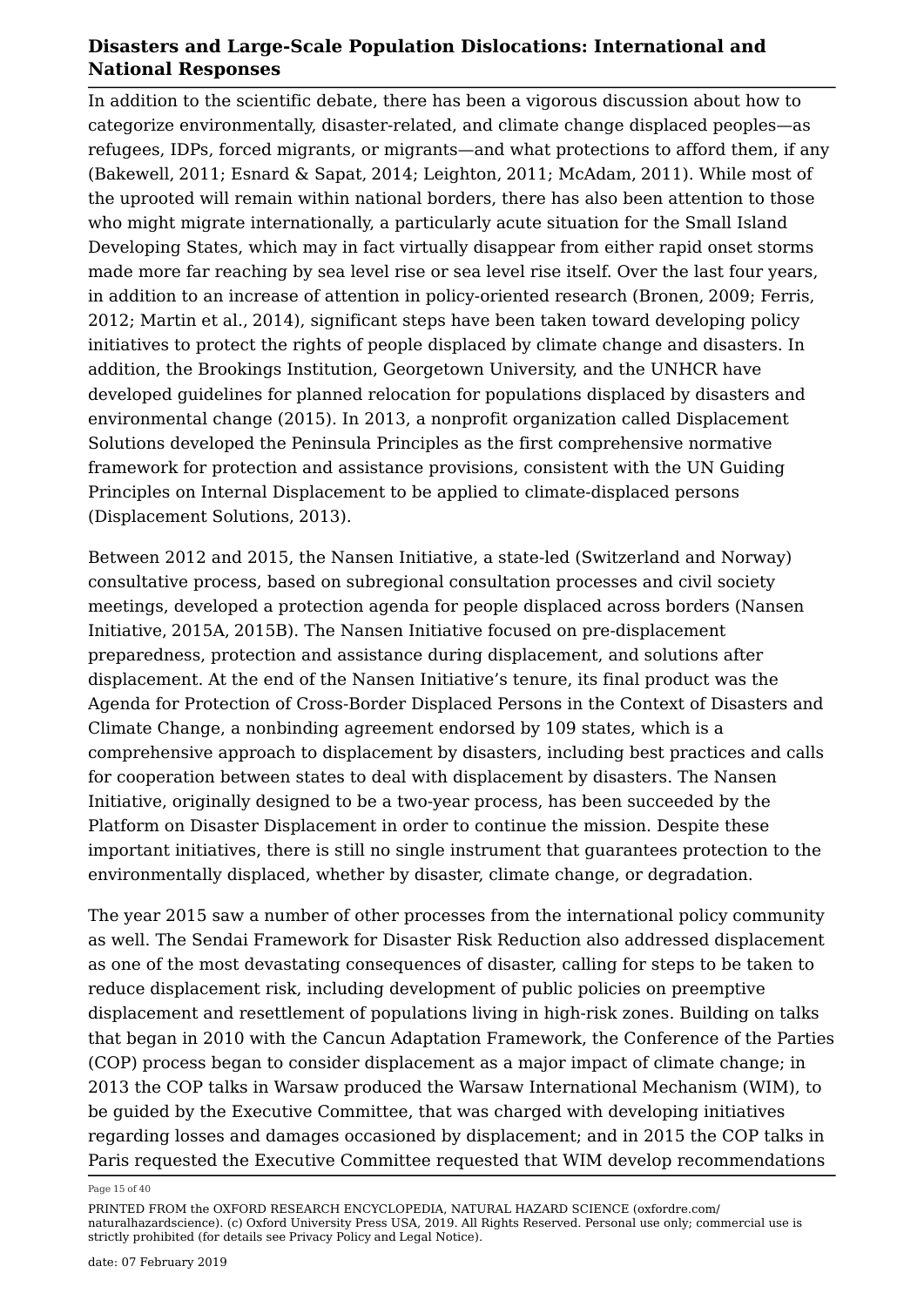"to avert, minimize and address displacement related to the adverse impacts of climate change" (UNHCR, 2016). In general, these and other proposals and policy initiatives predominantly focus on the protection of the rights of people displaced by disasters and climate change effects (McAdam, 2017).

# **National Policy Responses**

While most disasters and environmental disruptions are defined nationally, there are very few major disasters that do not receive significant international direction and assistance. International aid for major disasters has long been the rule, often impacting national budgets and redefining national development priorities. Actual national policies and practices to deal with population displacement are generally constructed in the institutional, legislative, and legal contexts and agendas of the state, although other interests may sometimes impinge on the process as to how such policies, practices, and projects are implemented. Traditionally, and in many cases still, the tasks of managing disasters and displacement are handled by the military or civil defense agencies.

However, we are at a very interesting moment in the evolution of the state, particularly as regards the relationship between the state and its citizenry and the relationship between the state and the world system. Various fundamental dimensions in both relationships are undergoing significant change, altering rights and responsibilities of the parties, in ways that will probably have profound implications for displaced and resettled peoples. On the one hand, over the last three to four decades under neoliberal capitalism, the state's contract regarding the security of the citizenry is seen most efficiently achieved through the functions of the market and individual solutions to structural problems (Lampis, 2016; Zeiderman, 2016). On the other hand, the shift from seeing disasters as unfortunate accidents or acts of nature (or God) to framing them as the outcomes of social processes mobilized by human priorities and decisions has begun to alter the role of the international community as well as the state, from disaster response in emergency management to disaster reduction through prevention.

Nonetheless, territory, law, economy, security, authority, and citizenship have all been constructed as national in most of the world. The state gains authority over a particular territory and simultaneously that territory becomes identified with that authority. This association enables the state to assume the role as exclusive guarantor of rights (Sassen, 2006). In displacement, the question of land for resettlement becomes particularly crucial, engaging issues of eminent domain and property rights that can prove complex and contentious (Leckie, 2014) (see case studies for Japan and Sri Lanka). However, the closer a state is connected into the global network of states that accept and validate norms pertaining to human rights and the environment, as well as the international actors and organizations that contribute to their creation, the likelier it is that those norms will inform the institutions of that state (Khagram, 2004), the recent withdrawal of the United States from the Paris Accord notwithstanding. By the same token, there are

Page 16 of 40

PRINTED FROM the OXFORD RESEARCH ENCYCLOPEDIA, NATURAL HAZARD SCIENCE (oxfordre.com/ naturalhazardscience). (c) Oxford University Press USA, 2019. All Rights Reserved. Personal use only; commercial use is strictly prohibited (for details see Privacy Policy and Legal Notice).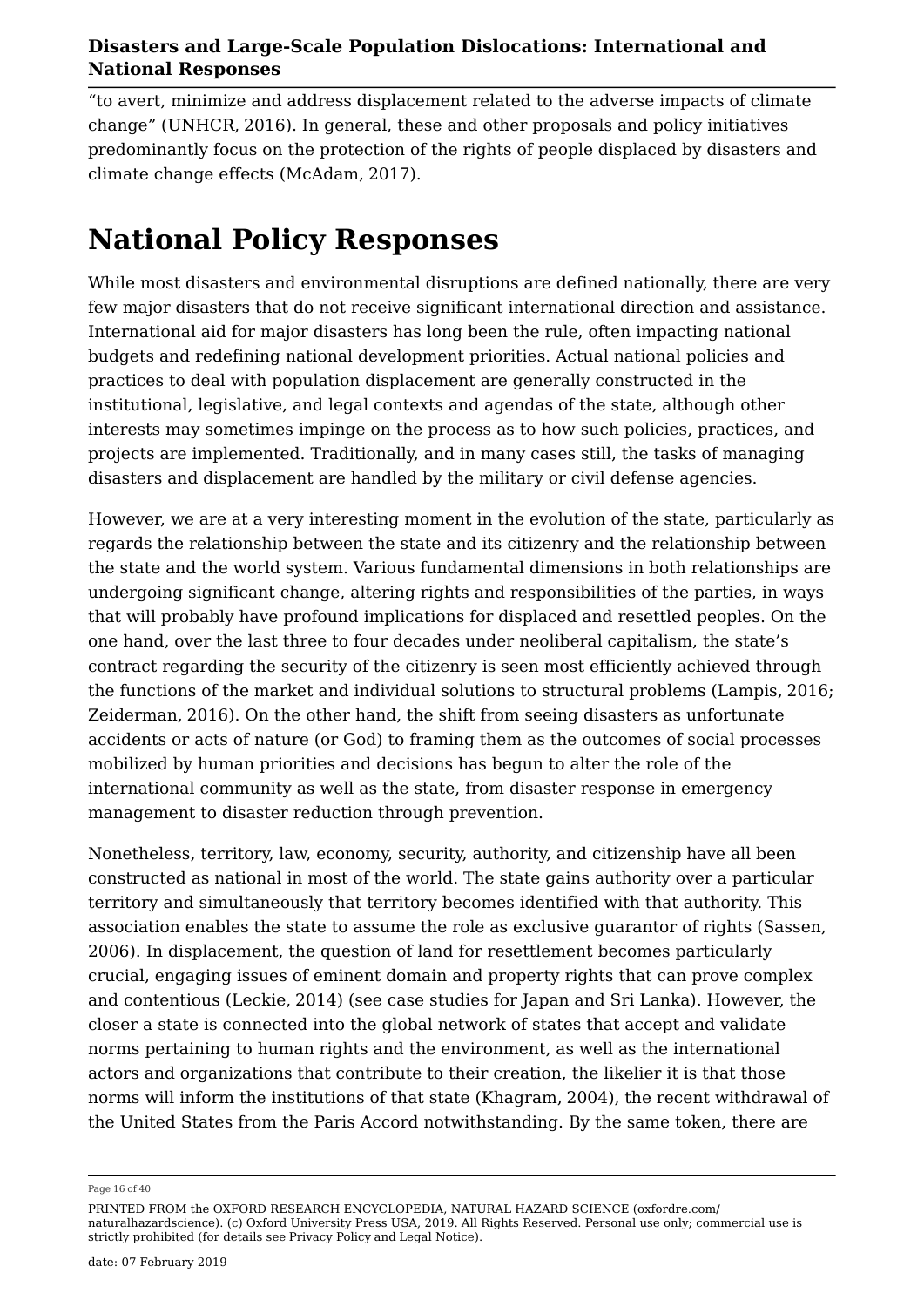inevitable problems of coordination between international agencies and local governments in post-disaster resettlement (see Sri Lanka and Japan case studies).

In the case of disasters, states normally provide humanitarian relief and reconstruction and resettlement assistance, although there are no international legal requirements binding them to these functions. However, many states lack appropriate legislation on procedures for protection of displaced peoples, which often leads to bureaucratic and administrative confusion and chaotic responses (Bronen, 2009). Since jurisdictional and administrative responsibilities may not be spelled out in laws and regulations, serious flaws occur in all stages of assistance to displaced peoples, particularly in resettlement projects. Moreover, large-scale displacements do not take place in a political vacuum and invariably involve both local and national power relations often inflected as well by international participation and interests (see Sri Lanka case study). However, a wide array of international human rights treaties and the derivative 1998 Guiding Principles on Internal Displacement have created a comprehensive framework designed to protect people from displacement as well as inform decision makers during and after any displacement that may take place (Kirgis, 2005). International organizations such as the IFRC, the IOM, and the UNHCR also actively engage the legal and practical challenges of displacement along with national governments and nongovernmental organizations. For example, dealing with the challenges of regulatory barriers in post-disaster shelter is a major issue in the Disaster Law Programme of the IFRC (IFRC, 2017).

While there may be a certain consistency in broad categories of problems and challenges encountered in dealing with population dislocation, the wide variety of state policies and practices makes it difficult to characterize them, except in the most general terms. Much will depend on the formal organization of national territory, the experience and level of institutional development regarding natural and technological hazards, and the basic socioeconomic profile of the specific state. In this context, three case studies will serve as very generally drawn examples of the performances of the complex mix of state policies and performances in situations of large-scale population displacement. The range of policies, practices, and performances does not pretend to be inclusive of all variations that exist. Each case was chosen to explore specific features that represent events and processes that characterize current disasters as well as those types having significant probability to occur in the future. In the case of Sri Lanka, a disaster and large-scale displacement are analyzed in a developing country that endured a prolonged civil conflict. Hurricane Katrina in Louisiana presents a disaster and significant displacement in a developed country that reveals that many areas of the developed world share much in common with the developing world. New Orleans in particular, has been often seen to share many social and economic characteristics with the developing world of Latin America (Gruesz, 2006). In the Japanese earthquake-tsunami-nuclear accident, a case of the complex interaction of natural hazard and advanced technology signals a possible future trend in the construction of risk, disaster, and displacement.

Page 17 of 40

PRINTED FROM the OXFORD RESEARCH ENCYCLOPEDIA, NATURAL HAZARD SCIENCE (oxfordre.com/ naturalhazardscience). (c) Oxford University Press USA, 2019. All Rights Reserved. Personal use only; commercial use is strictly prohibited (for details see Privacy Policy and Legal Notice).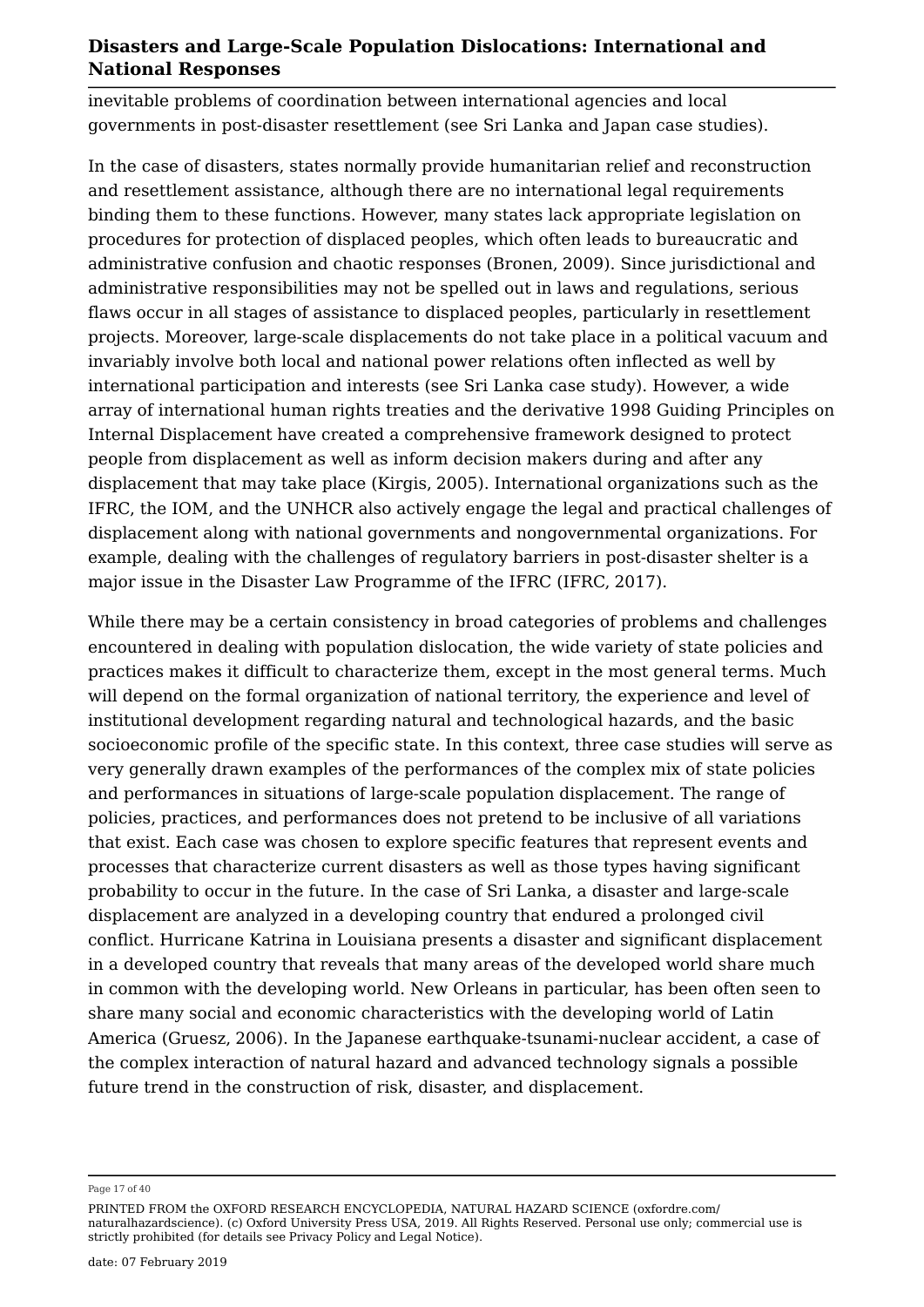# **Case Studies**

#### **The Indian Ocean Tsunami in Sri Lanka (2004): The Politics of Displacement by Disaster in a Conflict-Afflicted Society**

The Indian Ocean tsunami of December 26, 2004 was among the deadliest disasters in history. While most disasters tend to be relatively localized, the Indian Ocean tsunami, generated by an earthquake off the coast of Sumatra, struck thousands of miles of coastlines of 14 nations, killing 227,898 people and displacing 1.7 million more (UNDP, 2005). The island nation of Sri Lanka was among the most grievously stricken. The tsunami hit two-thirds of the 1400-kilometer coast of Sri Lanka. In Sri Lanka, 35,322 people lost their lives and 516,150 persons were displaced (UNDP, 2005). In addition, massive damage was caused to public and private infrastructure and personal assets. Further, the event occurred in a nation that had suffered years of chronic armed conflict complicating the recovery process and in some areas exacerbating the conflict (Keenan, 2010).

In the immediate aftermath, hundreds of thousands of people sought refuge in nearly 600 buildings hastily organized as shelters, such as schools, temples, mosques, and churches. Others sought the assistance of relatives or friends (Harsha et al., 2007). Aid arrived fairly quickly, due to fact that destruction, while almost total, was limited to at most a kilometer-wide strip along the coast. At first, as is typical, assistance came from local communities, followed soon after by the government, private, and nongovernmental organizations, as well as the international community of agencies and governments. Initially the crisis submerged the deep conflicts in Sri Lankan society, but they reemerged within a short time, particularly when competition for aid became acute (Keenan, 2010). Within a few weeks, repairs were made to damaged infrastructure and essential services such as roads, health, and sanitation; water, power and telecommunications were restored to minimum functionality (Harsha et al., 2007). However, due to lack of experience with natural hazards and disasters, the government had neither the capacity nor the resources for the larger tasks of moving the stricken regions to transition and ultimately toward reconstruction. It was quickly determined that the posttsunami recovery process was to be financed by foreign donors and agencies, some of which were already working in Sri Lanka and many others arrived very quickly. These organizations began to play increasingly important roles in the relief effort to the degree that local organizations, including NGOs, soon found themselves relegated to junior partner status, dependent on resources from foreign agencies, a typical pattern in disasters that evoke a large international response. While the large agencies recognized the value of working with and through local organizations, coordination efforts were not generally very fruitful (Stirrat, 2006).

Indeed, due to extensive media coverage, international donations to tsunami recovery in general broke records up to that time (Telford & Cosgrave, 2007) producing less competition for funding and more competition for beneficiaries (Stirrat, 2006). Within a week a massive presence of international agencies and NGOs was active in Sri Lanka

Page 18 of 40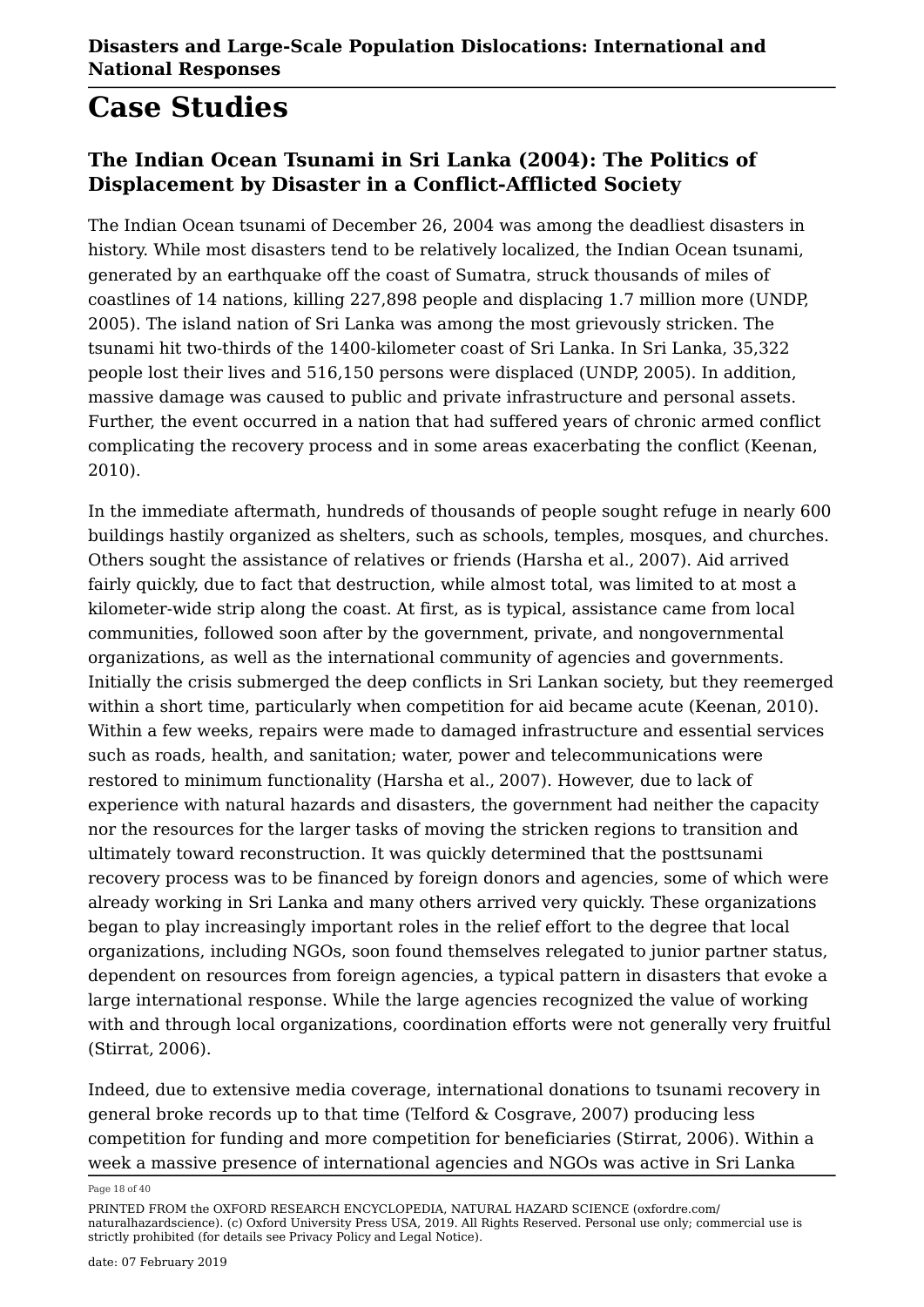carving out territories and competing for operational tasks and resources. Nevertheless, despite the alacrity with which they had arrived, the large international NGOs, by their very size and administrative structure, proved to be very slow and ponderous in their responses to specific conditions. Moreover, there also arrived a horde of small, newly formed organizations with a strong humanitarian impulse, but little experience in South Asia or disaster relief. In effect, regardless of size the well-known pattern of NGO and international agency competition was rampant. Some of the problems were compounded by the lack of government oversight making sure that NGOs adhere to formal standards for housing reconstruction. However, even though it took some time, some forms of coordination of areas of activity and territory did eventually develop (Stirrat, 2006).

For its part, the Sri Lankan government established the Centre for National Operations to coordinate relief operations, with various task forces for different functions. The Task Force for Relief (TAFOR) would oversee more immediate measures. The Task Force for Rebuilding the Nation (TAFREN) would coordinate reconstruction with district officials at the local level. In terms of the hundreds of thousands of displaced people, TAFOR, with economic support from international donors, was tasked with providing transitional shelters in the form of wooden buildings for people suffering from inadequate potable water and overcrowding in the temporary camps, with some in tents and others in schools, government buildings and churches, mosques, and temples, some for over six months (Fernando, 2010).

In addition to the tsunami-driven displacement, in view of the mass destruction the tsunami caused in coastal communities, the government declared "no construction zones" of one hundred meters on the western and southern coastal areas and of 200 meters on the eastern and the northern coastal areas. Those displaced by the tsunami and living within these zones had to abandon their land and move to the camps and transitional shelters (Birkmann et al., 2013; Fernando, 2010). The "buffer zone," however, did not apply to tourist facilities, which became a major economic priority in the recovery program, regardless of the displacement imposed on coastal communities (Gunewardena, 2008).

When permanent resettlement began, government guidelines for housing were provided to NGOs (Non-governmental Organizations) and others involved in implementation. However, donors did not follow the guidelines and local authorities did not monitor them. In consequence, there was little coordination between donors and technical officers at the local level. The basic government approach was maximizing the number of houses built based on the idea of housing as "a mono-dimensional artefact," merely a physical object to be transferred to inhabitants, who were given little opportunity to participate in the process (Boano, 2009; Fernando & Punchihewa, 2011). Moreover, there was sharp criticism of corruption and politically motivated distribution of aid in general (Kuhn, 2010).

In general, there was huge pressure after the tsunami, both from politicians as well as from displaced people, to accelerate housing construction for resettlements, which

Page 19 of 40

PRINTED FROM the OXFORD RESEARCH ENCYCLOPEDIA, NATURAL HAZARD SCIENCE (oxfordre.com/ naturalhazardscience). (c) Oxford University Press USA, 2019. All Rights Reserved. Personal use only; commercial use is strictly prohibited (for details see Privacy Policy and Legal Notice).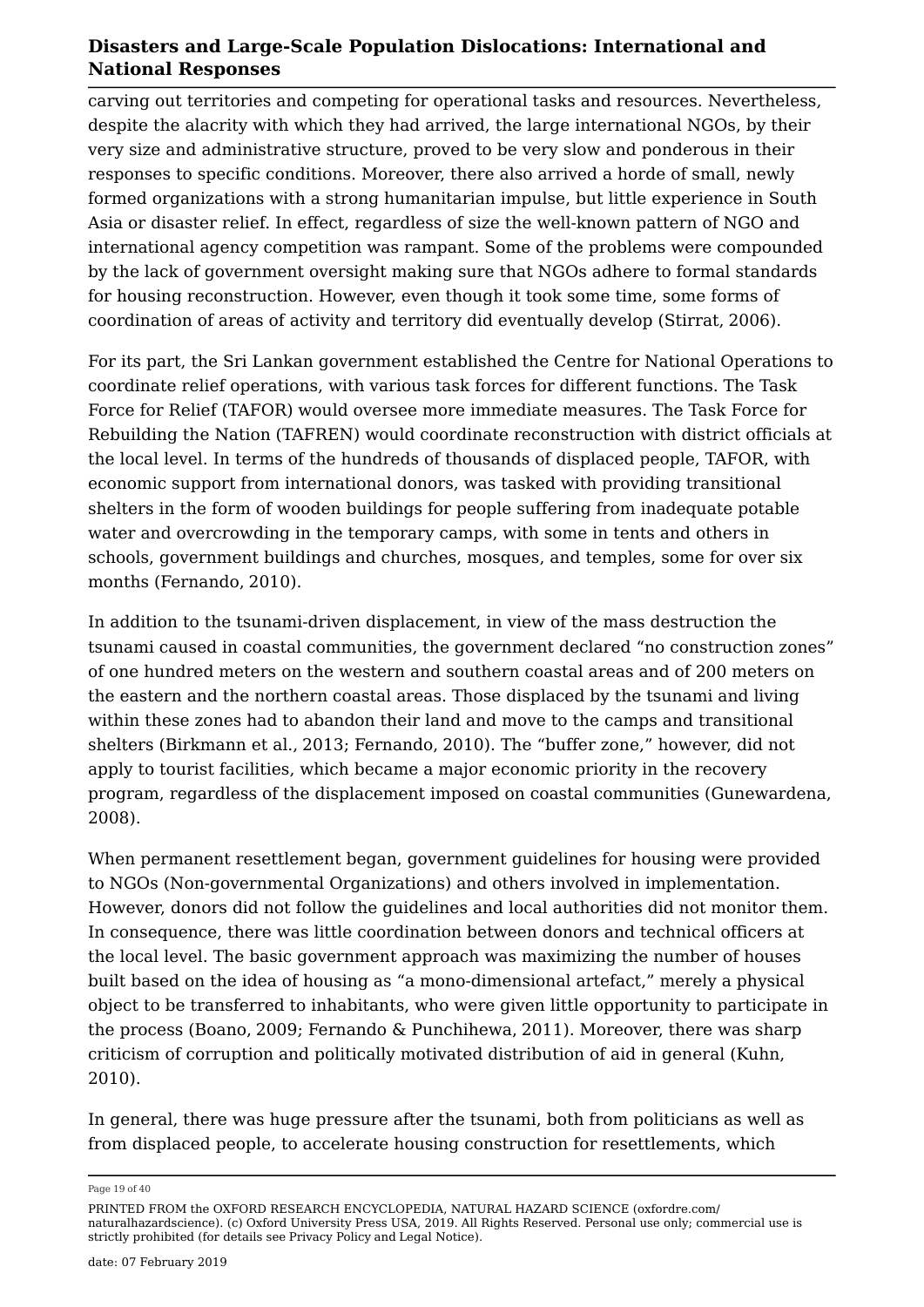increased the likelihood of failures in planning and construction. Residents in the new settlements site complained about the poor materials used by building contractors to increase profit margins, since there was no proper supervision either from relevant government officials or from donors. Problems emerged in land titling, particularly in questions of gender as they affected matrilocal systems of residence and the reconstitution of family groups (McGilvrey & Lawrence, 2010). The lack of provision of a functioning common social infrastructure (e.g., schools, public transport etc.) before settling beneficiaries in their new locations, also contributed to new risks of livelihood disruption and additional costs for transport to work or social infrastructure such as schools or hospitals. Lack of access to employment or means of livelihood also led many to return to form locations or migrate (Birkmann et al., 2013).

Many of the relocation sites tended to flood during the rainy season and had neither a proper drainage system for either rain water or waste for individual houses nor for the settlement as a whole. Health risks were also likely to increase in the new relocation sites due to the lack of public garbage collection or the inappropriate treatment of wastes (Birkmann et al., 2013). In addition, due to lack of funding for purchasing privately held land, the majority of relocated settlements were constructed on available government land often distant from places of employment, despite officials' intention to relocate people close to their former villages (McGilvrey & Lawrence, 2010; Fernando, 2010). Household expenses such as the cost of public transport for work purposes increased, thus threatening livelihood recovery (Birkmann et al., 2013; Fernando & Punchihewa, 2011).

In the new settlements housing units received individual water and electricity connections. While the connections to water and electricity were clear improvements in housing for most displaced people, the prices for those services were beyond the incomes of many poor households, eventually resulting in their termination (Birkmann et al., 2013). In addition further increases in susceptibility emerged from conflicts between host and guest communities over resources. Conflicts also emerged due to the different cultures the host and guest communities belonged to in terms of different ways of communication, attire, employment, and politics. Some resettled householders have sold or rented their houses and moved back to their old location close to the sea or to another location (Birkmann et al., 2013).

#### **Hurricane Katrina: Racial Politics and Displacement (2005)**

In the contemporary context Hurricane Katrina in 2005 uprooted about more than a million people from New Orleans and the Gulf Coast, 300,000 of whom are expected to remain permanently displaced (Plyer, 2016). Their displacement, however, was not due to environmental reasons alone, but to inappropriate and inadequate policy, incompetent practice, and the political economy of reconstruction. New Orleans depended on an inadequate levee system to protect it from storm surges. The response system of the city, the state of Louisiana, and the Federal Emergency Management Agency (FEMA) proved woefully inadequate, provoking widespread criticism of the Bush administration. In

Page 20 of 40

PRINTED FROM the OXFORD RESEARCH ENCYCLOPEDIA, NATURAL HAZARD SCIENCE (oxfordre.com/ naturalhazardscience). (c) Oxford University Press USA, 2019. All Rights Reserved. Personal use only; commercial use is strictly prohibited (for details see Privacy Policy and Legal Notice).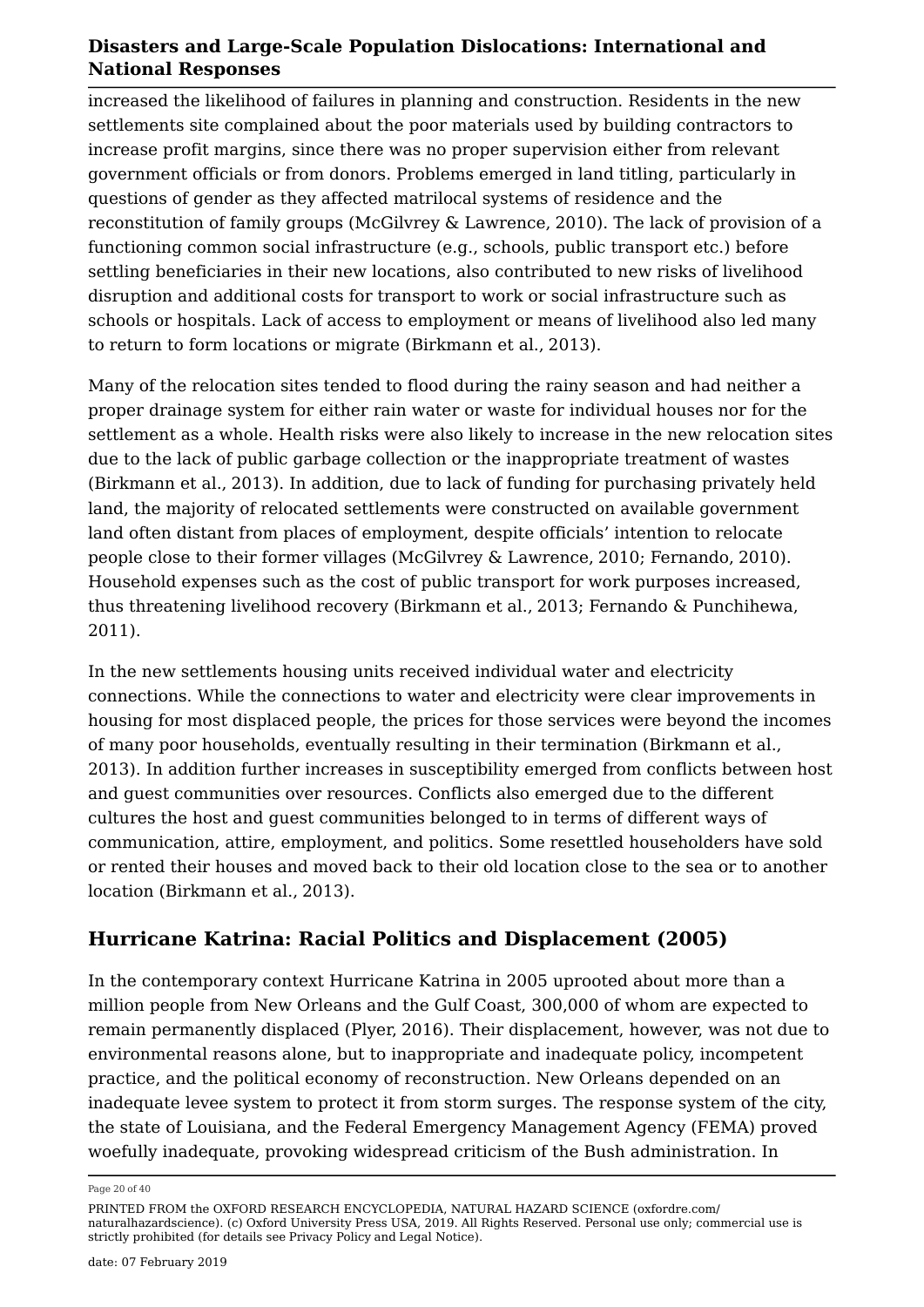addition, local interests saw the displacement of African Americans as an opportunity to reconfigure the social environment (Freudenburg et al., 2007; Rodriguez & Marks, 2006).

When Hurricane Katrina made landfall on the Gulf Coast on August 29, 2005, it had diminished from a category 5 storm to a category 3, with sustained winds of 125 mph and strong storm surges up to 30 feet (Cutter et al., 2006). Although the storm gave New Orleans a glancing blow, it nonetheless became the most destructive and costly hurricane in US history. The storm forced the evacuation and displacement of over a million people along the Gulf Coast of Louisiana, Mississippi, and Alabama. It destroyed over a million housing units in the entire region, about half of which were in Louisiana. New Orleans lost 134,000 housing units (Plyer, 2016). A total of 1720 people lost their lives in Hurricane Katrina, most of whom were poor, elderly, or handicapped (Weber & Peek, 2012).

As the threat on landfall became imminent, the first stages of the massive evacuation and displacement began when public authorities in New Orleans issued first voluntary evacuation announcements and subsequently mandatory orders to evacuate. Of the city's 500,000 residents, almost 400,000 were able to reach less exposed and more secure locations by traveling inland, mostly by car. People of more modest means, particularly those who did not own cars, were more hampered in their efforts to evacuate due to lack of timely information and the means with which undertake the journey and temporary displacement. However, some were able to leave on the city buses made available for transportation to out-of-town shelters (Fussell, 2006). Of the many of those remaining in the city, the vast majority of whom were African American, poor, elderly, or handicapped, many made their way as best they could to the Superdome, which in turn became its own disaster zone when water and electricity failed for the thousands of people who took refuge there. In effect, both before and after the storm, evacuation and displacement in New Orleans were shaped by income, age, occupation, gender, and age (Fussell, 2006).

However, the storm itself proved less a threat than the failure of the levees designed as hurricane surge protection for the city. Roughly fifty breaches in the levees caused most of the death and devastation during Katrina (Plyer, 2016). Roughly 80 percent of the city and large sections of neighboring parishes were flooded, some under as much as 10 feet of water. In some cases, people in their homes got trapped under the ceilings or roofs of their houses and drowned as the waters rose. The flooding trapped people who sought shelter in the Superdome and Morial Convention Center for days in conditions that proved fatal to many of the elderly and vulnerable. The floodwaters lasted in many areas of the city for weeks.

Those who had chosen to remain or were unable to evacuate waited out the storm for rescue and relief from resources that had been mobilized by the federal government and largely carried out by National Guard and federal troops whose presence reached more than 45,000 within two weeks of the disaster. The troops moved into the city the day after the storm to restore order, but also to initiate a subsequent evacuation, motivated in part by fears of unrest that the general failure of assistance would unleash, which would

Page 21 of 40

PRINTED FROM the OXFORD RESEARCH ENCYCLOPEDIA, NATURAL HAZARD SCIENCE (oxfordre.com/ naturalhazardscience). (c) Oxford University Press USA, 2019. All Rights Reserved. Personal use only; commercial use is strictly prohibited (for details see Privacy Policy and Legal Notice).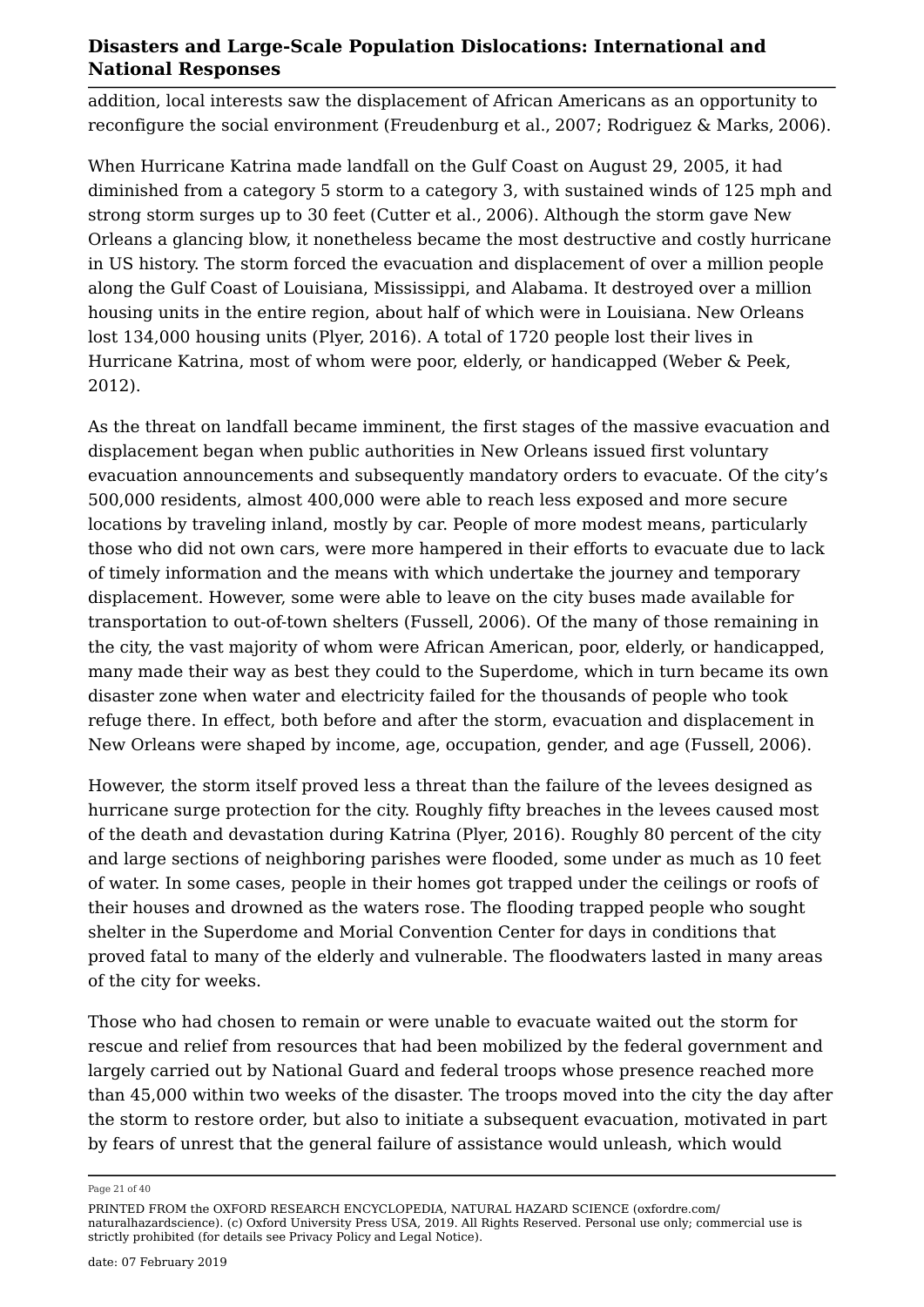eventually scatter New Orleanians to all fifty US states (New York Times, 2005). People were coerced into buses and planes, sometimes at gunpoint, and then dispersed to points unknown at least by many of the passengers.

It was not a good start to a reconstruction process that has been slow and uneven in its progress, clearly favoring some interests over others. Federal government funding eventually totaled 129 billion dollars, but was often slow and hampered in its delivery. In addition, an impressive amount of foreign aid, roughly 854 million dollars, was offered by over 90 countries. Although some German technology and Dutch expertise in levee construction was accepted, only 40 million had been used by April 2007. Some aid offered by the nation's closest allies was outright rejected, most offers were declined or left unclaimed (Baker-Smith, 2013). Overall the management of the disaster was considered inept and the Federal Emergency Management Agency (FEMA) received harsh criticism, and was considered emblematic of the lack of both capacity and concern of the Bush administration.

In the wide dispersal of Katrina's victims, just over 70 percent were initially transported to shelters within 200 miles of New Orleans. Later, many were displaced again and scattered across the fifty states. Other destinations which ended up with concentrations of Katrina's diaspora were Houston, Dallas–Fort Worth, and Atlanta, cities with significant African American minorities, but virtually every major urban area received some of the displaced from the storm (New York Times, 2005). In addition, African Americans were displaced to more distant destinations, while most whites moved within a much more local radius (Frey et al., 2007).

In the region as a whole, close to 600,000 households were still displaced up to a month after the disaster. The wide dispersal of the hurricane's victims was especially traumatic for most of the displaced peoples of New Orleans. The African American communities of New Orleans were particularly close knit, composed of dense social networks, many based on kinship that were as deeply identified with neighborhoods as much as with the city (Browne, 2015). The displacement, as carried out by the state and federal government, basically ignored these social factors, often separating even family members, which was immensely traumatizing to survivors, leaving them bereft of such basic anchors of social and material life. Five years after the storm, tens of thousands of Gulf Coast residents were still displaced (Weber & Peek, 2012). Nonetheless, it is also true that some of Katrina's victims have adapted to their new environments, found jobs and housing, and rebuilt their lives, many in the African American communities of their new residences in the diaspora.

However, the forced displacement compounded the trauma of the disaster and hindered recovery for many evacuees. The fragmentation of families and wider social networks, which for the poor are essential for accessing basic needs, left people without necessary resources and unable to reunite with families or return to New Orleans (Browne, 2015). Without access to such resources, the displaced, most of whom had lost any identification documents, had to find shelter, schools, jobs and transportation in completely new

Page 22 of 40

PRINTED FROM the OXFORD RESEARCH ENCYCLOPEDIA, NATURAL HAZARD SCIENCE (oxfordre.com/ naturalhazardscience). (c) Oxford University Press USA, 2019. All Rights Reserved. Personal use only; commercial use is strictly prohibited (for details see Privacy Policy and Legal Notice).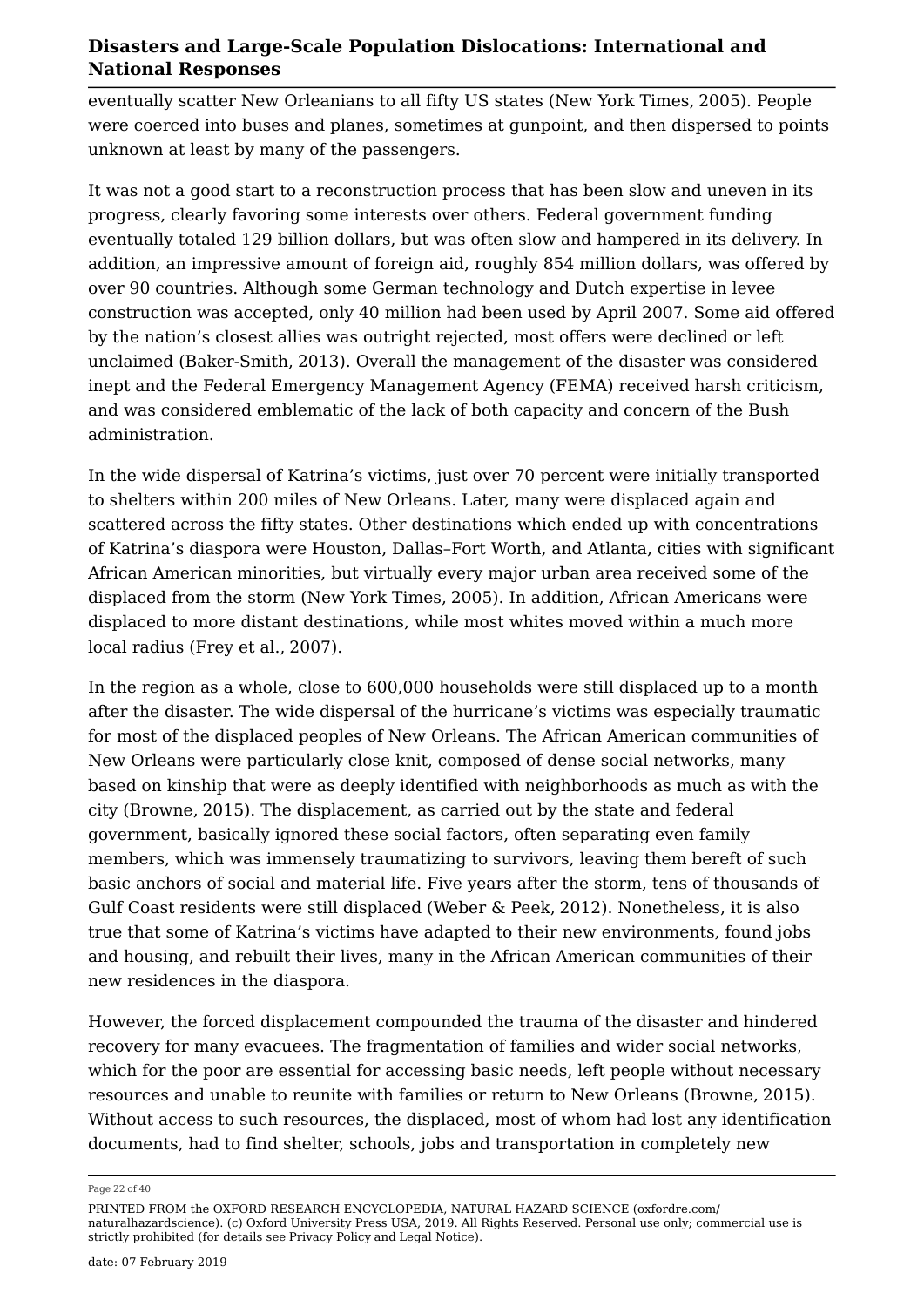communities that were socially and culturally different. While most of the receiving communities that initially welcomed Katrina survivors were able to draw on federal, state, local, and private resources to help them, further tensions eventually arose for survivors with "host" communities, some of whom eventually felt that the newcomers were being favored over local people with similar needs (Weber & Peek, 2012). This problem is well-documented in other forms of displacement and resettlement (de Wet, 2006). In point of fact, most of the displaced from Hurricane Katrina were not formally resettled. Though they received some forms of assistance in the new environments, basically their displacement and eventual reestablishment in new settings took the form of a forced migration.

While many of the displaced lacked the resources to return, there were also significant obstacles, some of a structural nature, which impeded their efforts. The city used the disaster as a pretext for the destruction of major public housing units, most of which had suffered only slight damage. For those survivors who did not own homes, the massive destruction in New Orleans made housing scarce and rents increased markedly three years after the hurricane, discouraging many poor African American families from returning. In addition, many poorer African American homeowners had not had insurance coverage and were unable to rebuild without public funding (Zaninetti & Colten, 2012). Toward that end in New Orleans, a large amount of public funding was afforded to homeowners to help them to rebuild through a variety of programs. The state of Louisiana, using billions of federal dollars, devised the Road Home program that provided homeowners the choice between selling their house and funding to rebuild it. As of 2010 the program had disbursed over 8.6 billion dollars to homeowners (Green & Olshansky, 2012). However, selling or rebuilding proved a difficult choice for many because the program's method of calculating grants in terms of assessed value did not provide sufficient funding for rebuilding in a high-demand market, thus placing yet another burden on lower- and middle-income homeowners and slowing down recovery significantly. Furthermore, the emphasis on home ownership disadvantaged the many people who rented houses and apartments (Green & Olshansky, 2012).

The overall effect of the storm for the displaced is difficult to quantify because many of the losses are noneconomic (Morrissey & Oliver-Smith, 2013). Certainly, the displaced suffered heavy material losses, all the more difficult because of their already low incomes, but the grief for loss of a home and a community where people had been born and lived all their lives cannot be calculated monetarily. The storm also markedly altered the demography of the city. The population of the city fell from 484, 674 before the storm to 230,172 eleven months after the disaster. By 2015 the city had recovered 80 percent of its 2000 population (Plyer, 2016). In the year following the disaster, there were discussions about reducing the footprint of the city, including inflammatory remarks about preventing certain areas and their inhabitants from rebuilding at all (Green & Olshansky, 2012). Indeed, just as race and class shaped the evacuation and the diaspora, the recovery also reflected those factors, in the decline of the African American population by 57.3 percent, while the white population decreased by only 36 percent (Frey et al., 2007). In many instances, such an outcome was the clear intent of local

Page 23 of 40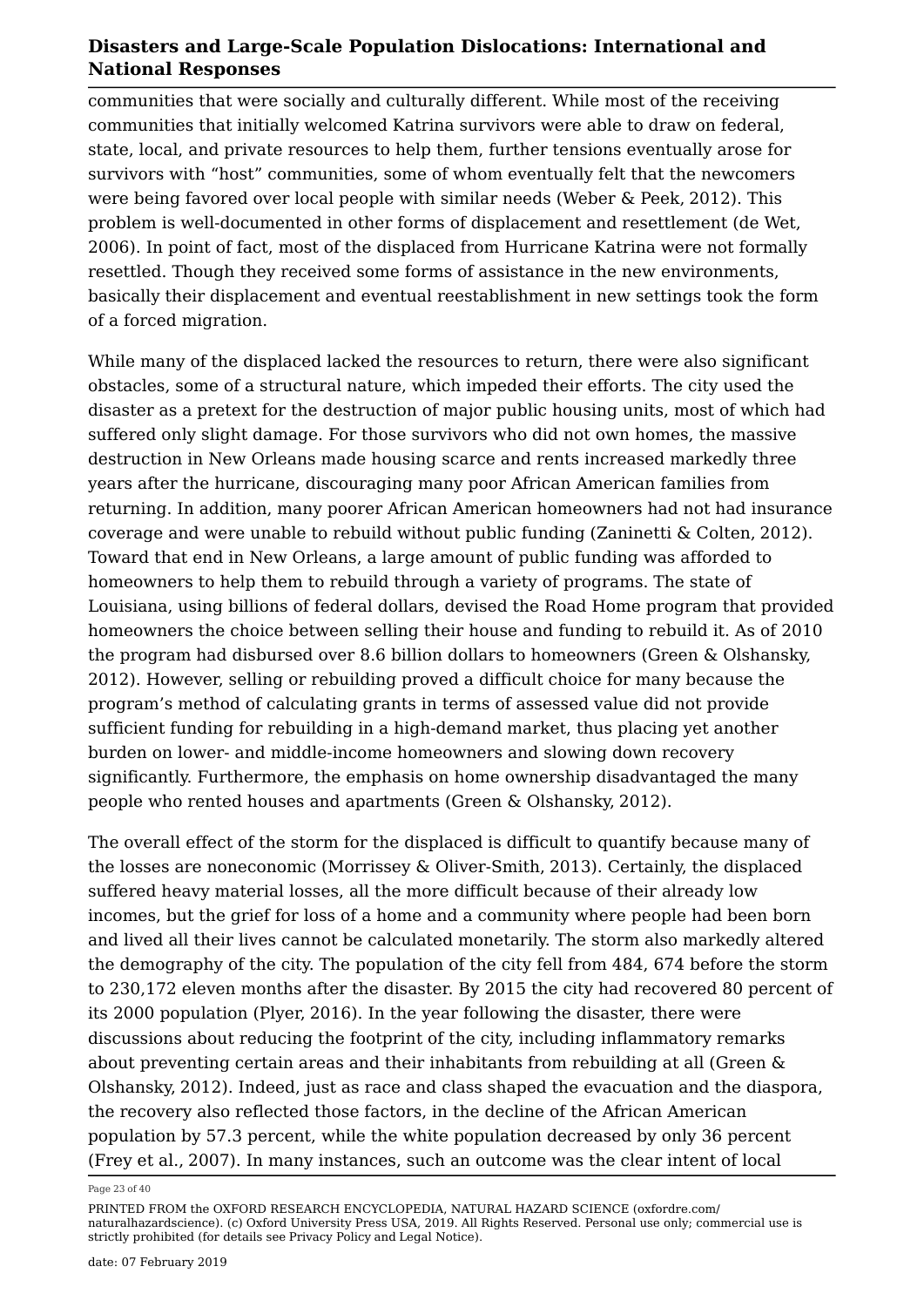policy, both in evacuation and recovery, as evidenced in the demolition of much public housing that was only slightly damaged. However, New Orleans is still an African American majority city.

#### **The Japanese Earthquake-Tsunami-Nuclear Catastrophe and Mass Population Dislocation (2011)**

In the early afternoon of March 11, 2011, a magnitude 9.0 earthquake, the fourth most powerful in the world since 1900, struck off the coast of the Tohoku region of Northeast Japan. The earthquake lasted for slightly more than 3 minutes (170 seconds) and was felt in distant regions of the nation. Within a half an hour a tsunami of enormous proportions that the earthquake had triggered crashed ashore with a wave run-up height of 40.3 meters along 650 kilometers of coastline, destroying defensive sea walls, reaching as much as 10 kilometers inland, and inundating more than 500 square kilometers of land (IDMC, 2017A). The tsunami swept away entire communities and killed approximately 20,000 people. The earthquake-tsunami totally destroyed 1.1 million buildings, including 118,640 houses and another 181,836 that were severely damaged. The earthquake also took out the power lines that fed the cooling system of the Fukushima Daiichi Nuclear Power State situated about 75 miles from the epicenter on the coast. Within an hour after the earthquake the tsunami inundated the back-up generator, precipitating a level 7 nuclear accident that produced several explosions and clouds of radioactive gas that contaminated the surrounding area within a radius of up to 50 kilometers over the ensuing weeks (IDMC, 2017A).

The enormous destruction wrought by these three concatenated hazards immediately displaced more than 237,000 people, but eventually roughly 470,000 ended up in nearly 2,500 evacuation centers in the Tohoku region, with more shelters in nearby regions, including hotels, schools, temples, and other public and private facilities. There are indications that even these data represent a significant underestimate (IDMC, 2017A). However, within eight months most of the evacuation centers had closed or had restored their original functions (IDMC, 2017A). Although it took 15 days, the government eventually recommended, but did not order and did not coordinate, the evacuation of local communities, leaving the affected people to evacuate on their own. The government subsequently declared an exclusion zone of 20 kilometers (Bruch et al., 2017; Rangieri & Ishiwatari, 2014). The final count of people left completely homeless by the destruction was about 556,000 that by October 2011 had been reduced to 65,753. The government determined that 22,000 households in the three disaster prefectures had to be resettled to areas that were higher or further inland in the three disaster prefectures (Yonekura, 2013).

The sheer enormity of the disaster initially overwhelmed the capacity of the Japanese, who have considerable experience with serious disasters. Errors in decision making characterized the emergency and initial recovery period. Although stunned by the complex nature and scale of the disaster, Japan, however, was able to call on existing national legislation and programs. Japanese government support for post-disaster

Page 24 of 40

PRINTED FROM the OXFORD RESEARCH ENCYCLOPEDIA, NATURAL HAZARD SCIENCE (oxfordre.com/ naturalhazardscience). (c) Oxford University Press USA, 2019. All Rights Reserved. Personal use only; commercial use is strictly prohibited (for details see Privacy Policy and Legal Notice).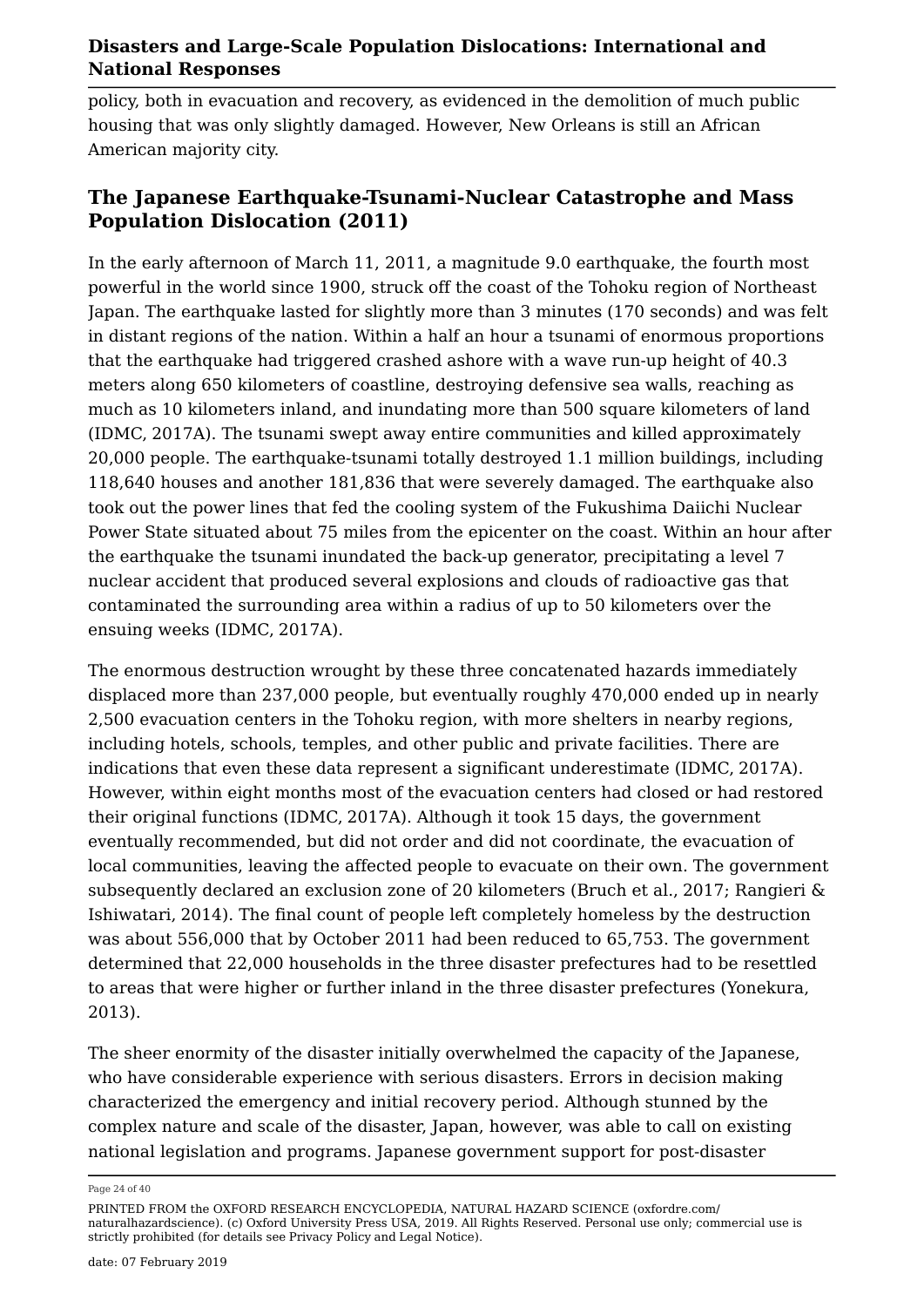housing established since the Kobe earthquake of 1995 consists of three phases (Iuchi et al., 2015). The first phase is the provision of shelters for rapid evacuation and shelter that continued throughout the first year of recovery. Although difficult to establish exact numbers, many people are also known to have left the region on their own with serious implications for undermining the recovery of communities.

To deal with the huge destruction that totaled 210 billion USD in economic losses and the enormous challenges that relief and recovery entailed, the Japanese government allocated 4 trillion yen (48.5 billion USD). An additional 91 billion yen (831,300,000 USD) was allocated for reconstruction, although there have been claims that as much as 25 percent of that money was spent on non–disaster related projects (McCurry, 2012). Japan also received donations totaling 520 billion USD from 163 countries and 43 international organizations (Wikipedia, 2017). Overlapping with the emergency shelter program that lasted until the end of 2011, the second phase of the government plan initiated a temporary housing program about a month after the disaster that as of 2015 was projected to last several more years in most impacted areas and perhaps longer in Fukushima Prefecture. The first temporary housing units became available in April of 2011. One of the major problems encountered in the temporary housing program was availability of land and the willingness of owners to sell. To deal with those difficulties, the government adopted a program of building temporary wooden houses and a program of the use of private rental houses as designated temporary housing. As of March 2014, 267,000 displaced people continued to live in temporary housing while they waited for permanent homes to be built or rebuilt due to prolonged construction negotiations and the problematic acquisition of land (Iuchi et al., 2015).

For the final stage of housing support, the construction or reconstruction of permanent housing, there were three national recovery programs that addressed the housing needs of the enormous dislocated population: the collective relocation program, the land readjustment and raising program, and the public housing program (Johnson & Olshansky, 2017). The collective relocation program, established since 1972, has traditionally been used proactively to resettle communities in high-risk zones. In Tohoku, it is being used to relocate communities out of tsunami-prone zones to less hazardexposed areas. However, the collective relocation program was not used for people from areas affected by nuclear contamination, known locally as "areas difficult to return," since people fled individually to many different places (Iuchi, 2018, personal communication). Under this program, affected residents can sell their land in hazardous locations and then buy or rent lots at higher elevations to rebuild private homes (Iuchi et al., 2015). The land readjustment and large-scale land elevation program is being applied to communities that are rebuilding in place. People participating in this program will reconstruct their houses on land that has been elevated by the program. The public housing program, started in 1951, enables local governments to provide subsidized rental housing for disaster survivors who lack the means to rebuild their own houses (Johnson & Olshansky, 2017). Most of the more than 20,000 public housing units will be constructed in the newly created higher elevations zones. However, delays in the provision of permanent housing have caused many to search out permanent housing on their own

Page 25 of 40

PRINTED FROM the OXFORD RESEARCH ENCYCLOPEDIA, NATURAL HAZARD SCIENCE (oxfordre.com/ naturalhazardscience). (c) Oxford University Press USA, 2019. All Rights Reserved. Personal use only; commercial use is strictly prohibited (for details see Privacy Policy and Legal Notice).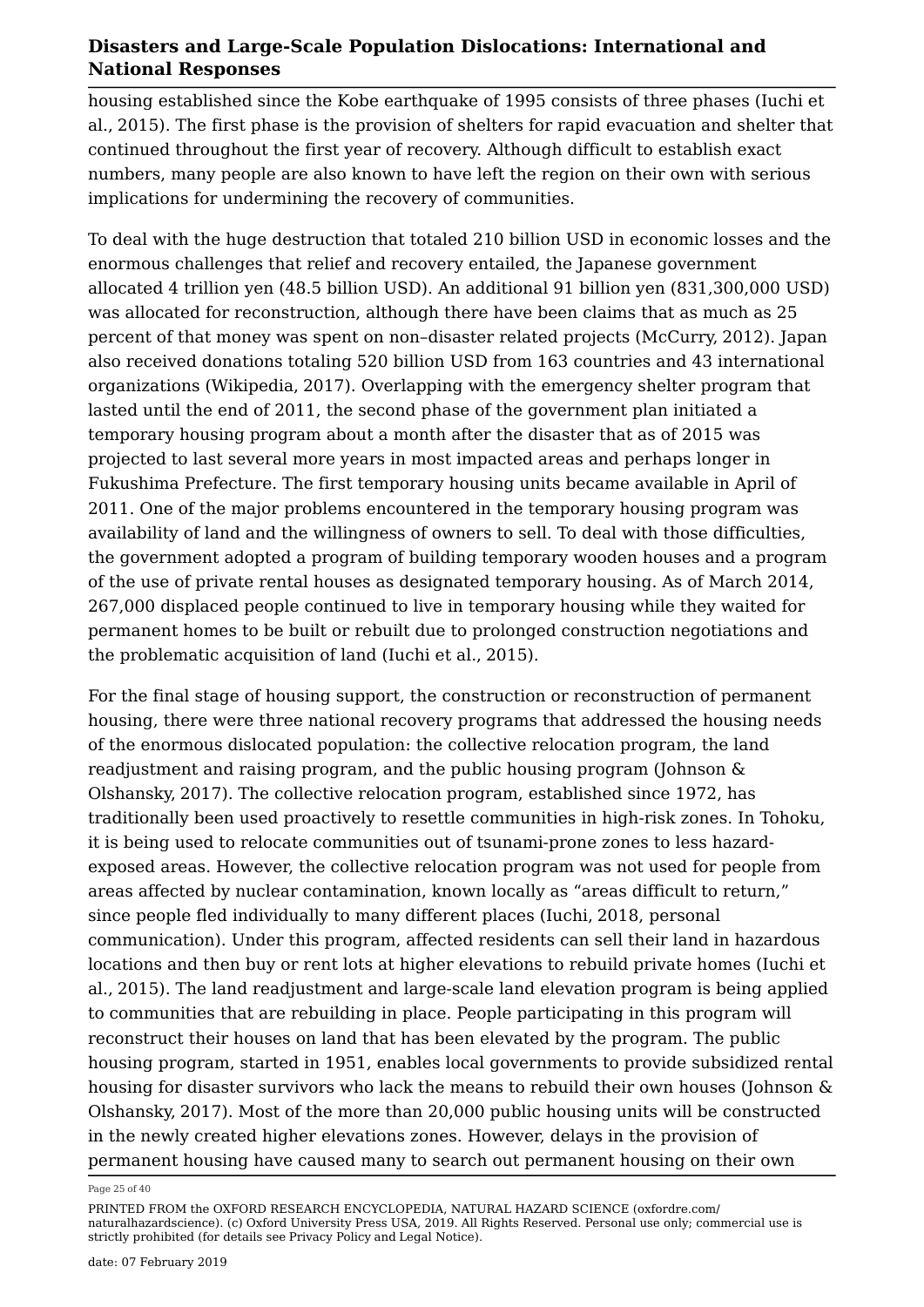which is leading to the scattering of population and the disintegration of communities (Johnson & Olshansky, 2017).

The minister of reconstruction organized a taskforce to speed up community and housing reconstruction, compiling a set of funding and implementation measures to accelerate the process. These efforts notwithstanding, the complexity of the problems represented by labor shortages, prices for materials, difficulties in finding land, as well as storage sites for contaminated soils and coordinating recovery plans with residents, continued to challenge the authorities (Johnson & Olshansky, 2017). A new program of compensation to address the needs of victims of displacement and unemployment and the costs of home rebuilding was also instituted. Relocations of any sort tend to involve complex and sensitive negotiations with displaced peoples as well as owners of land to be occupied as well as existing receiving communities. Forty-eight of the 67 local governments that received housing recovery projects aimed at completing work by March 2017. It is estimated that almost all of the 20,000 new housing units in the collective relocation areas, in addition to 30,000 new public housing units in communities affected by disaster, will be completed by March 2018 (Iuchi et al., 2015). From the original number of people displaced by the disaster (470,000-plus), by November of 2016, more than five years later, there were still 134,191 people living in temporary quarters (IDMC, 2017A). Impacts of the event and subsequent displacement on the elderly are evidenced in increased rates of disability and other stress-related ailments when compared with nonaffected regions (Tomata et al., 2015). In the more than six years since the disaster, the long-term and large-scale population displacements have been complex and difficult challenges for local and national government and have seriously hindered the process of recovery.

### **Resettlement**

Increasingly, as observed in the case studies, organized resettlement is considered as a policy option, rather than an ad hoc response, for communities displaced by or threatened by disaster or climate change effects or both. If population dislocation is large scale, the knowledge and experience acquired in development forced displacement and resettlement becomes highly relevant. The Chinese, for example, resettled between 1.3 and 1.6 million people to construct the Three Gorges Dam. If the displacements involve large numbers of people across broad regions, resettlement programs will need to design projects with culturally and socially defined population groups in mind. Development projects, however, provide time to plan, whereas, unless appropriate frameworks for action are in place, disasters do not. In planning for the resettlement of disaster- or climate change–displaced people, anticipatory legislation, responsibilities, and capacities clearly need to be in place before displacement occurs, although the time frames available for judicious planning for displacement and resettlement due to climate change may be similar to those for development-forced displacement. While such mechanisms

Page 26 of 40

PRINTED FROM the OXFORD RESEARCH ENCYCLOPEDIA, NATURAL HAZARD SCIENCE (oxfordre.com/ naturalhazardscience). (c) Oxford University Press USA, 2019. All Rights Reserved. Personal use only; commercial use is strictly prohibited (for details see Privacy Policy and Legal Notice).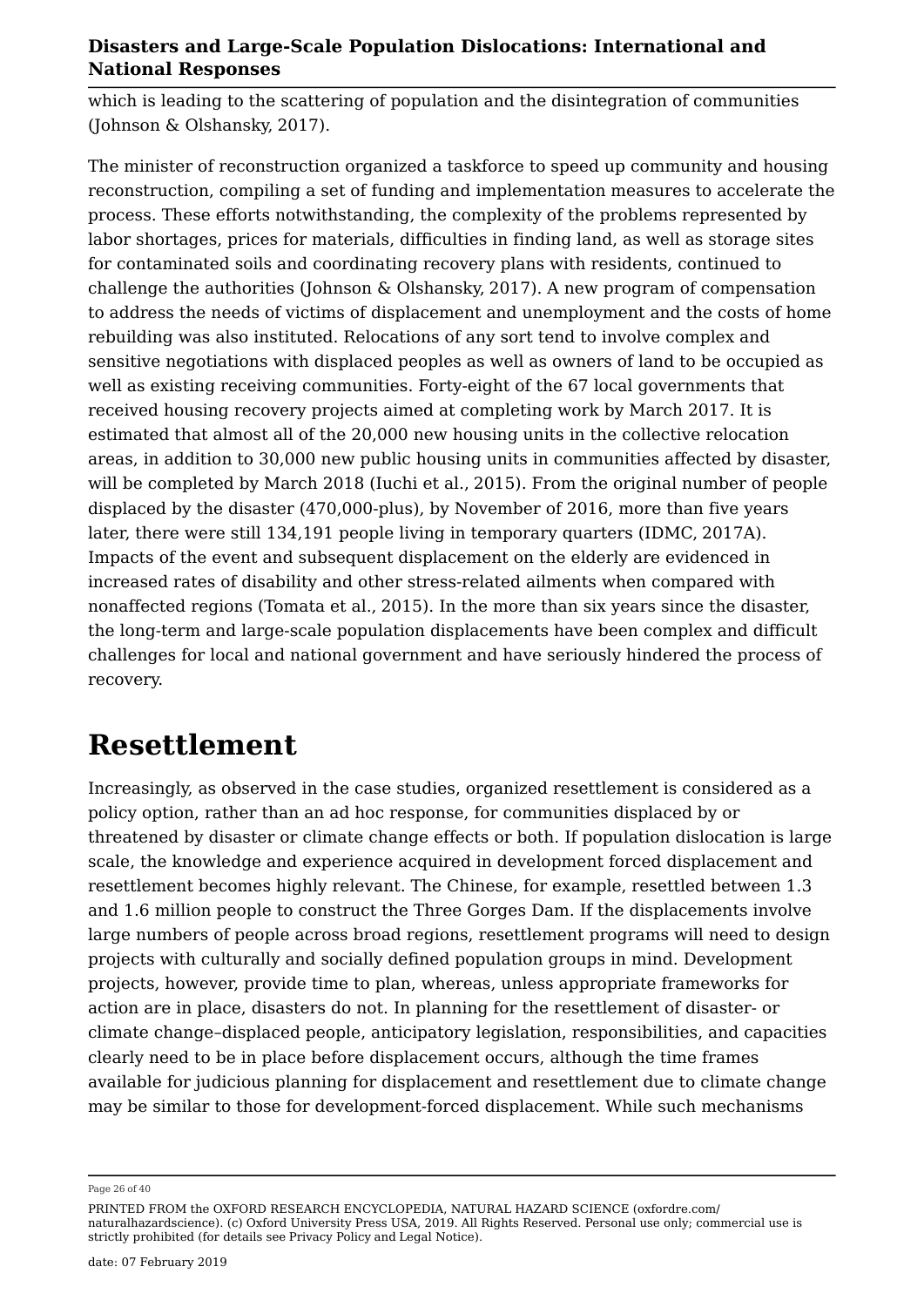exist for refugees, there are currently few such provisions for environmentally dislocated populations at the national or international level.

If the option to resettle displaced populations is chosen, the quality of the resettlement project itself may affect the capacity to recover from the trauma of disasters and displacement. Resettlement projects must reconstruct communities after they have been materially destroyed and socially traumatized to varying degrees. Reconstructing and reconstituting communities needs to be understood with a certain humility and realism about the extent of existing capacities. Such humility and realism have not always characterized the planners and administrators of projects dealing with uprooted peoples. Indeed, the goals of such undertakings frequently stress efficiency and cost containment over restoration of community reconstitution. Such top-down approaches have a poor record of success because of a lack of regard for local community resources. Planners often see the culture of uprooted people as an obstacle to success, rather than as a resource.

Minimally, resettlement projects should not impede the process of community reconstitution. However, the impoverishment experienced by most resettled peoples is an indicator that even adequate systems of material reproduction exceed either the will or the capacities of most contemporary policymakers and planners. This does not bode well for the victims of large-scale displacements. The potential for dislocations of catastrophic scale to overwhelm the organizational, logistic, and material capabilities of even the most developed nations is very real.

Nevertheless, over the past half century, researchers on development-induced displacement, refugee studies, and more recently disaster research have learned that involuntarily displaced peoples face many similar challenges (Button, 2009; Cernea, 2000; Turton, 2006). Although the places and peoples are geographically and culturally distant and the sociopolitical environments and causes of dislocation dissimilar, there emerge a number of common concerns and processes. Understanding and responding effectively to large-scale displacements from disasters or other forms of environmental change requires that those pertinent sources of theory and information that can inform appropriate policy formation and practice be identified. As is evident from this discussion, the social scientific literature on displacement and resettlement is clustered around three themes: civil and military conflicts, disasters, and development projects. This research has been complemented by a concern over the last several decades regarding Internally Displaced Persons (IDP) (Deng & Cohen, 1999; Koser, 2007).

While research on disaster displacement and resettlement has produced valuable empirical findings, the literature on development-driven resettlement addresses issues of conceptualization, effects, planning, complexity, and cultural recovery. Thayer Scudder and Elizabeth Colson developed a "Four-Stage Framework" (planning, coping with change, initiating development, and community autonomy) based on the physical, social and psychological stresses experienced, which models behavior in the long term of people in resettlement projects (Scudder, 2009). At roughly the same time Michael Cernea

Page 27 of 40

PRINTED FROM the OXFORD RESEARCH ENCYCLOPEDIA, NATURAL HAZARD SCIENCE (oxfordre.com/ naturalhazardscience). (c) Oxford University Press USA, 2019. All Rights Reserved. Personal use only; commercial use is strictly prohibited (for details see Privacy Policy and Legal Notice).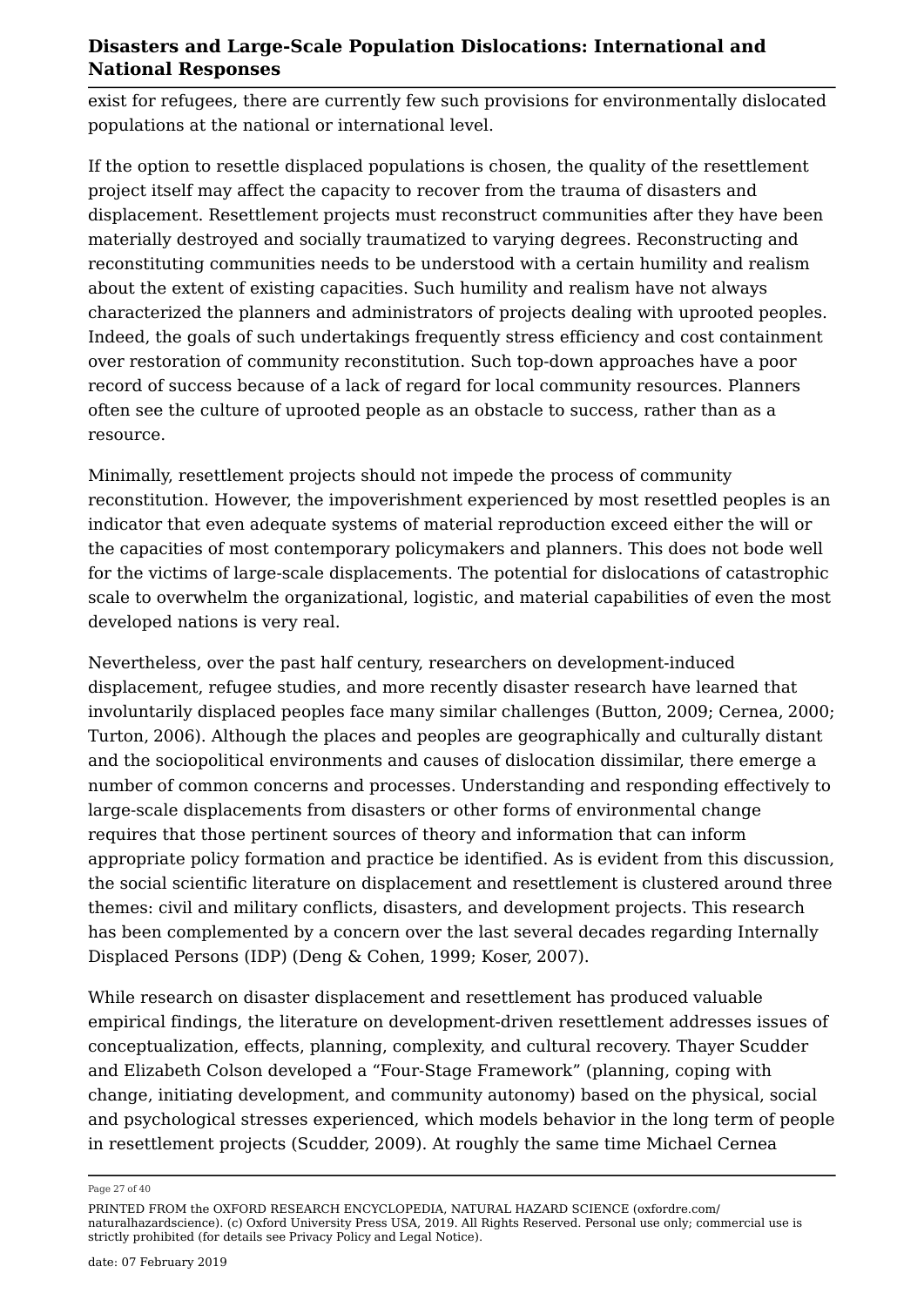developed his now well-known Impoverishment Risks and Reconstruction (IRR) approach to understanding (and mitigating) the eight major risks of displacement: landlessness, joblessness, homelessness, marginalization, food insecurity, increased morbidity, loss of access to common property resources, and social disarticulation (Cernea, 2000). In explaining the difficulties faced by people and planners alike, Chris de Wet argues that a fully participatory approach is required because there is a complexity in resettlement that is inherent in "the interrelatedness of a range of factors of different orders—cultural, social, environmental, economic, institutional and political—that interact in ways that are not predictable and that do not seem amenable to a linear-based, rational planning approach" (2009).

Complexity notwithstanding, there are fundamental questions that have proven to be key in the success or failure of resettlement projects: lack of employment, inadequate or inappropriate site, design or layout of the settlement, housing design and materials, and little or no consultation with the affected population. These problems are generally due to a disparagement of local knowledge and culture on the part of policymakers and planners (Correa, 2011A, 2011B; Oliver-Smith, 1991). Finally, Theodore Downing and Carmen Garcia-Downing argue that in the psycho-socio-cultural (PSC) realm it is highly improbable that a pre-displacement routine culture may be recovered, let alone be restored. However, this does not mean that nothing can be done. The relative success of PSC recovery must be measured by different criteria than those for economic recovery. Relative success is determined by how well the transformed routine culture answers three primary questions: (1) Who are we? (2) Where are we? and (3) How do we relate to one another? (2009). In essence the answers to these questions constitute the basic social relations that are the foundation of cooperative behavior necessary for undertaking action for both individual and community recovery. The applied question thus becomes, "What can be done to support a new routine culture so that it adequately addresses the primary cultural questions faced by displaced peoples?

If large-scale displacement results only in the dispersal of affected populations to povertystricken slums, rebuilding in hazardous areas, or consignment to the impoverishment of bad resettlement projects, displacement will compound the trauma and human rights violations of disaster and consign them to misery. Therefore, resettlement projects must be configured as development projects. The projects must include the appropriate investments to enable people to become active and self-sufficient members of resilient communities (Cernea, 2009).

### **The Near Future**

The data currently emerging on displacement by disasters, climate change and other forms of environmental change, alone or in combination, indicate that there is now an urgent need for policies and practices to assist affected populations on both a humanitarian and developmental level. On the one hand, extraordinary changes that will produce potentially devastating threats, including large-scale displacements of people,

Page 28 of 40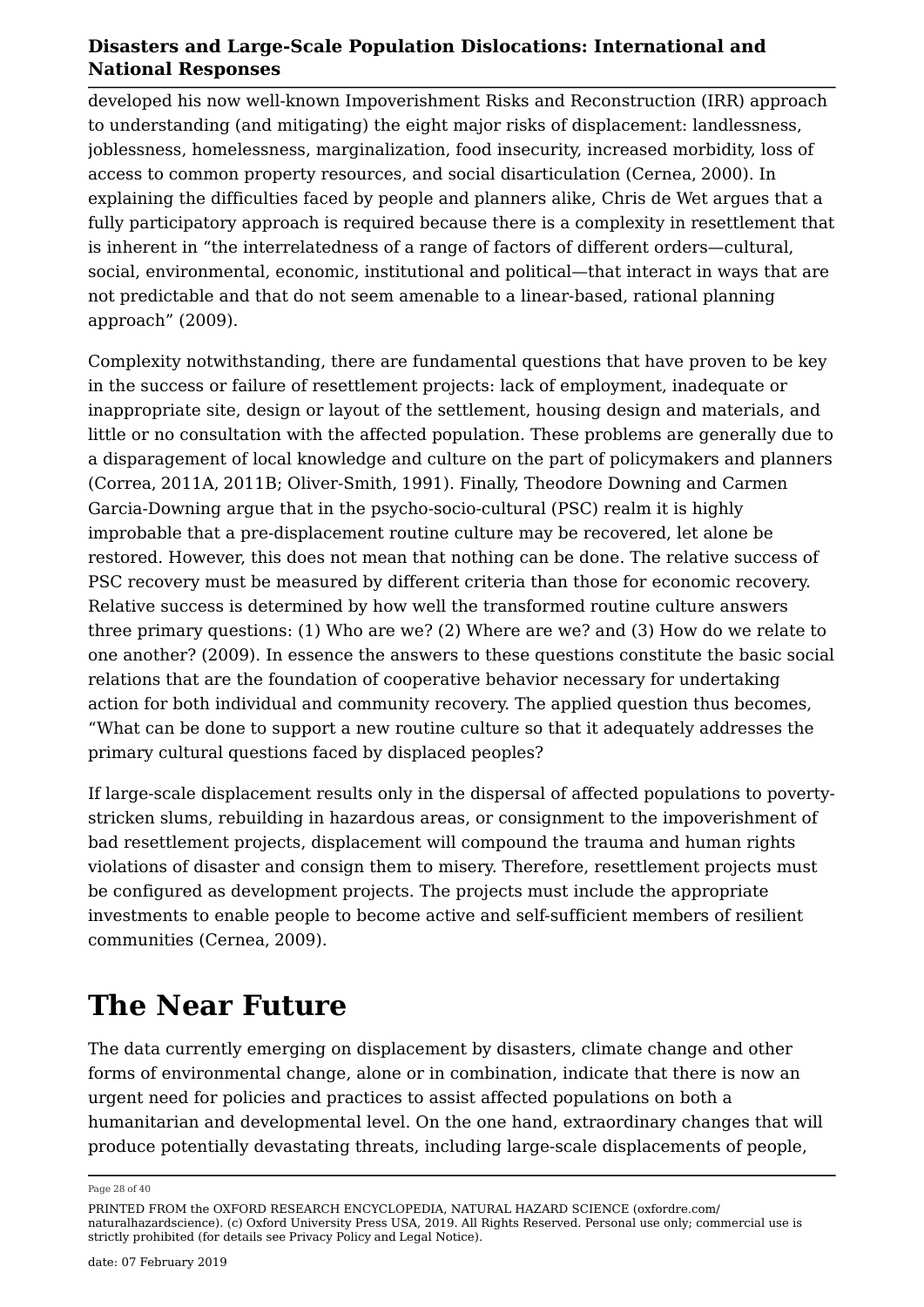are seen as increasingly probable. On the other hand, scientific and analytical tools that permit projections of increases in exposure and vulnerability, as well as general trends in climate change scenarios, enable predictions with sufficiently high probabilities for preparation to meet those threats. Moreover, we have developed conceptual and methodological tools to implement positive and development-oriented resettlement. The question remains, however, as to why we have not been able to achieve that goal.

Given the likelihood of increasing numbers of disaster victims being affected by displacement, this growing fund of knowledge about the challenges and pitfalls as well as the opportunities for sustainable development that resettlement presents must be used to improve policies and practices for adaptation, mitigation, and assistance for uprooted peoples. It is also imperative that legal frameworks be established and mandated both nationally and internationally to protect the welfare and human rights of people displaced by disasters and radical environmental change. Furthermore, such legal frameworks must lay the groundwork for stronger, more effective policies and practices to mitigate the impacts of displacement, and displaced people should be actively involved in the planning and implementation of resettlement projects, which should be understood and organized as development projects with the aim of not just restoring pre-disaster levels, but improving conditions with a fair and equitable distribution of benefits.

Given the lamentable record of failure of resettlement projects, the need for training of resettlement professionals is acute both currently and for the future (De Sherbinin et al., 2011). Moreover, where exposure and vulnerability assessments indicate risk that cannot be mitigated, assistance should be provided for supporting gradual spontaneous migration before larger-scale resettlement becomes the only remaining option (De Sherbinin et al., 2011). Given its complexity, the considered judgment of both research and policy is that organized resettlement should be avoided if at all possible, but current projections indicate that international organizations, national governments, local authorities, and civil society should recognize that planned resettlement must be prepared for as an option for people threatened by large-scale population dislocation by environmental and technological disasters, sometimes in combination.

### **Further Reading**

Brookings Institution, Georgetown University, and UNHCR. (2015). *Guidance on protecting people from disasters and environmental change through planned relocation*. Washington, DC: Brooking Institution.

Esnard, A.-M., & Sapat, A. (2014). *Displaced by disaster: Recovery and resilience in a globalizing world*. London: Routledge.

Johnson, L. A., & Olshansky, R. B. (2017). *After great disasters: An in-depth analysis of how six countries managed community recovery*. Cambridge, MA: Lincoln Institute of Land Policy.

Leckie, S. (2014). *Land solutions for climate displacement*. New York: Routledge.

Page 29 of 40

PRINTED FROM the OXFORD RESEARCH ENCYCLOPEDIA, NATURAL HAZARD SCIENCE (oxfordre.com/ naturalhazardscience). (c) Oxford University Press USA, 2019. All Rights Reserved. Personal use only; commercial use is strictly prohibited (for details see Privacy Policy and Legal Notice).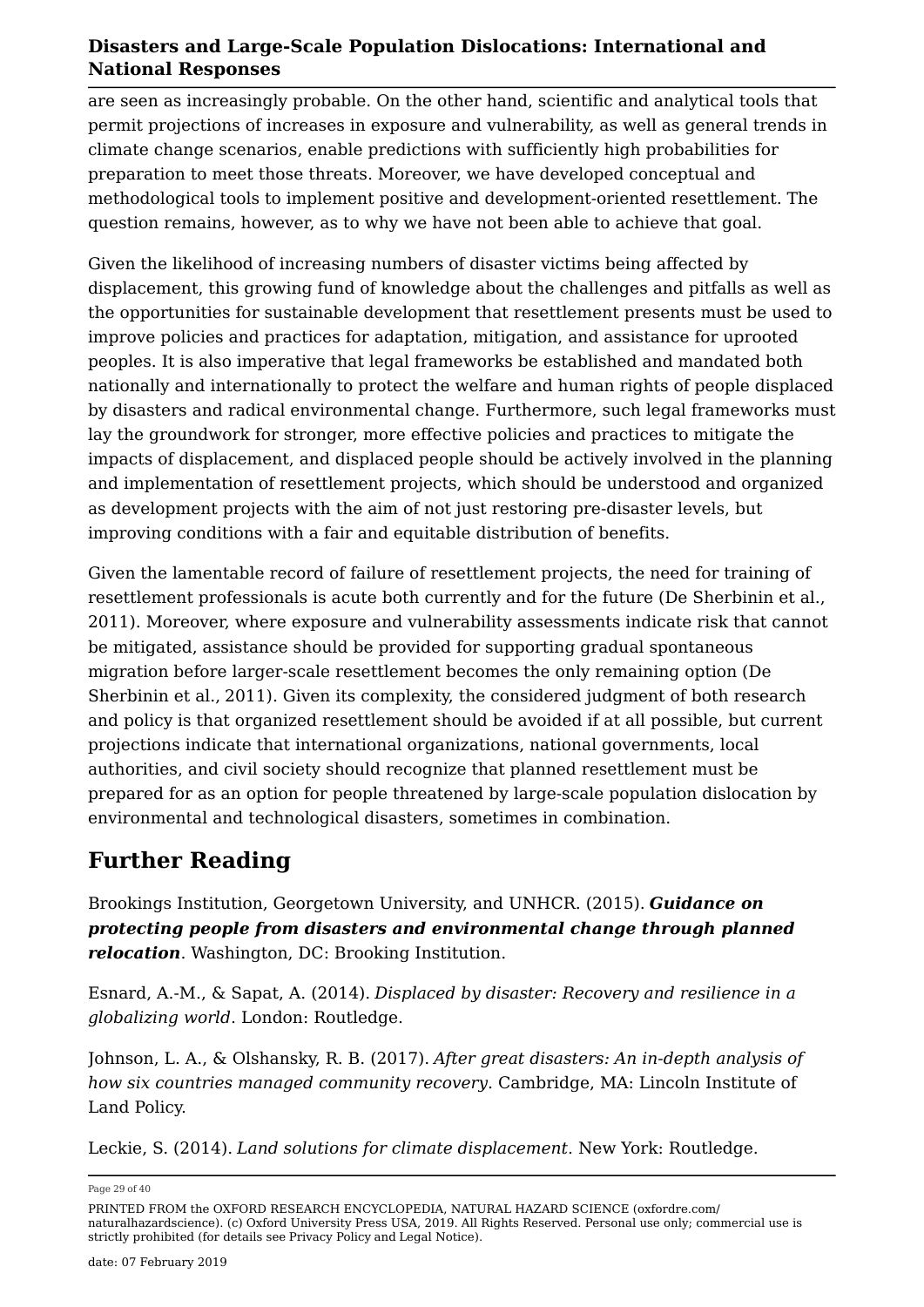Leckie, S., & Simperingham, E. (2011). *Climate Change and Displacement Reader*. London: Routledge.

McAdam, J. (2017). From the Nansen Initiative to the Platform on Disaster Displacement: Shaping international approaches to climate change. *UNSW Law Journal*, *39*(4), 1518– 1546.

Oliver-Smith, A. (2005). Communities after catastrophe: Reconstructing the material, reconstituting the social. In S. Hyland (Ed.), *Community Building in the 21st Century* (pp. 45–70). Santa Fe: School of Advanced Research Press.

UNHCR, Georgetown University, & IOM. (2017). *A TOOLBOX: Planning relocations to protect people from disasters and environmental change*. Washington, DC: Georgetown University.

Weber, L., & Peek, L. (2012). *Displaced: Life in the Katrina diaspora*. Austin: University of Texas Press.

Wilkerson, E., Kirbyshire, A., Mayhew, L., Batra, P., & Milan, A. (2016). *Climate-Induced migration and displacement: Closing the policy gap: Briefing papers*. London: Overseas Development Institute.

### **References**

Adger, W. N., Paavola, J., & Huq, S. (2006). Toward justice in adaptation to climate change. In W. Neil Adger, et al. (Ed.)., *Fairness in Adaptation to Climate Change* (pp. 1– 20). Cambridge, MA: MIT Press

Aldrich, D. P., & Meyer, M. A. (2015). Social capital and community resilience. *American Behavioral Scientist*, *59*(2), 254–269.

Alpert, B. (2015, August 21). **120 billion in federal relief wasn't always assured**. *Times Picayune*.

Altman, I., & Low, S. (1992). *Place attachment. Volume 8, Human Behavior and Environment: Advances in Theory and Research*. Plenum.

Baker-Smith, K. (2013, November 5). **Foreign aid to the U.S. during Hurricane Katrina**. *Borgen Magazine*.

Bakewell, O. (2011). Conceptualising displacement and migration: Processes, conditions, and categories. In K. Koser & S. Martin (Eds.), *The Migration-Displacement Nexus: Patterns, Processes, and Policies* (pp. 14–28). New York: Berghahn Books.

Biermann, F., & Boas, I. (2010). Preparing for a warmer world: Towards a global governance system to protect climate refugees. *Global Environmental Politics*, *10*(1), 60– 88.

Page 30 of 40

PRINTED FROM the OXFORD RESEARCH ENCYCLOPEDIA, NATURAL HAZARD SCIENCE (oxfordre.com/ naturalhazardscience). (c) Oxford University Press USA, 2019. All Rights Reserved. Personal use only; commercial use is strictly prohibited (for details see Privacy Policy and Legal Notice).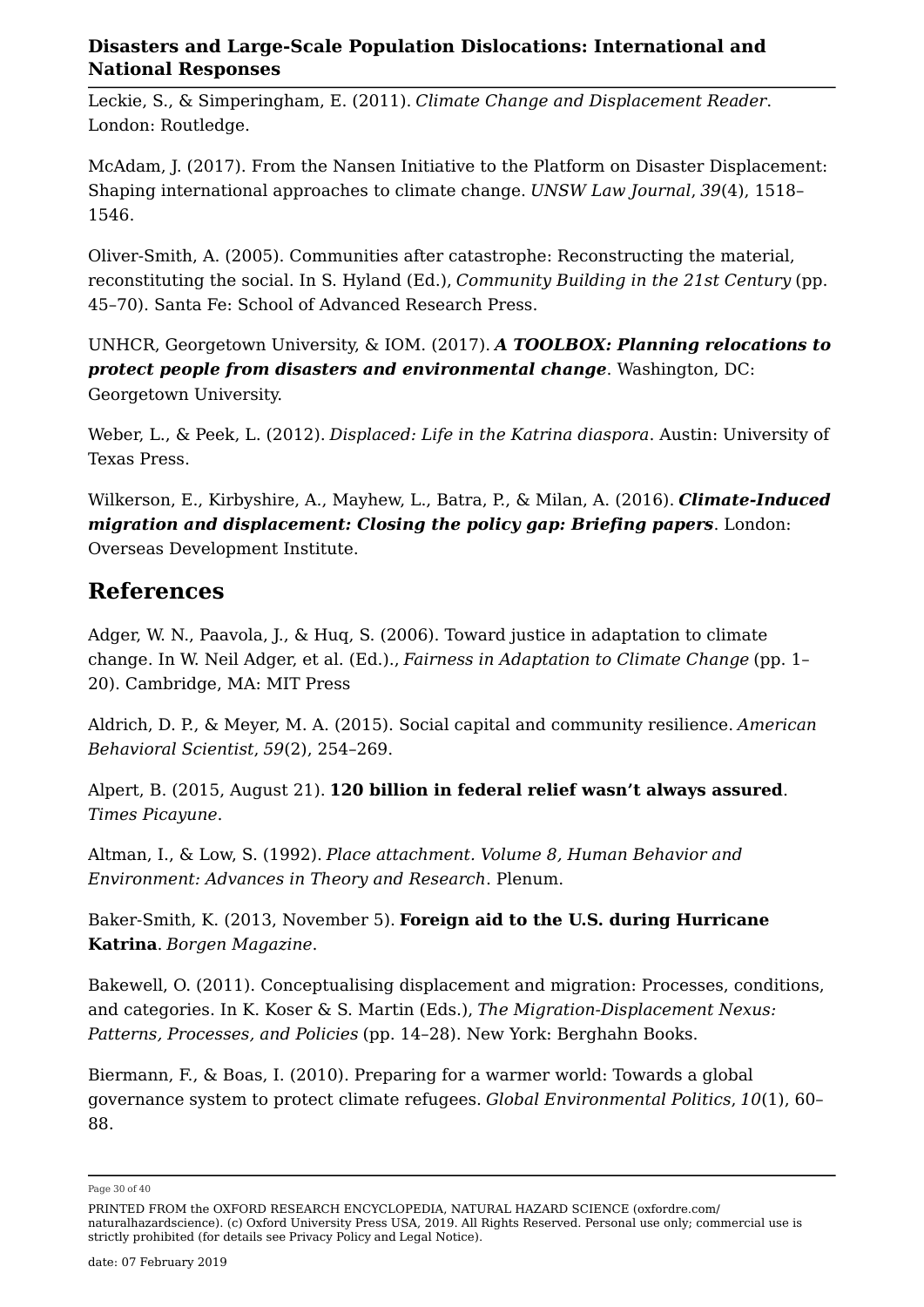Birkmann, J., Garschagen, M., Fernando, N., Tuan, V., Oliver-Smith, A., & Hettige, S. (2013). Dynamics of vulnerability: Relocation in the context of natural hazards and disasters. In J. Birkmann (Ed.), *Measuring Vulnerability to Natural Hazards* (pp. 505–550, 2nd Ed.). New York: United Nations University Press.

Bissell, R. (2013) *Preparedness and response to catastrophic disasters*. Boca Raton: CRC Press.

Black, R. (2001). Environmental refugees: Myth or reality? New issues in refugee research 34. Geneva, Switzerland: UNHCR.

Boano, C. (2009). Housing anxiety and multiple geographies in post-disaster Sri Lanka. *Disasters*, *33*(4), 762–785.

Bronen, R. (2009). Forced migration of Alaskan indigenous communities due to climate change: Creating a human rights response. In T. Afifi & J. Jäger (Eds.), *Environment, Forced Migration and Social Vulnerability* (pp. 87–98). Berlin: Springer.

Brookings Institution-Georgetown Institute for the Study of International Migration-UNHCR. (2015). **Guidance on protecting people from disaster and environmental change through planned relocation**. *Brookings and UNHCR*.

Browne, K. E. (2015). *Standing in the need: Culture, comfort, and coming home after Katrina*. Austin: University of Texas Press.

Bruch, C., Karimi, S., Manatunge, J., & Nakayama, M. (2017). **Barriers to long-term return after the Great East Japan earthquake: Lessons from Hirono Town**. *Journal of Asian Development*, *3*(1), 23–39.

Button, G. (2009). Family resemblances between disasters and development-forced displacement: Hurricane Katrina as a comparative case study. In A. Oliver-Smith (Ed.), *Development & Dispossession: The Crisis of Forced Displacement and Resettlement* (pp. 255–274). Santa Fe: School of Advanced Research Press.

Castles, S. (2002). **Environmental change and forced migration: Making sense of the debate**. *UNHCR Working Paper*, *70*, 1–14.

Cernea, M. (1997). The risks and reconstruction model for resettling displaced populations. *World Development*, *25*(10), 1569–1588.

Cernea, M. (2000). Risks, safeguards, and reconstruction: A model for population displacement and resettlement. In M. Cernea & C. McDowell (Eds.), *Risks and Reconstruction: Experiences of Resettlers and Refugees* (pp. 11–55). Washington, DC: World Bank.

Cernea, M. (2009). Financing for development: Benefit sharing mechanisms in population resettlement. In A. Oliver-Smith (Ed.), *Development & Dispossession* (pp. 49–76). Santa Fe: School of Advanced Research Press.

Page 31 of 40

PRINTED FROM the OXFORD RESEARCH ENCYCLOPEDIA, NATURAL HAZARD SCIENCE (oxfordre.com/ naturalhazardscience). (c) Oxford University Press USA, 2019. All Rights Reserved. Personal use only; commercial use is strictly prohibited (for details see Privacy Policy and Legal Notice).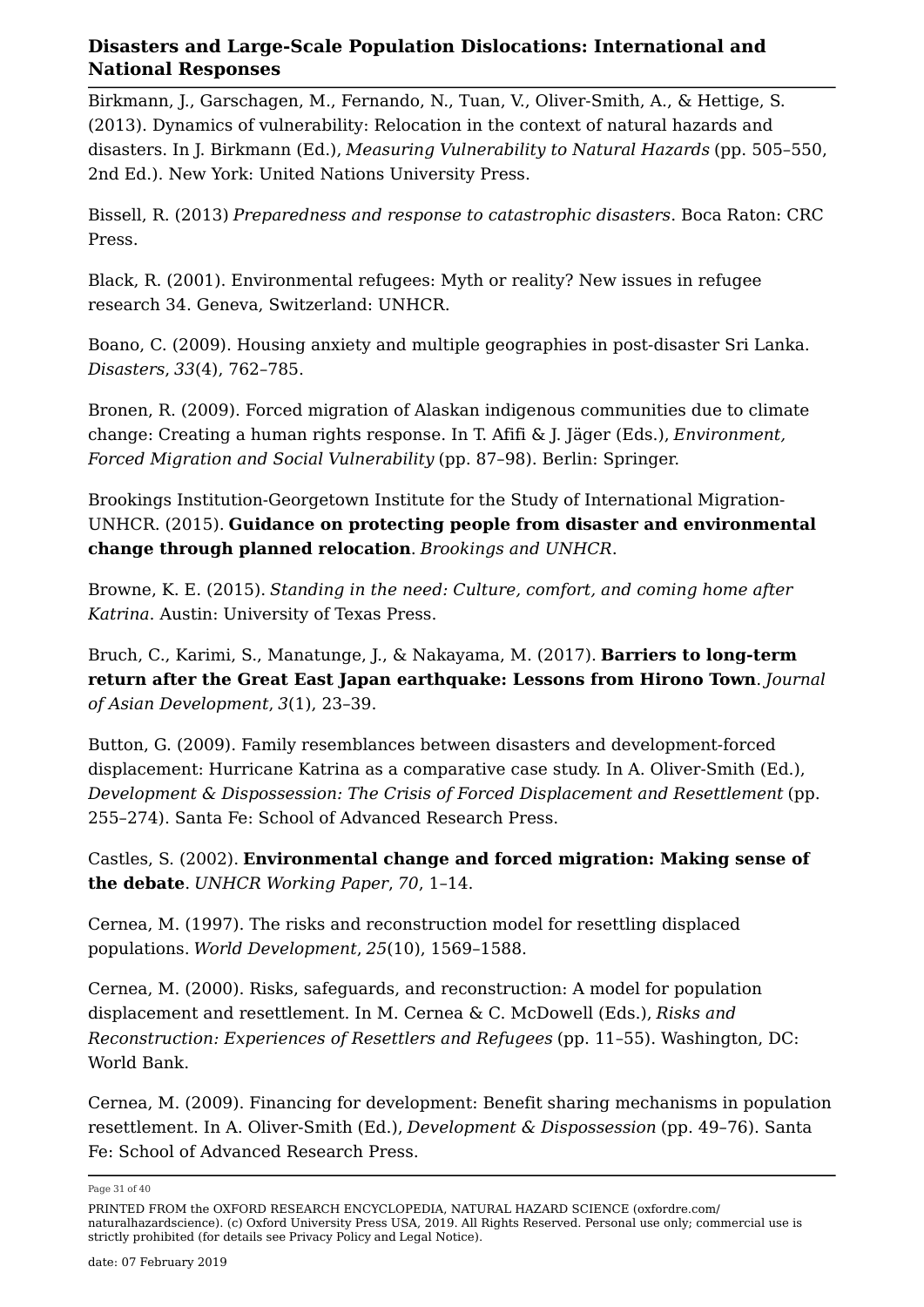Christian Aid. (2007). **Human tide: the real migration crisis**. *Christian Aid*.

Correa, E. (2011a). *Populations at risk of disaster: A resettlement guide*. Washington, DC: World Bank and the Global Facility for Disaster Risk Reduction.

Correa, E. (Ed.) (2011b). *Preventive resettlement of populations at risk of disaster: Experiences from Latin America*. Washington, DC: World Bank and the Global Facility for Disaster Risk Reduction.

Cutter, S. L., Emrich, C. T., Mitchell, J. T., Boruff, B. J., Gall, M., Schmidlein, M. C., . . . Melton, G. (2006). The long road home: Race, class, and recovery from Hurricane Katrina. *Environment: Science and Policy for Sustainable Development*, *48*(2), 8–20.

Cohen, R., & Deng, F. (1998). *Masses in flight: The global crisis of internal displacement*. Washington DC: Brookings Institution Press.

Cohen, R., & Deng, F. (1999). *The forsaken people: Case studies of the internally displaced*. Washington DC: Brookings Institution Press.

De Sherbinin, A., Castro, M., Gemenne, F., Cernea, M. M., Adamo, S., Fearnside, P. M., . . . Shi, G. (2011). Preparing for resettlement associated with climate change. *Science*, *334*(6055), 456–457.

De Wet, C. (2009). Does development displace ethics? The challenge of forced resettlement. In A. Oliver-Smith (Ed.), *Development & Dispossession: The Crisis of Forced Displacement and Resettlement* (pp. 77–96). Santa Fe: School of Advanced Research Press.

De Wet, C. (2006). Risk, complexity and local initiative in involuntary resettlement outcomes. In C. de Wet (Ed.), *Development-Induced Displacement: Problems, Policies and People* (pp.180–203). New York: Berghahn.

#### Displacement Solutions. (2013) *The Peninsula Principles on Climate Displacement within States***.** *Displacement Solutions*.

Downing, T., & Garcia-Downing, C. (2009). Routine and dissonant cultures: A theory about the psycho-socio-cultural disruptions of involuntary resettlement and ways to mitigate them without inflicting even more damage. In A. Oliver-Smith (Eds.), *Development and Dispossession: The Crisis of Development Forced Displacement and Resettlement* (pp 225–254). Santa Fe: School of Advanced Research Press.

El-Hinnawi, E. (1985). *Environmental Refugees*. Nairobi: United Nations Environmental Programme.

Enarson, E., & Chakrabarti, P. G. D. (Eds.). (2009). *Women, gender and disaster: Global issues and initiatives*. Thousand Oaks, CA: SAGE.

Page 32 of 40

PRINTED FROM the OXFORD RESEARCH ENCYCLOPEDIA, NATURAL HAZARD SCIENCE (oxfordre.com/ naturalhazardscience). (c) Oxford University Press USA, 2019. All Rights Reserved. Personal use only; commercial use is strictly prohibited (for details see Privacy Policy and Legal Notice).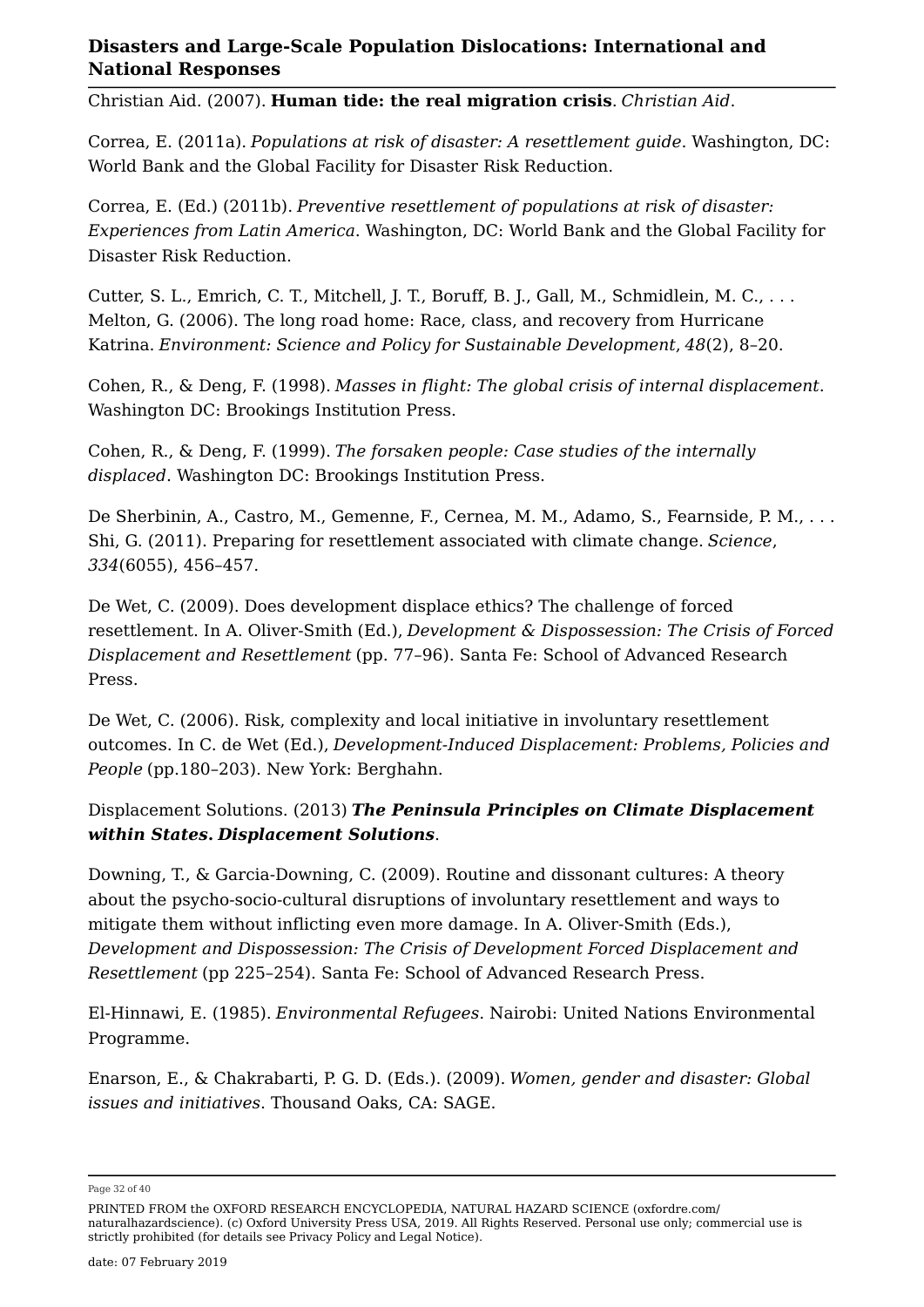Esnard, A.-M., & Sapat, A. (2014). *Displaced by disaster: Recovery and resilience in a globalizing world*. New York: Routledge.

Fernando, N. (2010). Forced relocation after the Indian Ocean tsunami (2004): Case study of vulnerable population in three relocation settlements in Galle, Sri Lanka. (Unpublished doctoral dissertation). Department of Geography, University of Bonn.

Fernando, N., & Punchihewa, A. (2011). **Lessons learnt from the 2004 Indian Ocean Tsunami: Published as a special case study under Migration and Environmental Change project by Government Office for Science, United Kingdom**.

Ferris, E. (2012). **Protection and planned relocations in the context of climate change**. UNHCR Legal and Protection Policy Research Series, UNHCR. *Brookings*.

FOPAE (Fondo de Prevención y Atención de Emergencias de Bogotá). (2014). **Pensando la Recuperación de Bogotá después de un Terremoto) Bogotá**. *IDEAM*.

Frey, W. H., Singer, A., & Park, D. (2007). **Resettling New Orleans: The first full picture from the census**. The Brookings Institution-Special Analysis in Metropolitan Policy. *Brookings*.

Fried, M. (1963). Grieving for a lost home. In L. J. Duhl & J. Powell (Ed.), *The Urban Condition: People and Policy in the Metropolis* (pp. 151–171). New York: Basic Books.

Freudenburg, W. R., Gramling, R., Laska, S., & Erikson, K. T. (2007). **Katrina: Unlearned Lessons**. *Worldwatch Institute*.

Fussell, E. (2006). **Leaving New Orleans: Social stratification, networks, and hurricane evacuation**. *Understanding Katrina*.

Gemenne, F. (2011). Why the numbers don't add up: A review of estimates and predictions of people displaced by environmental changes. *Global Environmental Change*, *21*(Supp. 1), S41–S49.

Giddens, A. (1990). *The Consequences of Modernity*. Cambridge, UK: Polity.

Goldschmidt, K. H., & Kumar, K. (2016). Humanitarian operations and crisis/disaster management: A retrospective review of the literature and framework for development. *International Journal of Disaster Risk Reduction*, *20*, 1–13.

Green, T. F., & Olshansky, R. B. (2012). Rebuilding housing in New Orleans: the Road Home Program after the Hurricane Katrina Disaster. *Housing Policy Debate*, *22*(1), 75–99.

Gruesz, K. S. (2006). The Gulf of Mexico system and the "Latinness" of New Orleans. *American Literary History*, *18*(3), 468–495.

Gunewardena, N. (Ed.). (2008). Peddling Paradise, Rebuilding Serendib: The 100-meter refugees versus the tourism industry in post-tsunami Sri Lanka. In *Capitalizing on* 

Page 33 of 40

PRINTED FROM the OXFORD RESEARCH ENCYCLOPEDIA, NATURAL HAZARD SCIENCE (oxfordre.com/ naturalhazardscience). (c) Oxford University Press USA, 2019. All Rights Reserved. Personal use only; commercial use is strictly prohibited (for details see Privacy Policy and Legal Notice).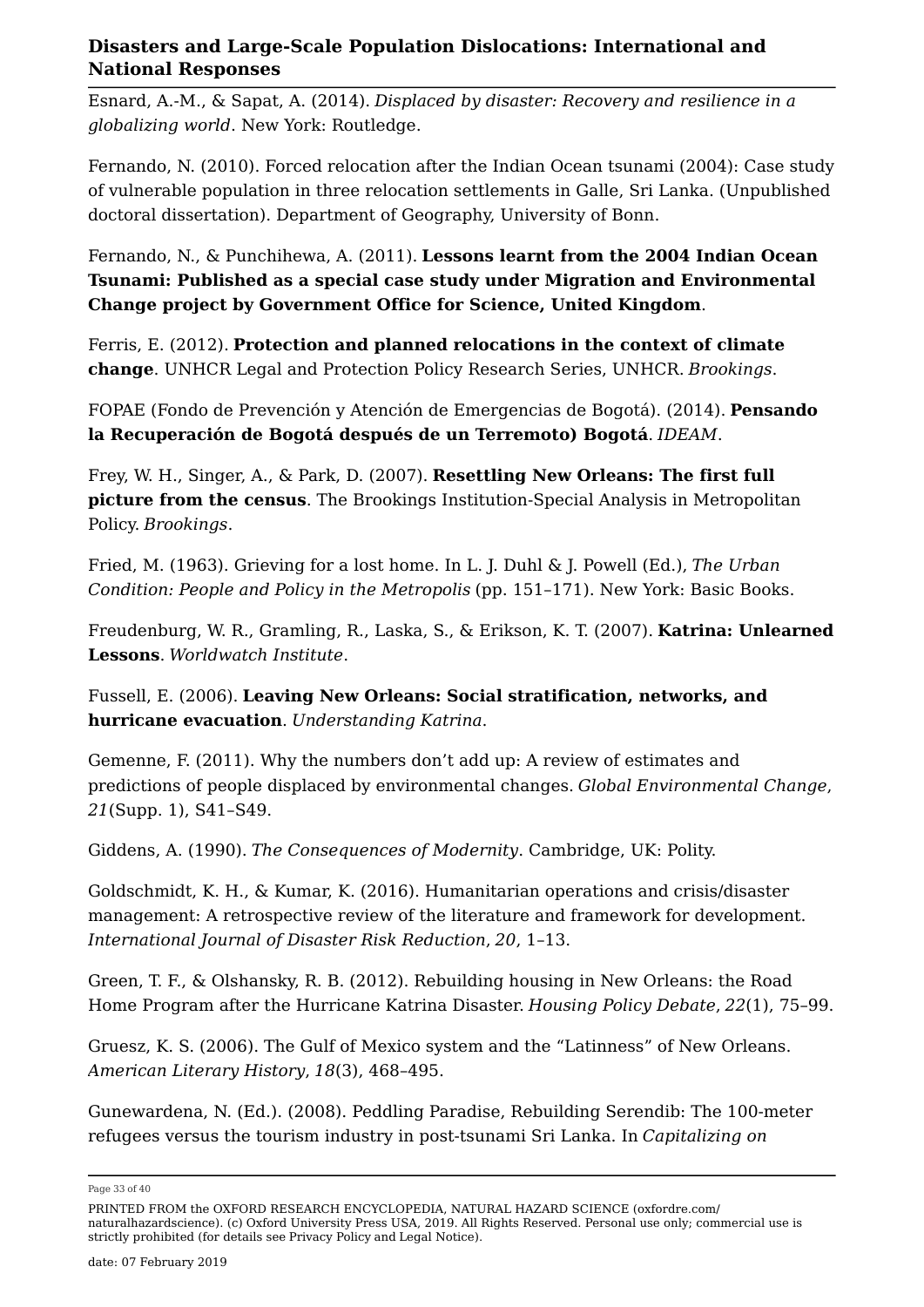*catastrophe: Neoliberal strategies in disaster reconstruction* (pp. 69–92). Lanham, MD: AltaMira.

Harsha, A. R. R., Samarawickrama, S. P., & Imamura, F. (2007). Post-tsunami recovery in Sri Lanka. *Journal of Natural Disaster Science*, *29*(1), 21–28.

Hasegawa, A., Ohira, T., Maeda, M., Yasumura, S., & Tanigawa, K. (2016). Emergency responses and health consequences after the Fukushima accident; Evacuation and relocation. *Clinical Oncology*, *28*, 237–244.

Internal Displacement Monitoring Centre (IDMC). (2017a). **Global Report on Internal Displacement**. *IDMC Grid 2017*.

Internal Displacement Monitoring Centre (IDMC). (2017b). *Recovery postponed: The long-term plight of people displaced by the 2011 Great East Japan Earthquake, tsunami and nuclear radiation disaster*. *IDMC*.

International Federation of Red Cross and Red Crescent Societies. (2004). *World Disasters Report*. IFRC.

International Federation of Red Cross and Red Crescent Societies. (2016). *Outcome document—Roundtable discussion on housing, land and property (HLP) regulatory barriers to shelter and settlements for disaster-affected communities*. *IFRC*.

International Federation of Red Cross and Red Crescent Societies. (2017). **Key disaster law issues**. *IFRCRCS*.

Iuchi, K. (2014). Planning resettlement after disasters. *Journal of the American Planning Association*, *80*(4), 413–425.

Iuchi, K. (2018). Personal communication.

Iuchi, K., Maly, E., & Johnson, L. (2015). Three years after a mega-disaster: Recovery policies, programs and implementation after the Great East Japan earthquake. In Y. A. Kontar & Y. Kaneda (Eds.), *Post-Tsunami hazard* (pp. 29–46). New York: Springer International.

Johnson, L. A., & Olshansky, R. B. (2017). *After great disasters: An in-depth analysis of how six countries managed community recovery*. Cambridge, MA: Lincoln Institute of Land Policy.

Kedia, S. (2009). Health consequences of dam construction and involuntary displacement. In Anthony Oliver-Smith (Ed.), *Development and dispossession: The crisis of development forced displacement and resettlement* (pp. 97–118). Santa Fe, NM: SAR Press.

Page 34 of 40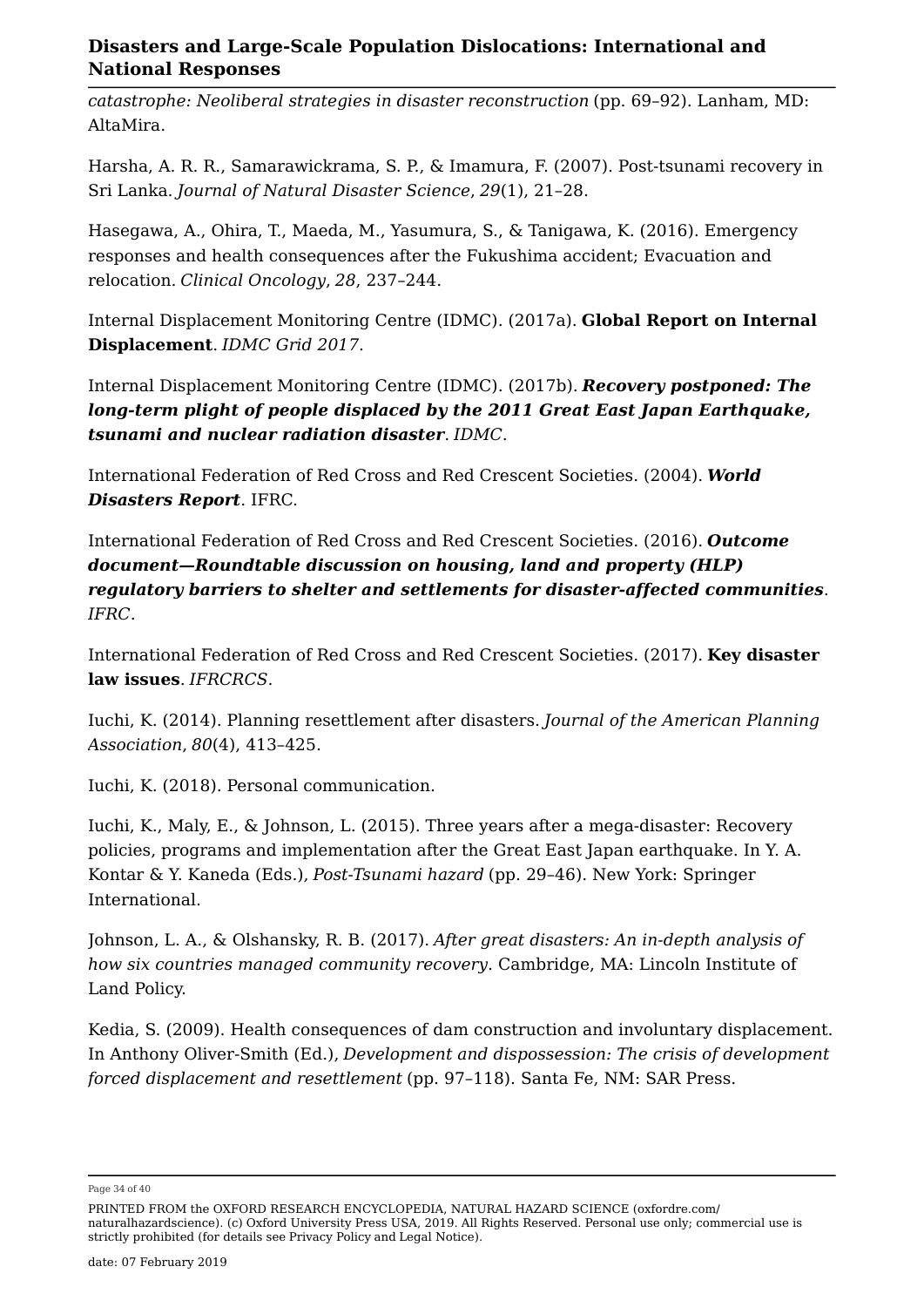Keenan, A. (2010). Building the conflict back better: The politics of tsunami relief and reconstruction in Sri Lanka. In S. T. Hettige (Ed.), *Tsunami recovery in Sri Lanka* (pp. 17– 39). New York: Routledge.

Kelman, I., & Gaillard, J. C. (2010). Embedding climate change adaptation within disaster risk reduction. In R. Shaw, J. M. Pulhin, & J. J. Pereira (Eds.), *Climate change adaptation and disaster risk reduction: Issues and challenges* (pp. 23–46). Bingley, UK: Emerald Group Publishing Limited.

Khagram, S. (2004). *Dams and development: Transnational struggles for water and power*. Ithaca, NY: Cornell University Press.

Kirgis, F. L. (2005). **Hurricane Katrina and internally displaced persons**. *ASIL Insights*, *9*(28).

Kirbyshire, A., Wilkerson, E., Le Masson, V., & Batra, P. (2017). **Mass displacement and the challenge of urban resilience. Working and discussion papers**. *ODI (Overseas Development Institute)*.

Kirsch, T. D., Wadhwani, C., Sauer, L., Doocy, S., & Catlett, C. (2012.) **Impact of the 2010 Pakistan floods on rural and urban populations at six months**. *PLoS Currents Disasters*.

Koenig, D. (2009). Urban relocation and resettlement: Distinctive problems, distinctive opportunities. In A. Oliver-Smith (Ed.), *Development & Dispossession: The Crisis of Forced Displacement and Resettlement* (pp. 119–140). Santa Fe: School of Advanced Research Press.

Koivurova, T. (2007). International legal avenues to address the plight of victims of climate change: Problems and prospects. *Journal of Environmental Law and Litigation*, *22*, 267–299.

Koser, K. (2007). **The Global IDP situation in a changing humanitarian context. UNICEF Global Workshop on IDPs**. *Brookings-Bern Project on Internal Displacement*. (September 4, 2007).

Kuhn, R. (2010). Conflict, coastal vulnerability and resiliency in tsunami-affected communities in Sri Lanka. In S. T. Hettige (Ed.), *Tsunami Recovery in Sri Lanka* (pp. 40– 63). New York: Routledge.

Laczko, F., & Aghazarm, C. (2009) *Migration, environment, and climate change: Assessing the evidence*. Geneva, Switzerland: International Organization for Migration.

Lampis, A. (2016). Lost in translation: Social protection and the search for security in Bogota, Colombia. In A. Allen, A. Lampis, & M. Swilling (Eds.), *Untamed urbanisms* (pp. 93–106). London: Routledge

Page 35 of 40

PRINTED FROM the OXFORD RESEARCH ENCYCLOPEDIA, NATURAL HAZARD SCIENCE (oxfordre.com/ naturalhazardscience). (c) Oxford University Press USA, 2019. All Rights Reserved. Personal use only; commercial use is strictly prohibited (for details see Privacy Policy and Legal Notice).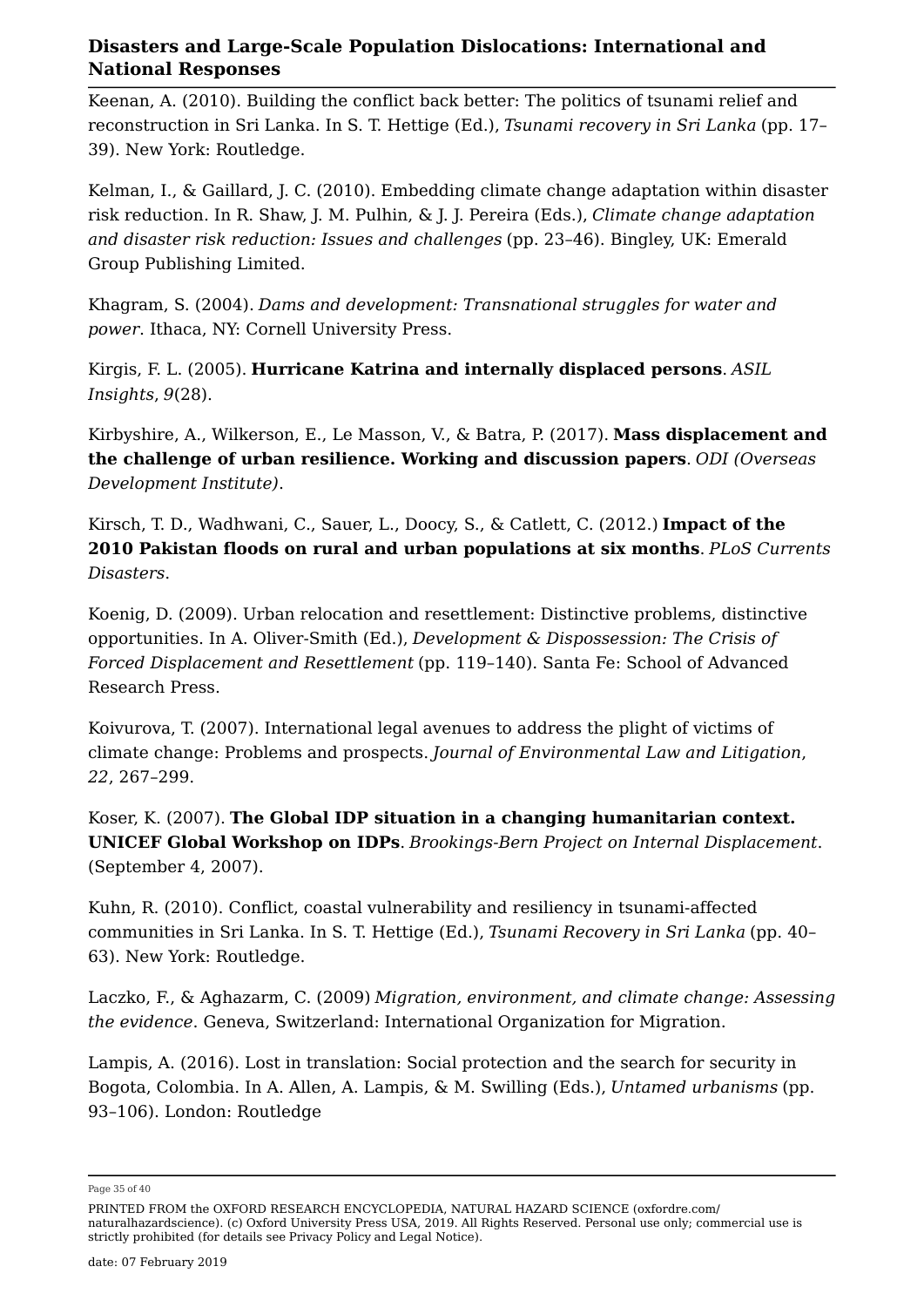Lavell, A. (2016). **Colombia, Peru & Mexico Closure Report 4/4**. *The Bartlett Development Planning Unit. London: UCL*.

Lavell, A. (2016). *Reducing relocation risk in urban areas*. The Bartlett Development Planning Unit.

Lavell, A., & Maskrey, A. (2014). The future of disaster risk management. *Environmental Hazards*, *13*(4), 267–280.

Leckie, S. (2014). *Land solutions for climate displacement*. New York: Routledge.

Leighton, M. T. (2011). Desertification and migration, In P. M. Johnson, K. Mayrand, & M. Paquin. *Governing global desertification: Linking environmental degradation, poverty and participation* (pp. 43–58). Aldershot, UK: Ashgate.

Lim, J. H., Yoon, D., Jung, G., Kim, W. J., & Lee, H. C. S. (2005). Medical needs of tsunami disaster refugee camps: experience in southern Sri Lanka. *International Journal of Family Medicine*, *37*(6), 422–428.

Lonergan, S. (1998). The role of environmental degradation in population displacement. *Environmental Change and Security Project Report*, (4), 5–15.

Lyster, R., & Burkett, M. (2017). Climate-induced displacement and climate disaster law: Barriers and opportunities. University of Sydney Law School Research Paper Series. Sydney Law School Research Paper No. 17/85.

Maldonado, J. K., Shearer, C., Bronen, R., Peterson, K., & Lazrus, H. (2013). The impact of climate change on tribal communities in the US: displacement, relocation, and human rights. *Climatic Change*, *120*(3), 601–614.

Martin, S. F., Weerasinghe, S., & Taylor, A. (2014) *Humanitarian Crises and Migration: Causes, Consequences and Responses*. New York: Routledge.

McAdam, J. (2011). **Swimming against the Tide: Why a Climate Change Displacement Treaty is Not the Answer**. *International Journal Refugee Law*, *23*(1), 2– 27.

McAdam, J. (2017). From the Nansen Initiative to the Platform on Disaster Displacement: Shaping International Approaches to Climate Change. *UNSW Law Journal*, *39*(4), 1518– 1546.

McCurry, J. (2012). **Japan disaster: 25% of reconstruction fund spent on unrelated projects**. *The Guardian*.

McGilvray, D. B., & Gamburd, M. R. (2013). *Tsunami recovery in Sri Lanka: Ethnic and regional dimensions*. Abingdon, UK: Routledge.

Page 36 of 40

PRINTED FROM the OXFORD RESEARCH ENCYCLOPEDIA, NATURAL HAZARD SCIENCE (oxfordre.com/ naturalhazardscience). (c) Oxford University Press USA, 2019. All Rights Reserved. Personal use only; commercial use is strictly prohibited (for details see Privacy Policy and Legal Notice).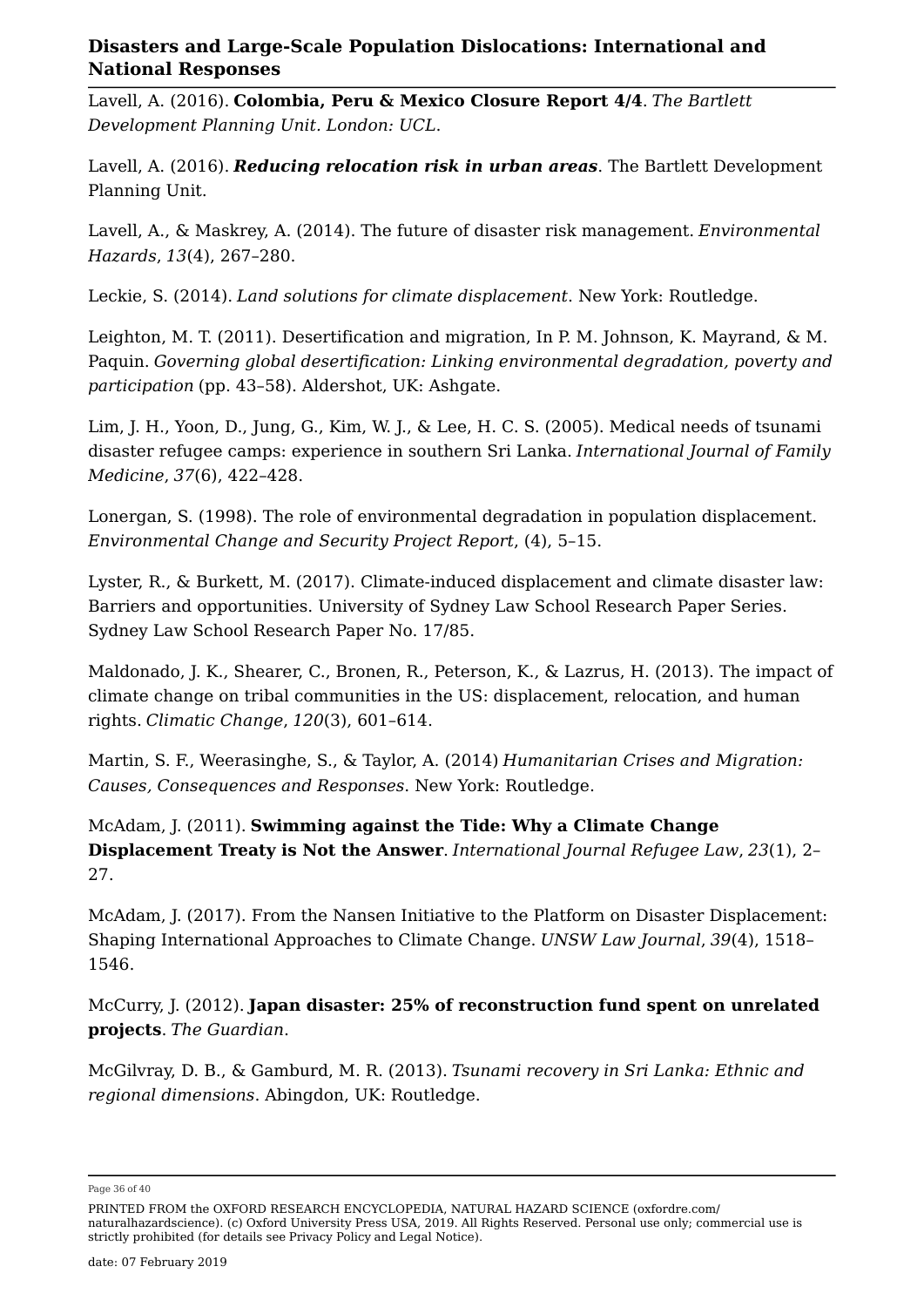McGilvrey, D. B., & Lawrence, P. (2010) Dreaming of Dowry: Post-tsunami housing strategies in eastern Sri Lanka. In D. McGilvrey & M. R. Gamburd (Eds.), *Tsunami recovery in Sri Lanka* (pp. 106–124). New York: Routledge.

McGranahan, G., Balk, D., & Anderson, B. (2007). **The Rising Tide: Assessing the Risks of Climate Change and Human Settlements in Low Elevation Coastal Zones**. *Environment and Urbanization*, *19*, 17.

Mehta, L. (2009). *Displaced by Development Confronting Marginalization and Gender Injustice*. New Delhi: SAGE.

Morrissey, J., & Oliver-Smith, A. (2013) *Perspectives on Non-Economic Loss and Damage: Understanding values at risk from climate change*. *Policy Brief #9* June. Bonn: UNU-EHS Publication Series.

Morvaridi, B., & Chatelard, G. (2004) Displacement and resettlement in the Middle East: access to rights as a regional Policy issue, Fifth Mediterranean social and political research meeting, IUE, Florence, Italy.

Mumford, J. R. (2012). *Vertical Empire: The General Resettlement of Indians in the Colonial Empire*. Durham: Duke University Press.

Myers, N. (1997). Environmental Refugees. *Population and Environment*, *19*(2), 167–182.

Nansen Initiative. (2015a). *Fleeing Floods, Earthquakes, Droughts and Rising Sea Levels 12 Lessons Learned About Protecting People Displaced by Disasters and the Effects of Climate Chang*.

Nansen Initiative. (2015b). *Agenda for the Protection of Cross-Border Displaced Persons in the Context of Disasters and Climate Change-Final Draft*.

New York Times. (2005). **Katrina's Diaspora**. *New York Times*.

Oliver-Smith, A. (1998). Global challenges and the definition of disaster. In E. Quarentelli (Ed.), *What is a Disaster? A Dozen Perspectives on the Question* (pp. 177–195). New York: Routledge.

Oliver-Smith, A. (2005). Communities after catastrophe: Reconstructing the material, reconstituting the social. In S. E. Hyland (Ed.), *Community Building in the 21st Century* (pp. 45–70). Santa Fe: School of American Research Press.

Oliver-Smith, A. (2013). Catastrophes, mass displacement and population resettlement. In R. Bisell (Ed.), *Preparedness and Response for Catastrophic Disasters* (pp. 185–223). Boca Raton: CRC Press.

Oliver-Smith, A., Alcántara-Ayala, I., Burton, I., & Lavell, A. (2016). Forensic Investigation of Disasters (FORIN): a conceptual framework and guide to research. (RDR FORIN Publication No.2.) Beijing. Integrated Research on Disaster Risk.

Page 37 of 40

PRINTED FROM the OXFORD RESEARCH ENCYCLOPEDIA, NATURAL HAZARD SCIENCE (oxfordre.com/ naturalhazardscience). (c) Oxford University Press USA, 2019. All Rights Reserved. Personal use only; commercial use is strictly prohibited (for details see Privacy Policy and Legal Notice).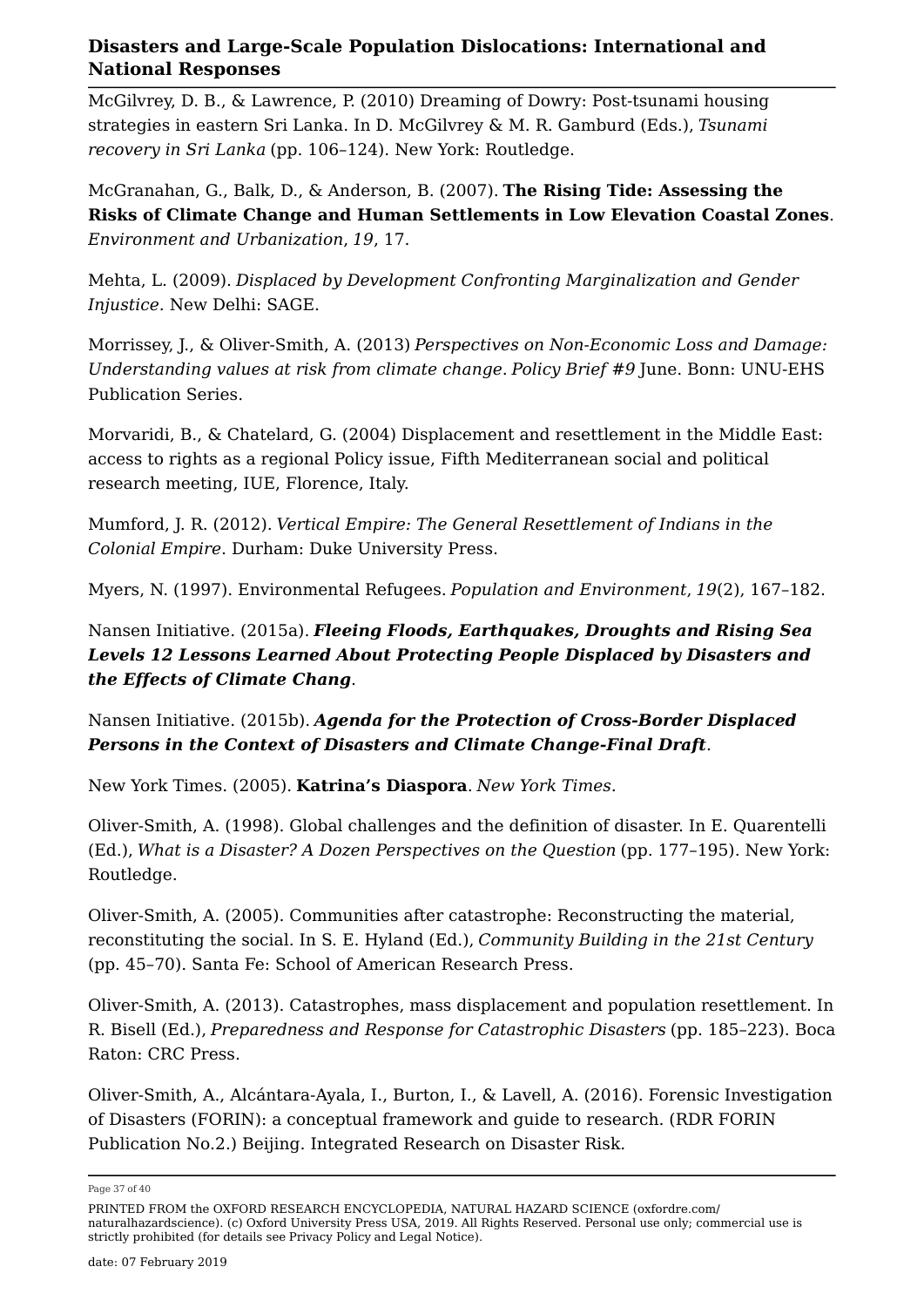Oliver-Smith, A. (1991). Success and Failures in Post-Disaster Resettlement. *Disasters*, *15*(1), 12–24.

PreventionWeb. (2017). **Component of Risk: Exposure**.

Plyer, A. (2016). **Facts for Features: Katrina Impact. The Data Center**.

Quarantelli, E. (1998). *What is a Disaster? Perspectives on the Question*. Abingdon, UK: Routledge.

Rangieri, F., & Ishiwatari, M. (2014). Learning from Megadisasters: Lessons from the Great East Japan Earthquake. The World Bank.

Rodman, M. C. (1992). Empowering Place: Multilocality and Multivocality. *American Anthropologist*, *94*(3), 640–656.

Rodriguez, H., & Marks, D. (2006). Disasters, Vulnerability, and Governmental Response: Where (How) have we gone so wrong? *Corporate Finance Review* (May/June), 5–14.

Ruback, J. R., Wells, A. S., & Maguire, B. J. (2013). Methods of planning and response coordination. In R. Bisell (Ed.), *Preparedness and Response for Catastrophic Disasters* (pp. 257–279). Boca Raton: CRC Press.

Sassen, S. (2006). *Territory, authority, rights: From medieval to global assemblages*. Princeton: Princeton University Press.

Scudder, T. (2009). Resettlement Theory and the Kariba Case: An Anthropology of Resettlement. In A. Oliver-Smith (Ed.), *Development and Dispossession: The Crisis of Development Forced Displacement and Resettlement* (pp. 25–48). Santa Fe: School of Advanced Research Press.

Stirrat, J. (2006). Competitive humanitarianism: relief and the tsunami in Sri Lanka. *Anthropology Today*, *22*(5), 11–16.

Telford, J., & Cosgrave, J. (2007). The international humanitarian system and the 2004 Indian Ocean earthquake and tsunamis. *Disasters*, *31*(1), 1–28.

Tobriner, S. (1980). Earthquake Planning the in the 17th and 18th Centuries. *Journal of Architectural Education*, *33*, 11–15.

Tomata, Y., Suzuki, Y., Kawado, M., Yamada, H., Murakami, Y., Mieno, M. N., . . . Tsuji, I. (2015). **Long-term impact of the 2011 Great East Japan Earthquake and tsunami on functional disability among older people: A 3-year longitudinal comparison of disability prevalence among Japanese municipalities**. *Social Science & Medicine*, *147*, 296–299.

Toole, M. J. (1995). Mass population displacement. A global public health challenge. *Infectious disease clinics of North America*, *9*(2), 353–366.

Page 38 of 40

PRINTED FROM the OXFORD RESEARCH ENCYCLOPEDIA, NATURAL HAZARD SCIENCE (oxfordre.com/ naturalhazardscience). (c) Oxford University Press USA, 2019. All Rights Reserved. Personal use only; commercial use is strictly prohibited (for details see Privacy Policy and Legal Notice).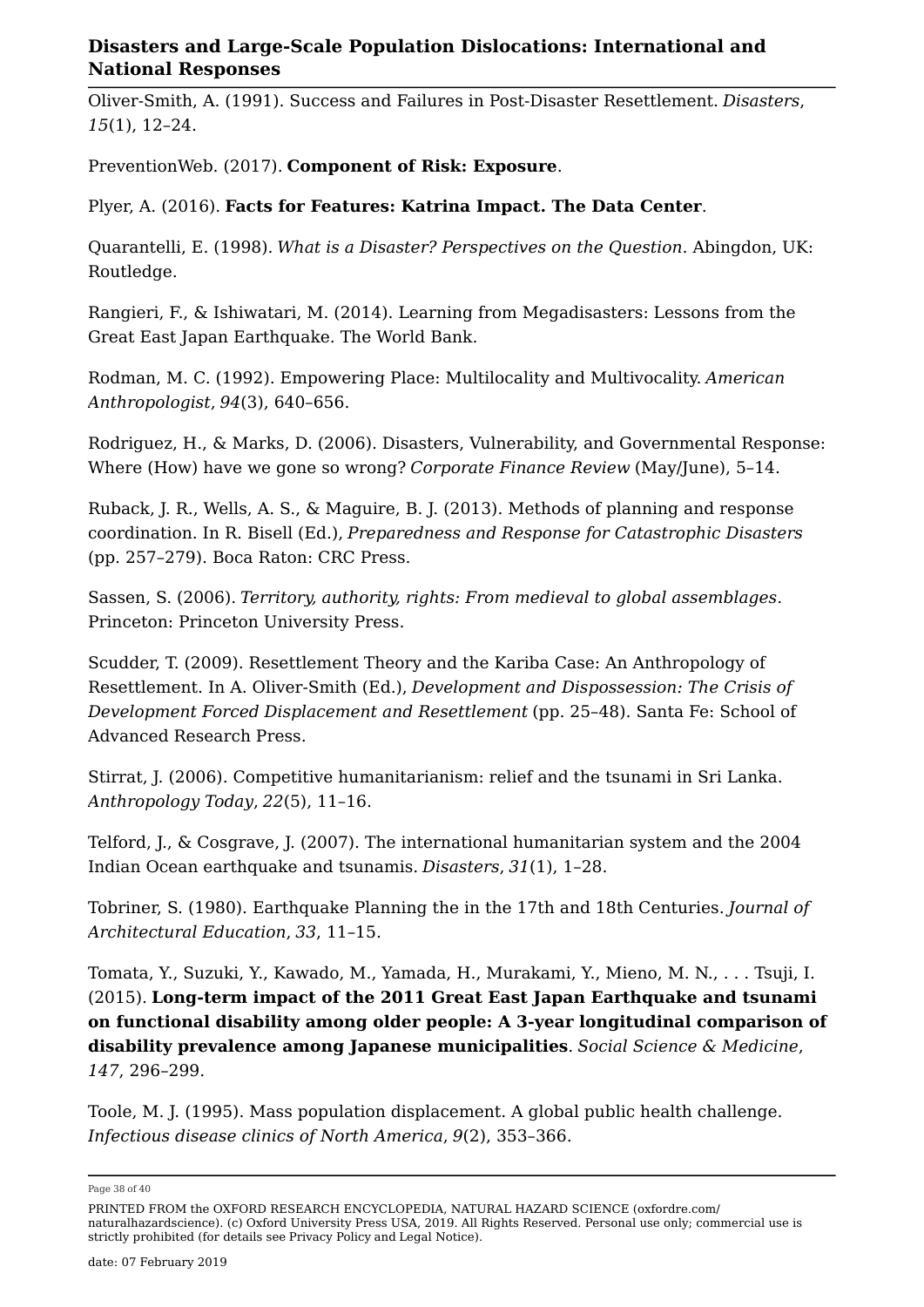Tucker, B., & Nelson, D. R. (2017). What does economic anthropology have to contribute to studies of risk and resilience? *Economic Anthropology*, *4*, 161–172.

Turton, D. (2006) Who Is a Forced Migrant? In C. de Wet (Ed.), *Development-Induced Displacement: Problems, Policies, and People* (pp. 13–37). Oxford: Berghahn Books.

UNDP (United Nations Develoment Programme). (2005). Survivors of the Tsunami: One Year Later-UNDP Assisting Communities to Build Back Better, UNDP.

UNFCCC (UN Framework Convention on Climate Change). (2010). *Enhanced action on adaptation*.

UNFCCC. (2015). **The Paris Agreement**.

UNHCR. (2009). **Climate Change, Natural Disasters, and Human Displacement: A UNHCR Perspective. United Nations High Commissioner for Refugees**.

#### UNHCR. (2016). **COP 22 TECHNICAL INPUTS: CLIMATE & DISASTER DISPLACEMENT United Nations Framework Convention on Climate Change (UNFCCC) 22nd Conference of Parties (COP22), Marrakesh, Morocco, 7–18 November, 2016**.

United Nations High Commission for Refugees. (2010). *Ten Years of Statistics*: UNHCR Statistical Yearbook. Geneva, Switzerland: UNHCR.

UNISDR. (2011). Global assessment report on disaster risk reduction. *United Nations International Strategy for Disaster Reduction (UN ISDR)*, *Geneva, Switzerland*. *ISBN/ ISSN*, *980852698*, 207.

Ur, J. A., & Osborne, J. F. (2016). The Rural Landscape of the Assyrian Heartland: Recent Results from Arbail and Kilizu Provinces. In J. MacGinnis, D. Wicke, T. Greenfield, & A. Stone (Eds.), *The Provincial Archaeology of the Assyrian Empire* (pp. 163–174). Cambridge, UK: McDonald Institute for Archaeological Research.

Weber, L., & Peek, L. (2012). *Displaced: Life in the Katrina Diaspora*. University of Texas Press.

Wikipedia (2017) Humanitarian response to the 2011 Tōhoku earthquake and tsunami. **https://en.wikipedia.org/wiki/**

**Humanitarian\_response\_to\_the\_2011\_T%C5%8Dhoku\_earthquake\_and\_tsunami**.

Wilkerson, E., Kirbyshire, A., Mayhew, L., Batra, P., & Milan, A. (2016). *Climate-Induced Migration and Displacement: Closing the Policy Gap (briefing)*. ODI (Overseas Development Institute).

Willox, A. C., Harper, S. L., Ford, J. D., Edge, V. L., Landman, K., Houle, K., Blake, S., & Wolfrey, C. (2013). Climate change and mental health: an exploratory case study from Rigolet, Nunatsiavut, Canada. *Climatic Change*, *121*, 255–270.

Page 39 of 40

PRINTED FROM the OXFORD RESEARCH ENCYCLOPEDIA, NATURAL HAZARD SCIENCE (oxfordre.com/ naturalhazardscience). (c) Oxford University Press USA, 2019. All Rights Reserved. Personal use only; commercial use is strictly prohibited (for details see Privacy Policy and Legal Notice).